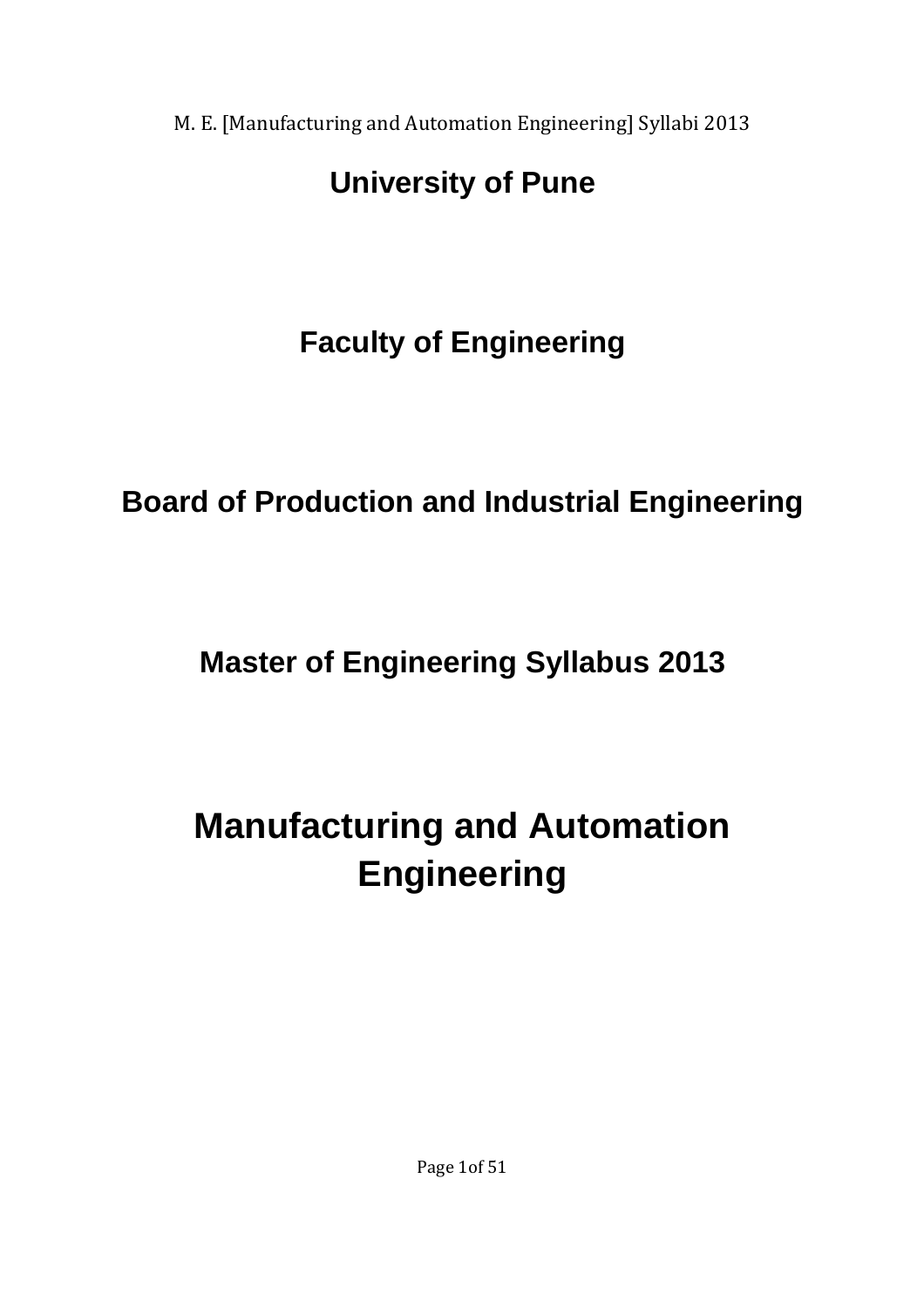| Semester I |                          |                           |                                                |          |    |                     |              |    |
|------------|--------------------------|---------------------------|------------------------------------------------|----------|----|---------------------|--------------|----|
| Code       | <b>Subject</b>           | Teaching<br><b>Scheme</b> | <b>Examination Scheme</b>                      |          |    |                     |              |    |
|            |                          | Lecture /                 | <b>TW</b><br><b>Paper Assessment</b><br>Oral / |          |    |                     | <b>Total</b> |    |
|            |                          | <b>Practical</b>          | In-                                            | End-     |    | <b>Presentation</b> |              |    |
|            |                          |                           | <b>Semester</b>                                | Semester |    |                     |              |    |
| 511101     | <b>Mathematics</b><br>୍ୟ | 4                         | 50                                             | 50       |    | ٠                   | 100          | 4  |
|            | <b>Statistics</b>        |                           |                                                |          |    |                     |              |    |
| 511102     | Industrial               | 4                         | 50                                             | 50       |    | ٠                   | 100          | 4  |
|            | Automation               |                           |                                                |          |    |                     |              |    |
| 511103     | Advanced                 | 4                         | 50                                             | 50       |    | ٠                   | 100          | 4  |
|            | Manufacturing            |                           |                                                |          |    |                     |              |    |
|            | Processes                |                           |                                                |          |    |                     |              |    |
| 511104     | Research                 | 4                         | 50                                             | 50       |    | ٠                   | 100          | 4  |
|            | methodology              |                           |                                                |          |    |                     |              |    |
| 511105     | Elective I               | 5                         | 50                                             | 50       |    | ٠                   | 100          | 5  |
| 511106     | Lab Practice I           | 4                         |                                                |          | 50 | 50                  | 100          | 4  |
|            | Total                    | 25                        | 250                                            | 250      | 50 | 50                  | 600          | 25 |

### **M. E. – Production Engineering [Manufacturing and Automation] 2013**

#### **M. E. – Production Engineering [Manufacturing and Automation] 2013**

| Semester II |  |
|-------------|--|
|-------------|--|

| Code   | <b>Subject</b>   | <b>Teaching</b><br><b>Scheme</b> | <b>Examination Scheme</b> |                 |                          |                     |              | <b>Credits</b> |
|--------|------------------|----------------------------------|---------------------------|-----------------|--------------------------|---------------------|--------------|----------------|
|        |                  | Lecture /                        | <b>Paper Assessment</b>   |                 | TW                       | Oral /              | <b>Total</b> |                |
|        |                  | <b>Practical</b>                 | In-                       | End-            |                          | <b>Presentation</b> |              |                |
|        |                  |                                  | <b>Semester</b>           | <b>Semester</b> |                          |                     |              |                |
| 511107 | Computer         | 4                                | 50                        | 50              | $\overline{\phantom{0}}$ |                     | 100          | 4              |
|        | Integrated       |                                  |                           |                 |                          |                     |              |                |
|        | Manufacturing    |                                  |                           |                 |                          |                     |              |                |
| 511108 | Tool and Die     | 4                                | 50                        | 50              |                          |                     | 100          | 4              |
|        | Design           |                                  |                           |                 |                          |                     |              |                |
| 511109 | Advanced         | 4                                | 50                        | 50              | ٠                        |                     | 100          | 4              |
|        | Joining          |                                  |                           |                 |                          |                     |              |                |
|        | <b>Processes</b> |                                  |                           |                 |                          |                     |              |                |
| 511110 | Elective II      | 5                                | 50                        | 50              | ۰                        |                     | 100          | 4              |
| 511111 | Lab Practice II  | 4                                | $\blacksquare$            | ٠               | 50                       | 50                  | 100          | 5              |
| 511112 | Seminar I        | 4                                |                           | ۰               | 50                       | 50                  | 100          | 4              |
| Total  |                  | 25                               | 200                       | 200             | 100                      | 100                 | 600          | 25             |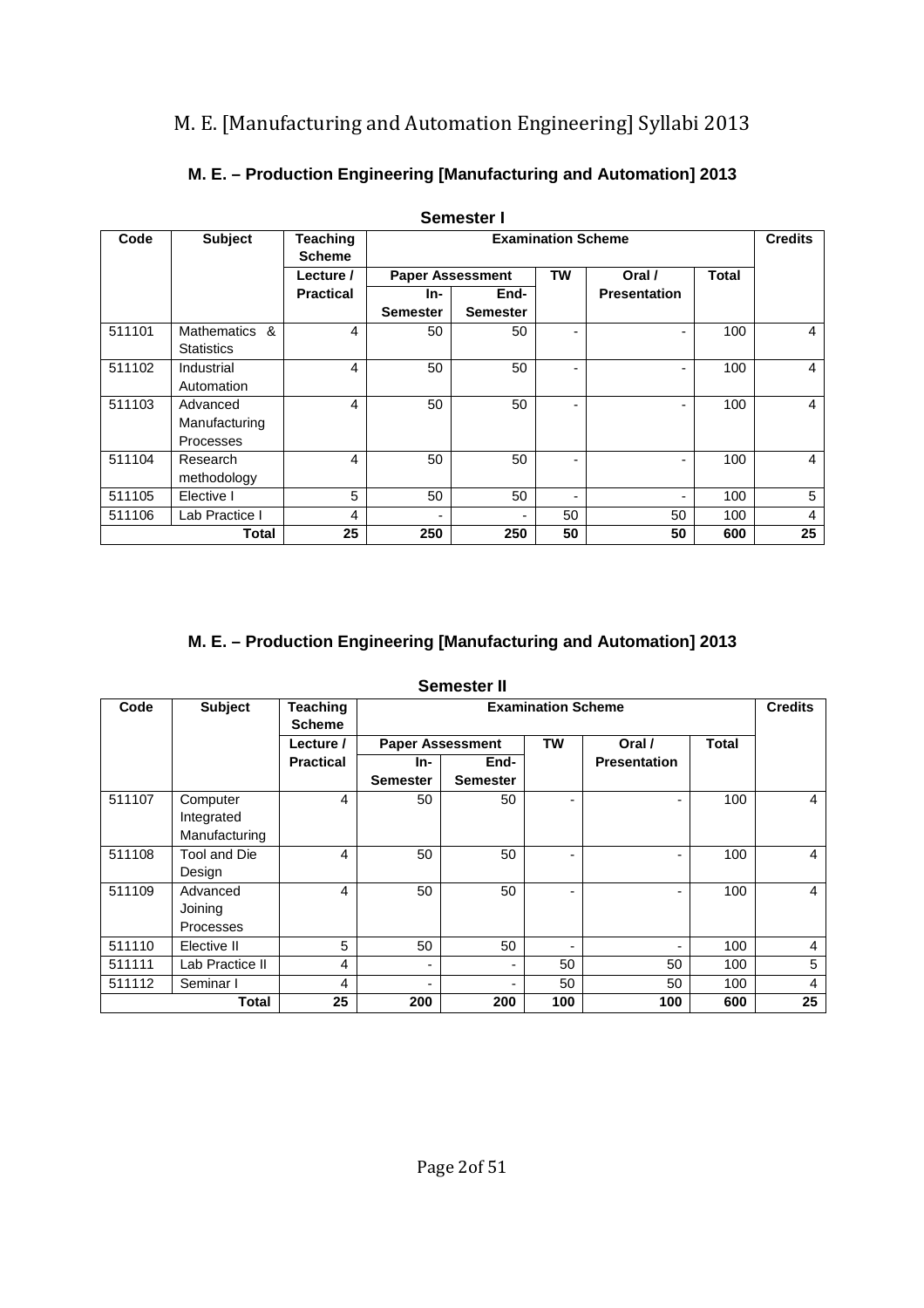| <b>Semester III</b> |                 |                                  |                           |                 |     |                          |              |    |  |
|---------------------|-----------------|----------------------------------|---------------------------|-----------------|-----|--------------------------|--------------|----|--|
| Code                | <b>Subject</b>  | <b>Teaching</b><br><b>Scheme</b> | <b>Examination Scheme</b> |                 |     |                          |              |    |  |
|                     |                 | Lecture /                        | Paper                     |                 | TW  | Oral /                   | <b>Total</b> |    |  |
|                     |                 | <b>Practical</b>                 | In-                       | End-            |     | <b>Presentation</b>      |              |    |  |
|                     |                 |                                  | <b>Semester</b>           | <b>Semester</b> |     |                          |              |    |  |
| 611101              | Advanced        | 4                                | 50                        | 50              |     | -                        | 100          | 4  |  |
|                     | <b>Robotics</b> |                                  |                           |                 |     |                          |              |    |  |
| 611102              | Surface         | 4                                | 50                        | 50              |     | ٠                        | 100          | 4  |  |
|                     | Engineering     |                                  |                           |                 |     |                          |              |    |  |
| 611103              | Elective III    | 5                                | 50                        | 50              |     | $\overline{\phantom{a}}$ | 100          | 5  |  |
| 611104              | Seminar II      | 4                                | ۰                         |                 | 50  | 50                       | 100          | 4  |  |
| 611105              | Project Work    | 4                                | Ξ.                        |                 | 50  | 50                       | 100          | 8  |  |
|                     | Stage I         |                                  |                           |                 |     |                          |              |    |  |
|                     | Total           | 25                               | 150                       | 150             | 100 | 100                      | 500          | 25 |  |

#### **M. E. – Production Engineering [Manufacturing and Automation] 2013**

#### **M. E. – Production Engineering [Manufacturing and Automation] 2013**

#### **Semester IV**

| Code   | <b>Subject</b> | Teaching<br><b>Scheme</b> | <b>Examination Scheme</b> |                 |     |                     |       |    |
|--------|----------------|---------------------------|---------------------------|-----------------|-----|---------------------|-------|----|
|        |                | Lecture /                 | TW<br><b>Paper</b>        |                 |     | Oral /              | Total |    |
|        |                | <b>Practical</b>          | In-                       | End-            |     | <b>Presentation</b> |       |    |
|        |                |                           | <b>Semester</b>           | <b>Semester</b> |     |                     |       |    |
| 611106 | Seminar III    | 5                         |                           |                 | 50  | 50                  | 100   |    |
| 611107 | Project Work   | 20                        | ۰.                        |                 | 150 | 50                  | 200   | 20 |
|        | Stage II       |                           |                           |                 |     |                     |       |    |
| Total  |                | 25                        |                           | ۰.              | 200 | 100                 | 300   | 25 |

#### **Elective I**

- Reliability & Failure Analysis
- Materials Technology
- Manufacturing Management
- Advanced Mechatronics

#### **Elective II**

- Advanced Machine Tool Design
- Plastics Processing
- Supply Chain Management
- Product Life Cycle Management

#### **Elective III (Open Elective)**

- Optimization Techniques
- Engineering Economics & costing
- Occupational Health and Industrial Acts
- Energy Management
- Intellectual Property Rights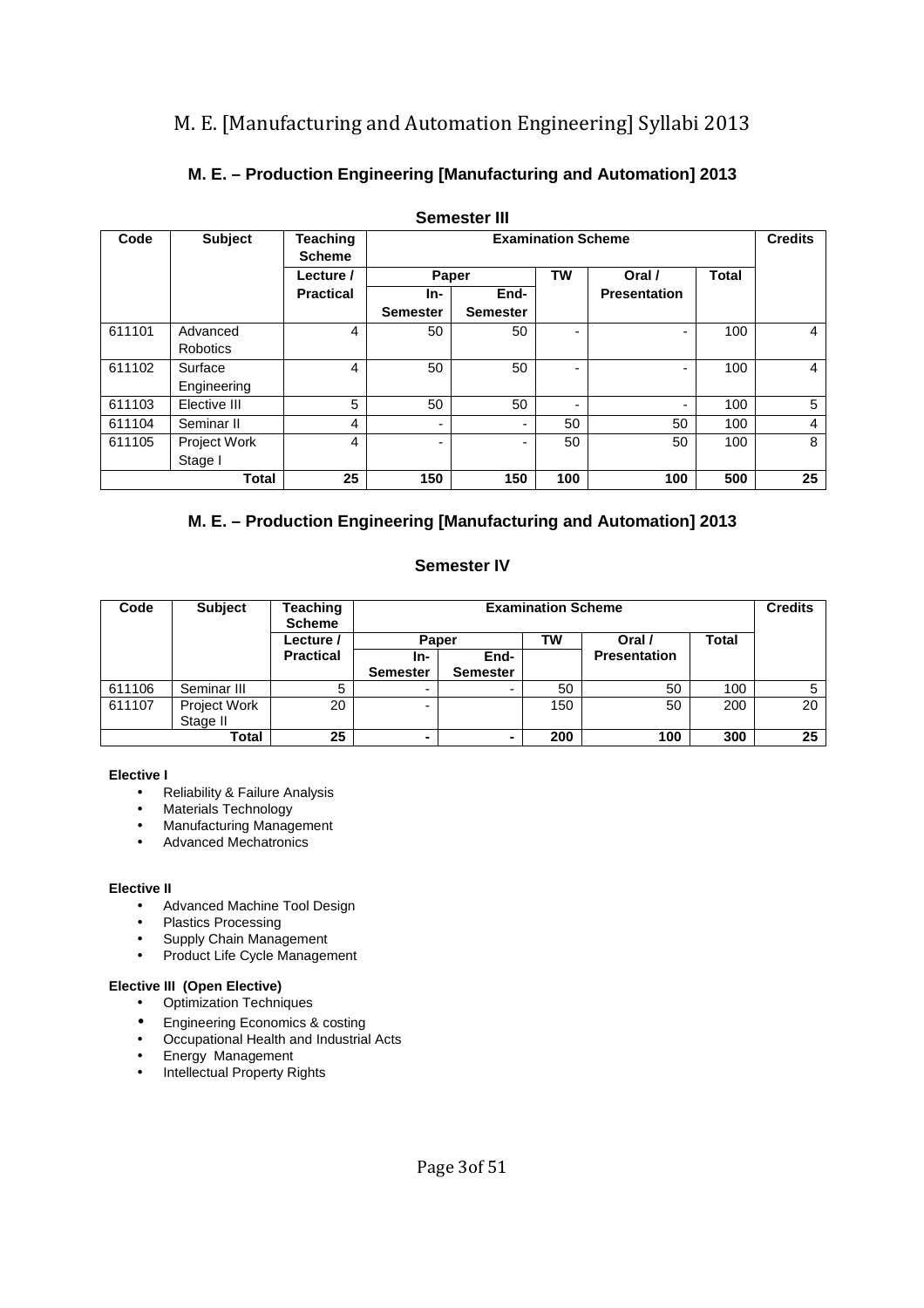#### **511101 Mathematics and Statistics 2013**

Lectures: 4 hrs/week **In semester: 50** Credits – 4 End semester: 50

Teaching Scheme **Examination** Scheme **Examination** Scheme

#### 1. COMPLEX VARIABLES

Analytical functions, conformal mapping, bilinear transformations, complex integration, Cauchy's integral theorem and formula, Taylor's and Laurent's series, Cauchy's residue theorem, Applications to Dirichlet's and Neumann's problems.

#### 2. CALCULUS OF VARIATIONS

Introduction, Variational notation, Euler's first order condition with extension to several independent variables, constraints and Lagrange's multipliers, Hamilton's principle, Lagrange's equation in generalized co-ordinates, strum-Liouville's equation with orthogonal character of the solution for different values of physical problems involving differential equations expressed as Variational problems Galerkin's and Raleigh- Ritz method.

#### 3. NUMERICAL SOLUTION TO PARTIAL DIFFERENTIAL EQUATIONS

Difference equations and their types, Solutions of difference equations, finite difference equivalence of solutions of Elliptic Parabolic and hyperbolic equations. Applications to Laplace, Poisson and Cauchy's equations.

#### 4. SPECIAL FUNCTIONS

Differential Equations and its solutions in series, Bessel's and Legendre's differential equations and their series solutions, properties of Bessel's functions and Legendre's polynomials, generating functions, recurrence relations, Fourier Bessel expansion of function and its applications to boundary value problems.

#### 5. MATHEMATICAL MODELLING

Proportionality Models, fitting models to data, creating simulations, dimensional analysis, probabilistic modeling, optimization (discrete and continuous models), multivariate random number generation, bootstrapping, Monte Carlo simulation, efficiency improvement techniques, simulation output analysis.

#### 6. STATISTICS AND PROBABILITY

Random variables, various distributions, sampling theory, Chi- square test, t-tests, elementary Stochastic process's, Markov-chain, Markov process, reliability testing. Control chart. References

- 1. Erwin Kreyzig, Advanced Engineering Mathematics, Jhon Wiely & Sons. ISBN: 0470458364
- 2. Spiegel, Complex Variables, Schaum's Series. ISBN: 0070602301

3.B.S.Grewal, Numerical Methods in Engineering and Science, Khanna Publishers, New Delhi.

4. Mark Meerschaert, Mathematical Modeling, Elsevier. ISBN: 0123708575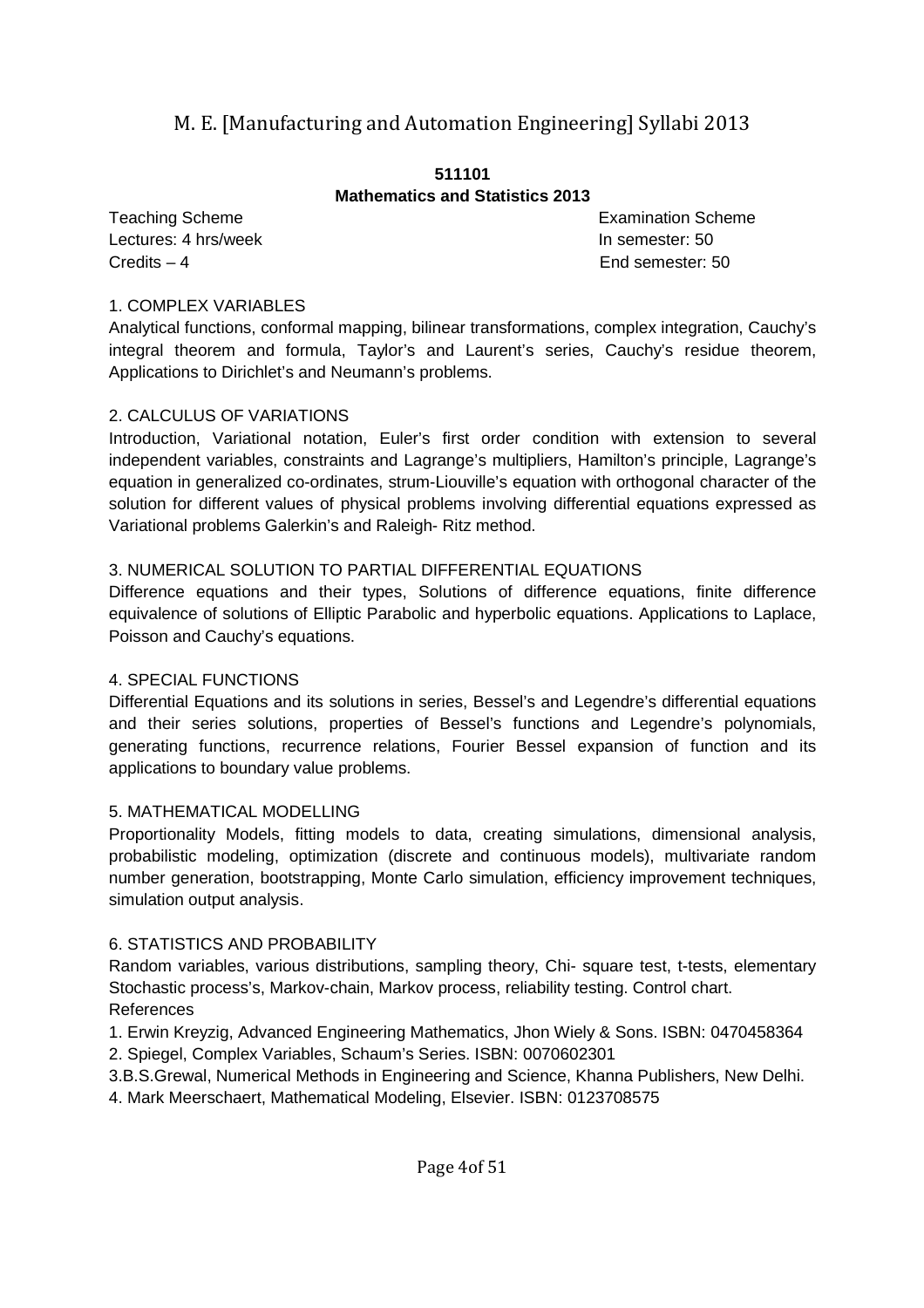5. B. S. Grewal, Higher Engineering Mathematics, Khanna Publishers, New Delhi. ISBN: 8174091955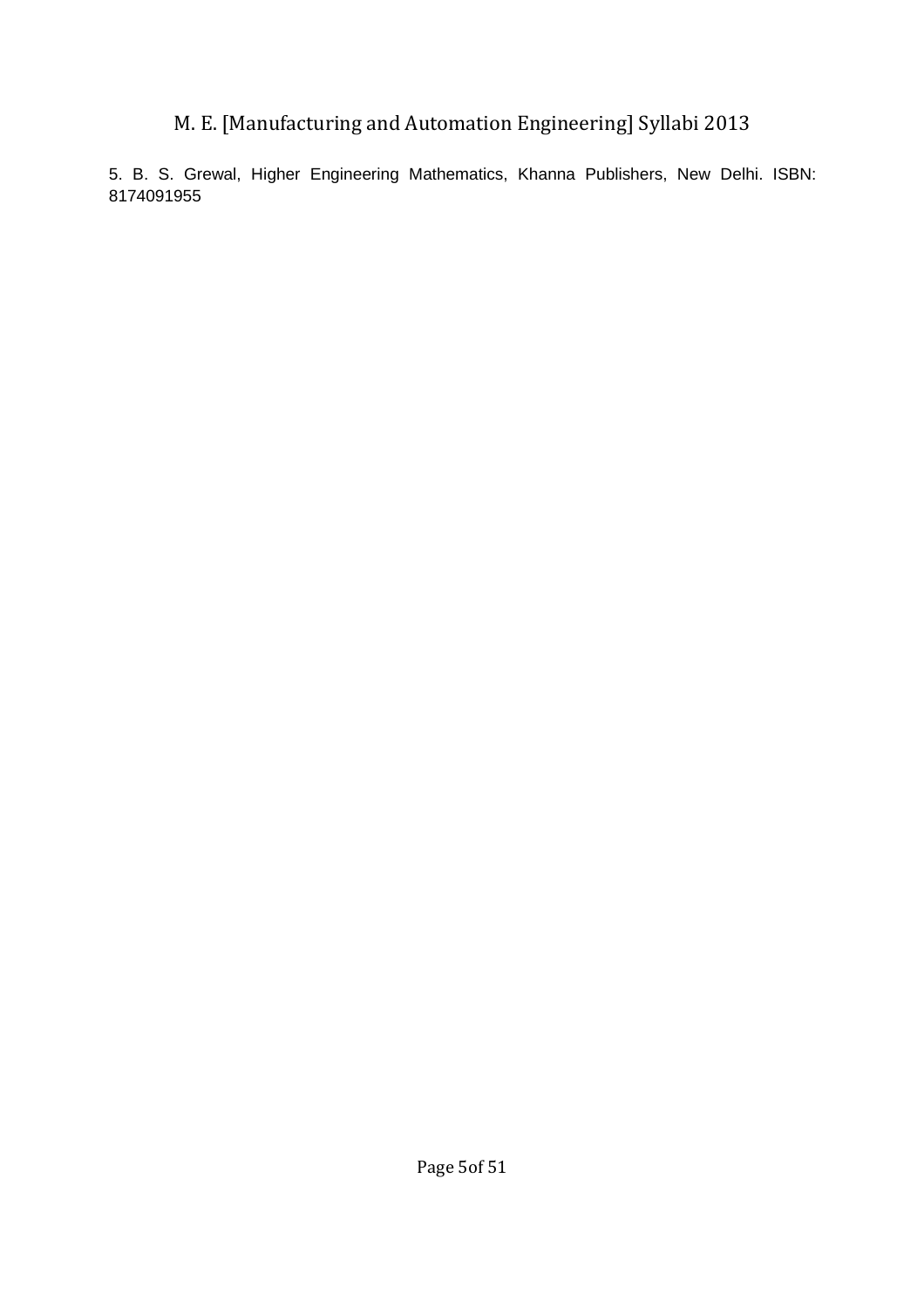#### **511102 Industrial Automation 2013**

Lectures: 4 hrs/week **In semester: 50** Credits – 4 End semester: 50

Teaching Scheme **Examination** Scheme

#### 1. AUTOMATION USING HYDRAULIC SYSTEMS

Hydraulic fluid, fluid mechanics, design aspects of various elements of hydraulic systems such as pumps, valves, filters, reservoirs, accumulators, actuators, intensifiers etc. and their selection. Practical case studies on hydraulic circuit design and performance analysis. Servo valves, hydraulic servo actuators, electro hydraulic servo-valves, proportional valves and their applications, Modeling and Simulation of Electro-hydraulic Servo systems.

#### 2. AUTOMATION USING PNEUMATIC SYSTEMS

Pneumatic fundamentals - control elements, position and pressure sensing -logic circuits switching circuits - fringe conditions modules and these integration - sequential circuits cascade methods - mapping methods – step counter method - compound circuit design combination circuit design. Pneumatic equipments - selection of components – design calculations -application - fault finding – hydro pneumatic circuits –

#### 3. CONTROL TECHNOLOGIES IN AUTOMATION

 Industrial Control Systems, process industries verses discrete-manufacturing industries, continuous versus discrete Control. Computer based control process and its forms. Open and closed loop control system. Control system components. Introduction to sensor technology, various sensors, transducers, signal processing. Programming of microprocessors using 8085 instructions. Programmable logic controllers.

#### 4. AUTOMATED WORK PIECE HANDLING

Working principles and techniques, job orienting and feeding devices. Transfer mechanisms, automated feed cut of components, performance analysis. Types of automated handling systems including AGV and its various guiding technologies, applications.

#### 5. INTRODUCTION TO ROBOT TECHNOLOGY

Robot classification, robot elements, Robot co-ordinate systems, Position, path and speed control systems, robot programming for foundry, presswork, and machining. Collisions free motion planning.

#### 6. MODELING AND SIMULATION FOR MANUFACTURING PLANT AUTOMATION

Introduction/ need for system Modeling, Building Mathematical Model of a manufacturing plant, Modern Tools- Use of Fuzzy decision making and Artificial Neural Networks in manufacturing automation, AI in manufacturing systems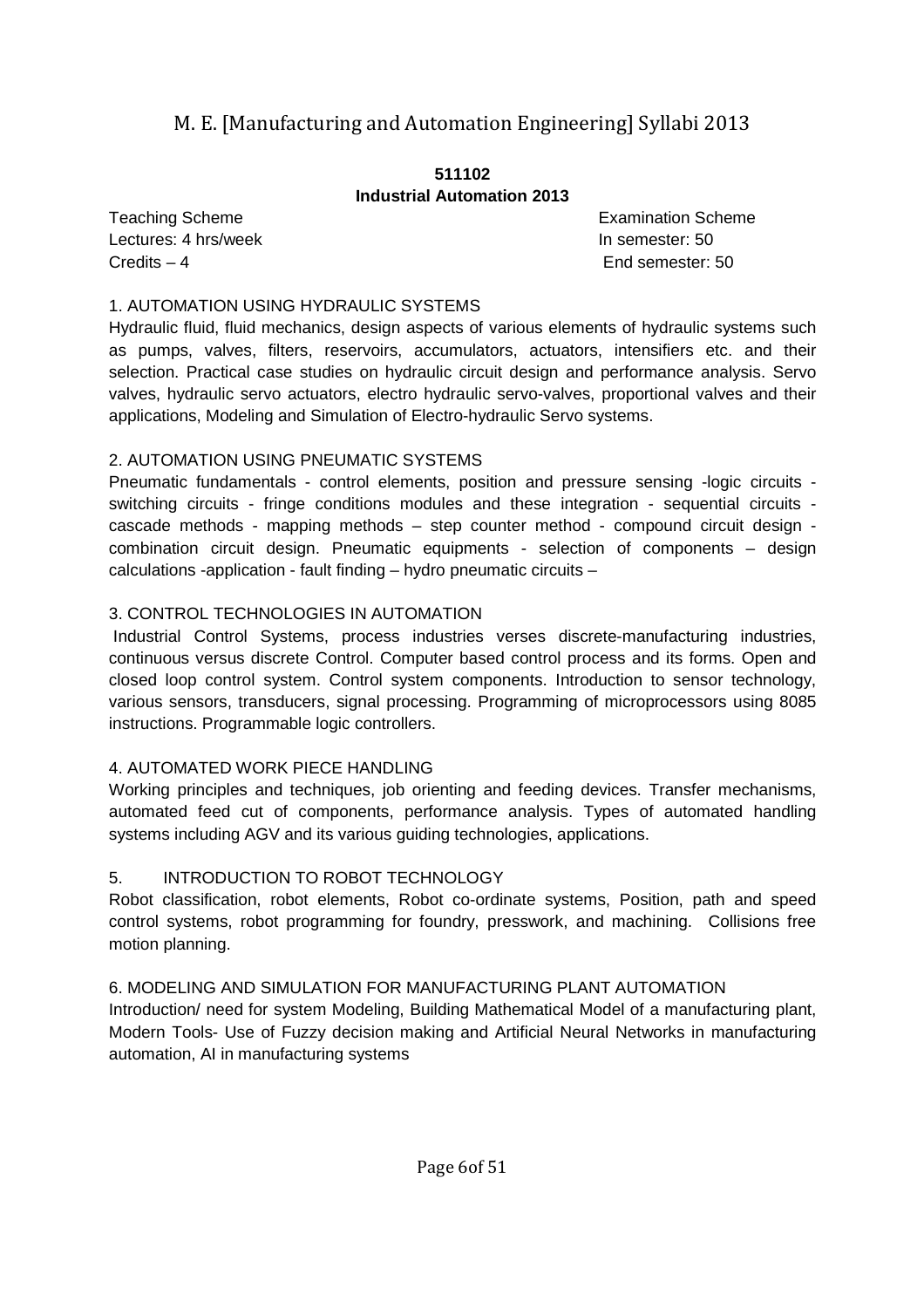- 1.Mikell P. Grover "Automation, Production Systems and Computer-Integrated Manufacturing" Pearson Education, New Delhi. ISBN: 0132393212
- 2.Antony Esposito, "Fluid power with Applications" Pearson Education India. ISBN:8177585800
- 3. Andrew Parr, " Hydraulic and Pneumatics ", Butterworth-Heinemann. ISBN:0750644192
- 4. Bolton. W. "Pneumatic and Hydraulic Systems" Elsevier Science & Technology Books. ISBN:0750638362
- 5. N. Viswanandham, Y. Narhari "Performance Modeling of Automated Manufacturing Systems" Prentice-Hall. ISBN: 0136588247
- 6. S. R. Mujumdar, "Pneumatic system", Tata McGraw Hill. ISBN: 0074602314
- 7. W Bolton., "Mechatronics: Electronic Control Systems in Mechanical and Electrical Engineering" Prentice-Hall. ISBN: 0131216333
- 8. C D Johnson, "Process Control Instrumentation Technology", Prentice Hall of India, New Delhi. ISBN: 8120309871.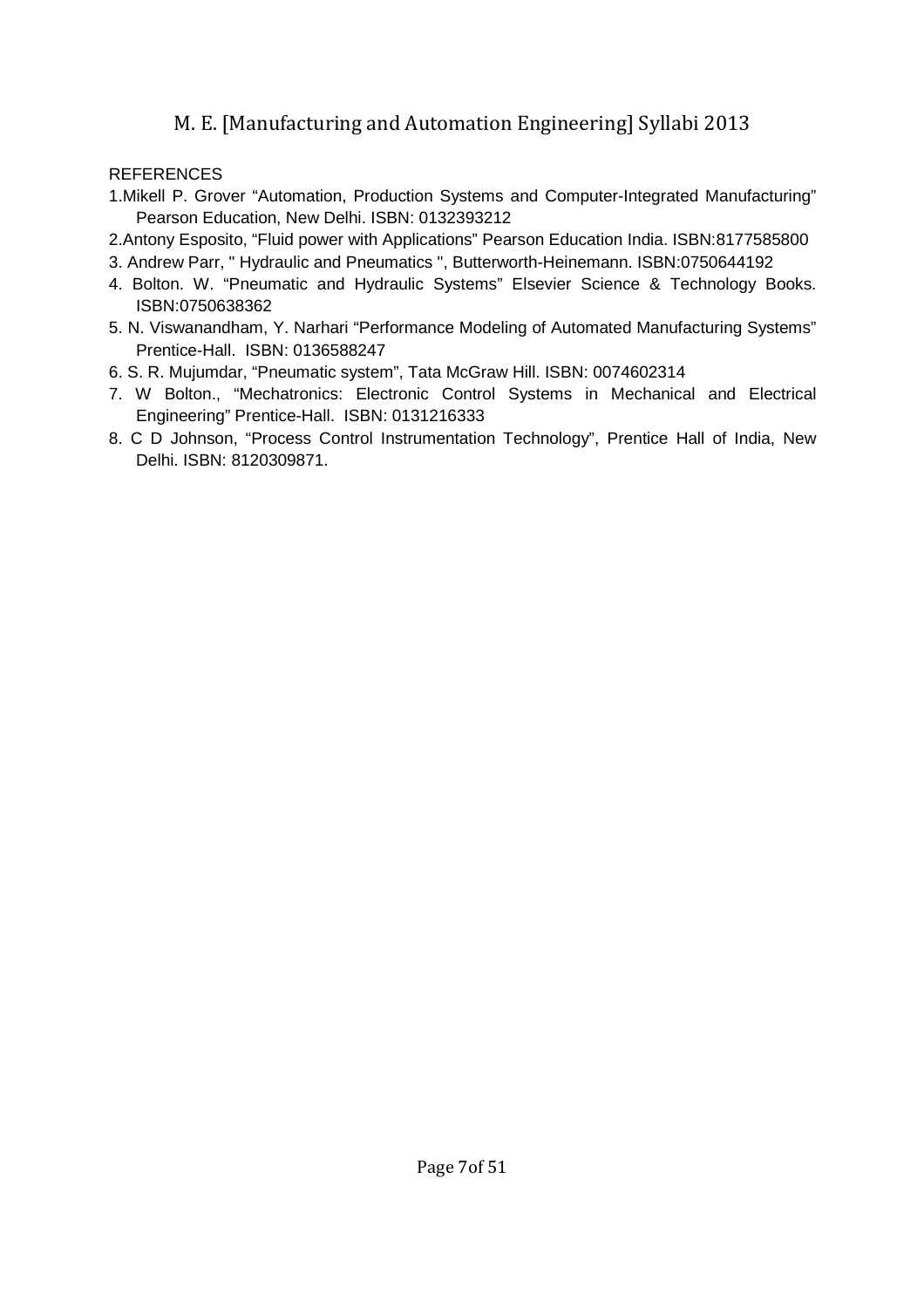#### **511103 Advanced Manufacturing Processes 2013**

Lectures: 4 hrs/week **In semester: 50** Credits – 4 End semester: 50

Teaching Scheme **Examination** Scheme **Examination** Scheme

#### 1. PRINCIPLES OF CASTING

Principles of Casting – metals and their alloys, Mechanism of melting and solidification, grain growth and structure, shrinkage defects. Mold filling – fluidity and turbulence, filling under gravity and pressure; filling defects; gating design, Injection Molding, Simulation of Mold filling and Solidification.

#### 2. FUNDAMENTALS OF FUSION WELDING

Fundamentals of fusion welding processes – analysis of heat source, types of metal transfer, weld pool characteristics, solidification mechanisms in fusion zone, heat affected zone characteristics, types of weld joint, distortion and residual stresses, weld defects, destructive and non-destructive testing of welds.

#### 3. NON CONVENTIONAL MACHINING PROCESSES

Introduction and need of Non-conventional machining processes- Principle, Theory of material removal, process parameters, advantages, limitations and applications of Ultrasonic machining, Electro discharge machining, Laser beam machining and Electro chemical machining.

Special processes: Micro and Nano machining, molecular dynamic analysis, dry-electro discharge machining, electro discharge chemical machining, vacuum coating, Ballistic machining, unit head machining, hot machining.

#### 4. ADVANCES IN MATERIAL FORMING

Macroscopic plasticity and yield criteria, plastic instability, strain rate and temperature, slab analysis, upper bound analysis, slip line field theory, plastic anisotropy, and numerical analysis of material forming processes.

#### 5. SHEET METAL FORMING

Formability, bending, cupping, redrawing, ironing, complex stamping, metal spinning, stretch forming, fine blanking, high speed blanking.

#### 6. NON CONVENTIONAL FORMING PROCESSES

High energy rate forming, electromagnetic forming, explosive forming, high speed hot forging, high velocity extrusion, high speed forming machines, peen forming, study of various process parameters.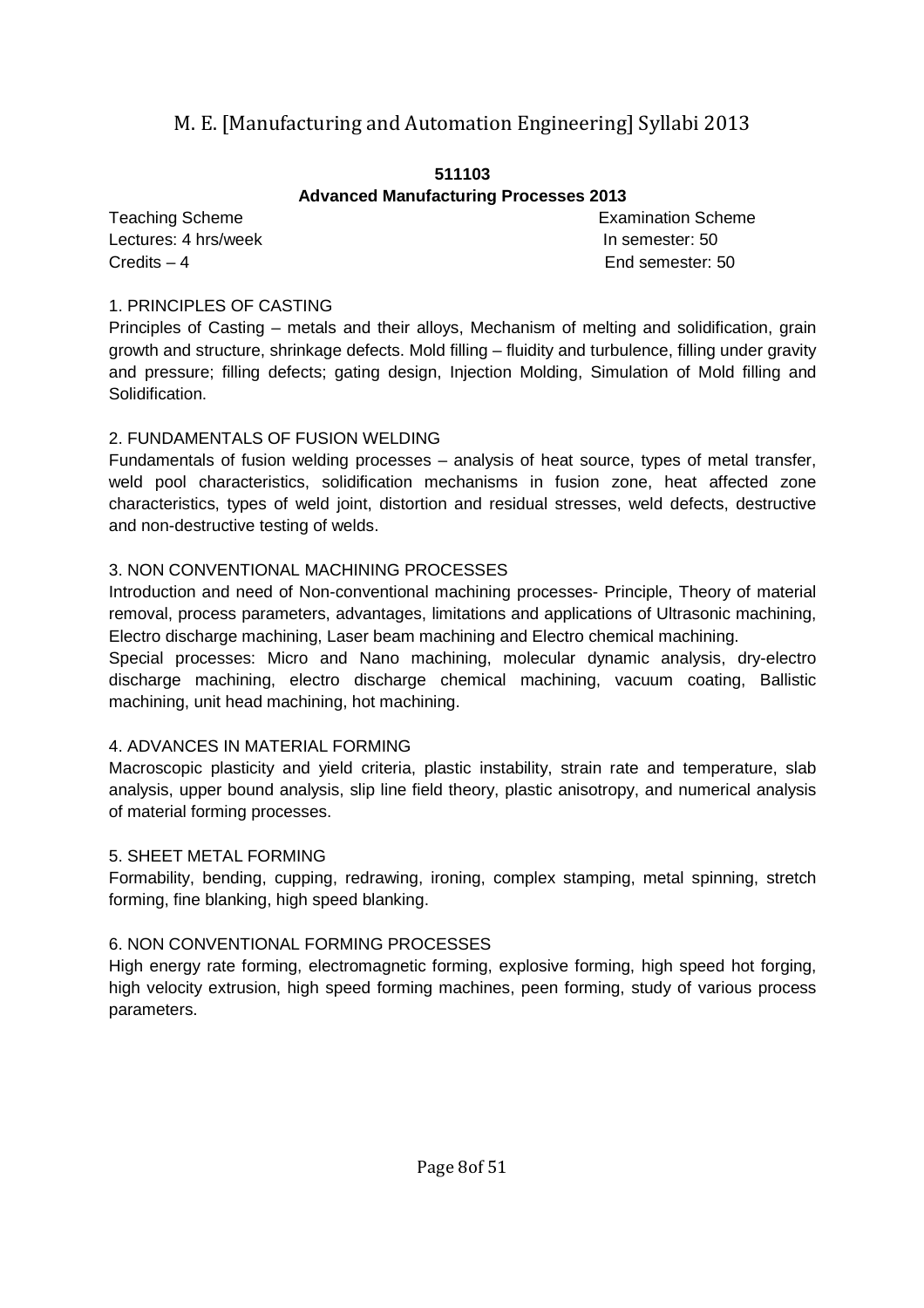- 1. B.H. Amsteal, Philip F. Ostwald and Myron L. Begeman, "Manufacturing Processes", Wiley; 8th edition, ISBN-10: 0471842362, ISBN-13: 978-0471842361.
- 2. G.F. Benidict "Advanced Manufacturing processes", Marcel Dekker Publisher, Inc. New York (ISBN 0-8247-7352-7).
- 3. E. Paul DeGarmo, J. T. Black and Ronald A. Kohser, "Materials and Processes in Manufacturing", Wiley; 9th edition, ISBN 9780471656531.
- 4. P. N. Rao, "Manufacturing Technology" Vol. 1- Foundry Forming & Welding; Tata Mc Graw Hill Publishing Co Ltd. ISBN: 9780070087989.
- 5. American Soc. For Metals, Metals Handbook, 10th Edition, Vol. 15, on Metal Forming, ASM, Metals Park, Ohio, 1989.
- 6. Raj, Shankar, Bhandari, "Welding Technology for Engineers", Narosa Publication House Pvt. Limited.
- 7. Prashant P. Date "Introduction to Manufacturing Technologies", Jaico Publishing House (2010) ISBN: 9788179929971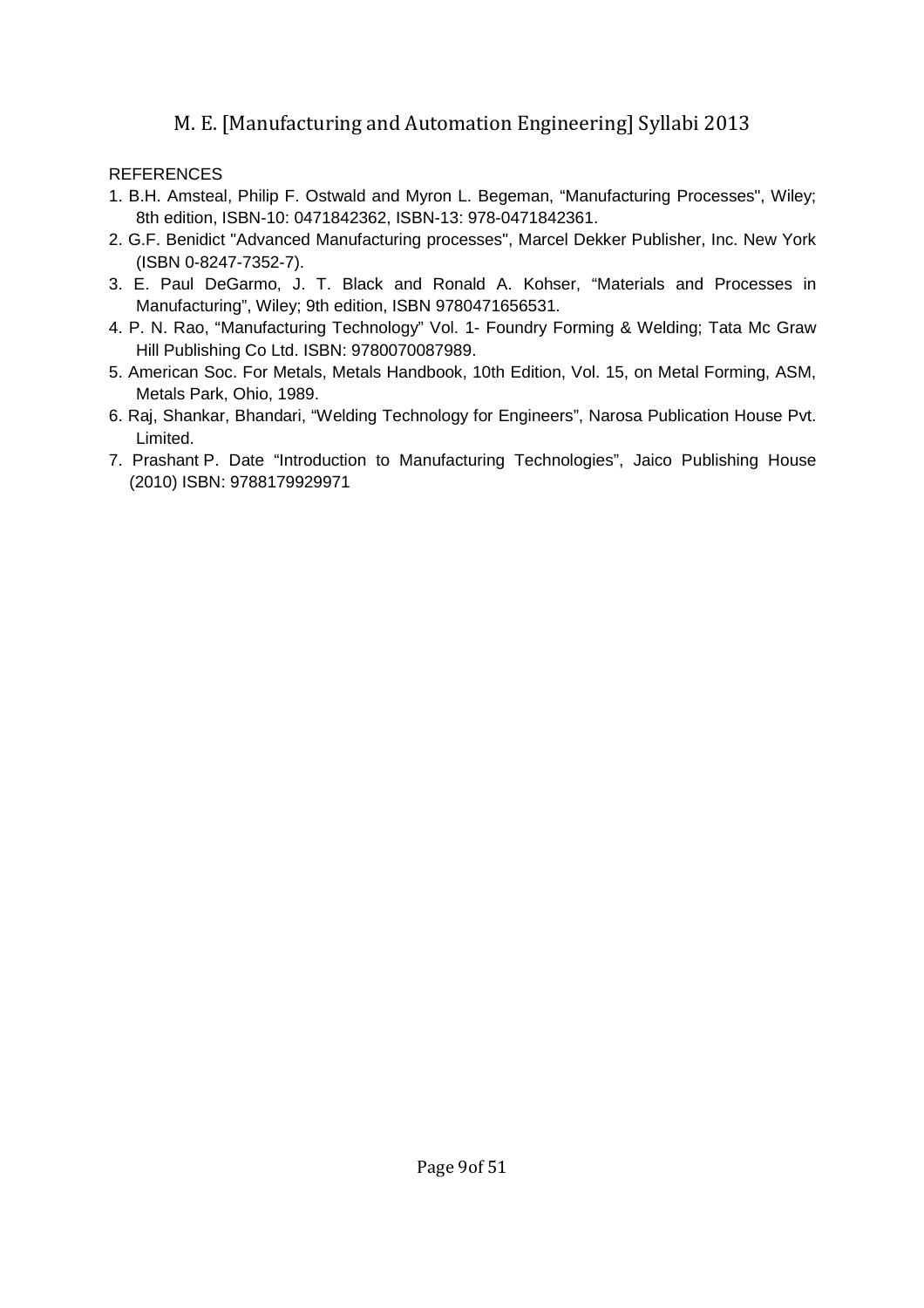#### **511104 Research Methodologies**

Lectures: 4 hrs/week **In semester: 50** Credits – 4 End semester: 50

Teaching Scheme **Examination** Scheme **Examination** Scheme

#### 1. INTRODUCTION

Nature and objectives of research. Methods of Research: historical, descriptive and experimental, research process, research approaches, criteria for good research, problems faced by researchers

#### 2. RESEARCH DESIGN

Meaning of research design, need of research design, features of good design, different research designs, basic principles of experimental designs, design of experiments.

#### 3. DATA COLLECTION

Types of data, methods and techniques of data collection, primary and secondary data, meta analysis, historical methods, content analysis, devices used in data collection, pilot study and pretest of tools, choice of data collection methods.

#### 4. PROCESSING AND ANALYSIS OF DATA

Use of statistics for data analysis, measures of central tendency, dispersion, skewness and relationship. Sampling distributions, sampling theory, determination of sample size, chi-square test, analysis of variance, multiple regression analysis, neural networks.

#### 5. DECISION MAKING TECHNIQUES

Multi-attribute decision making techniques: Analytical Hierarchy Process (AHP), TOPSIS, Data Envelope Analysis (DEA), graph theory and matrix approach.

Multi-objective decision making techniques: Simulated annealing, Genetic algorithms.

#### 6. INTERPRETATION AND REPORT WRITING:

Techniques of interpretation, precautions in interpretation, significance of report writing, different steps in report writing, layout of research report, mechanics of writing research report.

- 1. C.R Kothari "Research Methodology" Wishwa Prakashan, ISBN: 8173280363
- 2. P.G Triphati "Research Methodology" Sultan Chand & Sons, New Delhi.
- 3. J. W Barnes, "Statistical Analysis for Engineers and Scientists" McGraw Hill, New York. ISBN: 0078396085
- 4. Ranjit Kumar "Research Methodology" Pearson Education, ISBN: 9788131704967
- 4. R. V. Rao "Decision making in the manufacturing environment using graph theory and fuzzy multiple attribute decision making" Springer-Verlag, London. ISBN: 1846288193
- 5. Rao S. S., "Optimization", Wiley Eastern, New Delhi, 1995. ISBN: 0471550345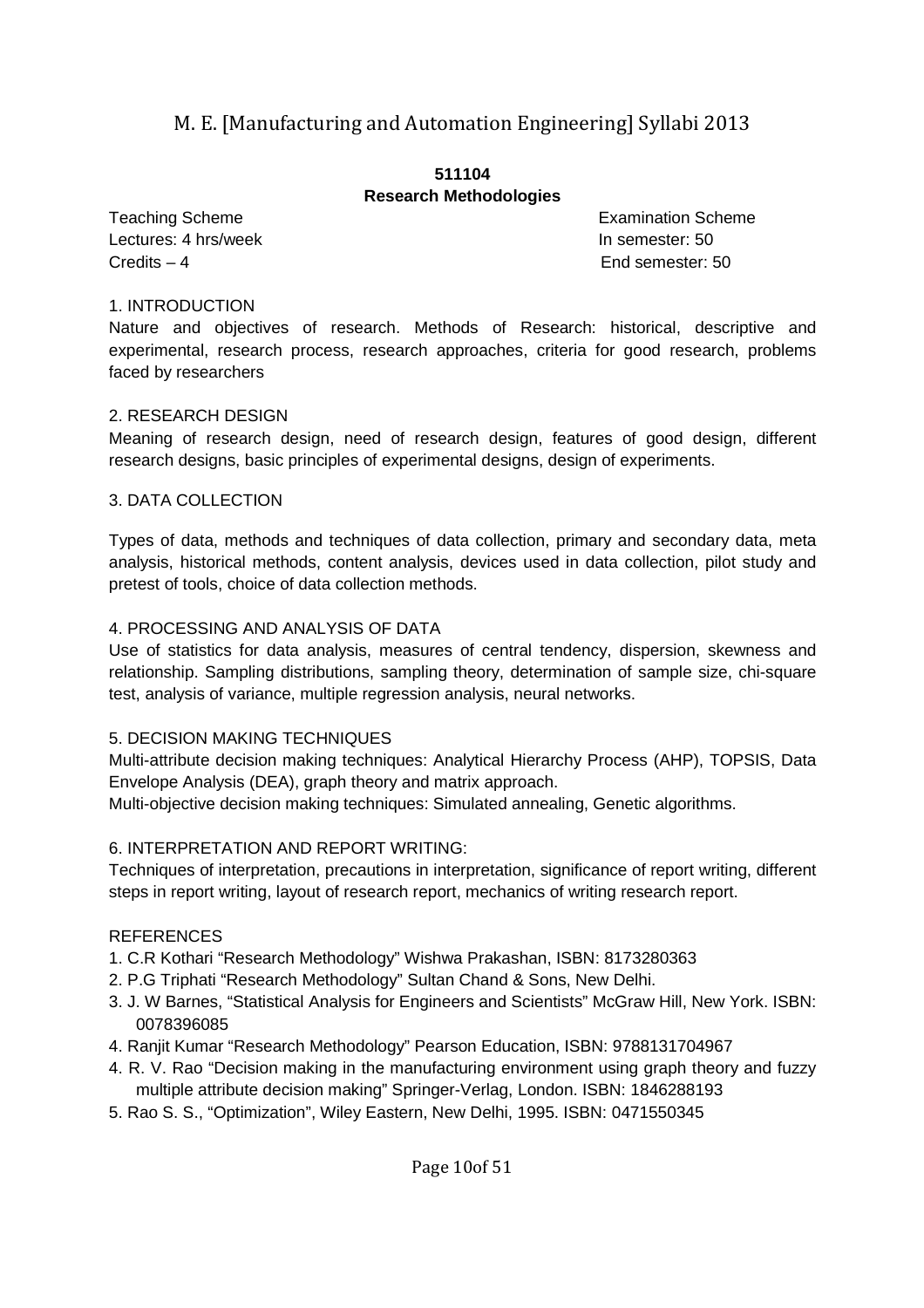6.Montgomery D.C., "Design and analysis of experiments", John Wiley & Sons, ISBN: 0470128666.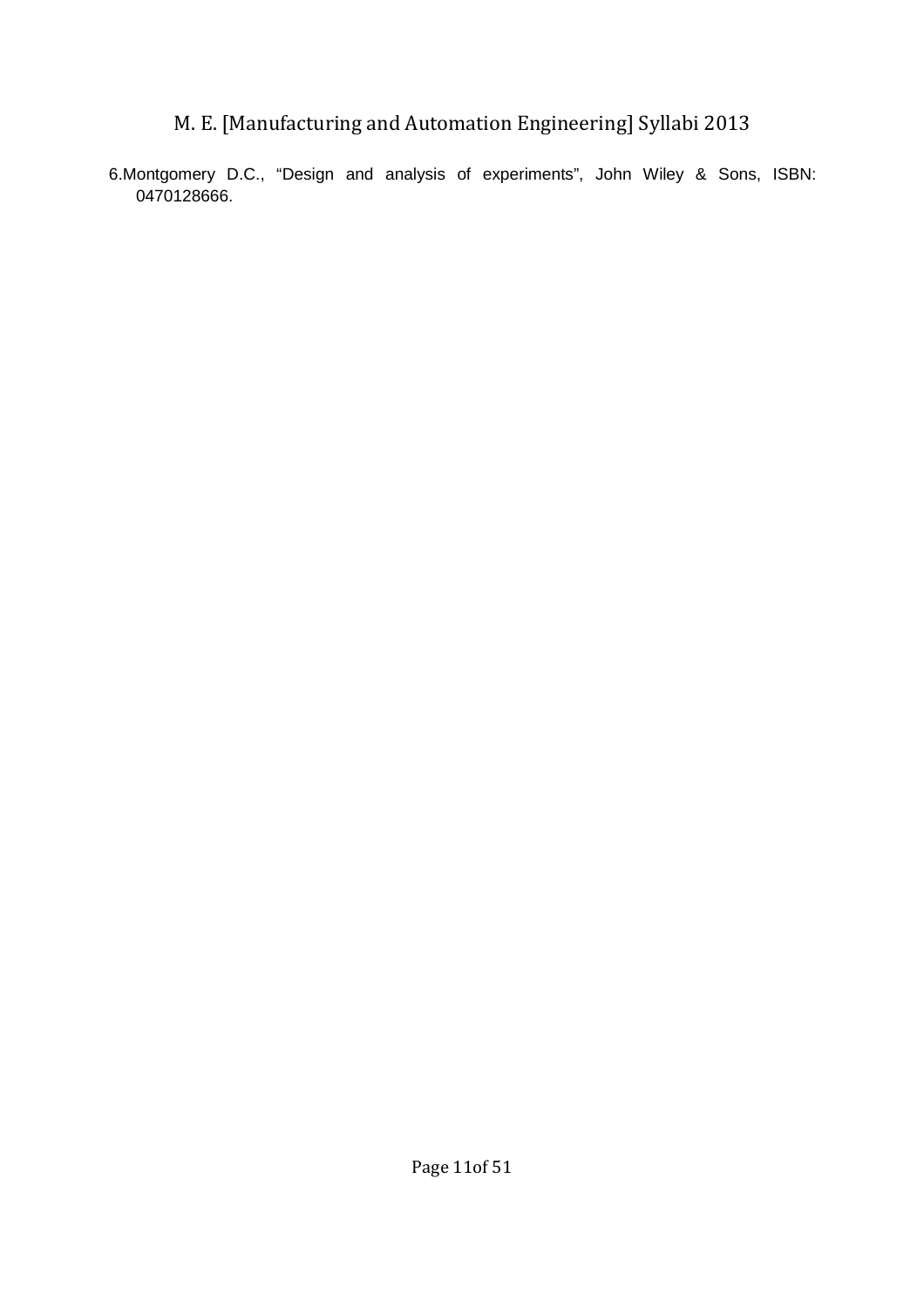#### **511105 A Reliability & Failure Analysis – Elective I 2013**

Lectures: 5 hrs/week **In semester: 50** Credits – 5 End semester: 50

Teaching Scheme **Examination** Scheme **Examination** Scheme

#### 1. INTRODUCTION

Basic Probability-concept and various distributions, Concept of Reliability and analysis of various configurations of assemblies and sub-assemblies. Series, Parallel and other grouping. System reliability, Set theory, optimal Cut Set and Tie Set, 'stardelta' method, matrix method etc.

#### 2. PRODUCT FAILURE THEORY

System reliability determination through 'Event Tree' analysis and Fault Tree Analysis (FTA), Failure Modes and Effects Analysis (FMEA), Failure Modes, Effects and Criticality Analysis (FMECA). R.P.N, Graph theory, etc.

#### 3. RELIABILITY PREDICTION MODELS

Series and parallel systems - RBD approach - Standby systems - m/n configuration -Application of Baye's theorem - cut and tie set method - Markov analysis. Optimal allocation of component reliability to achieve maximum system reliability -various techniques and methods such as Proportional, Conditional, Agree, Arinc, etc.

#### 4. RELIABILITY EVALUATION

Concept of loading roughness, probability in design including evaluation of safety margin. Reliability of Engineering Design; Mean, Median & K statistics for Reliability evaluation (non parametric, Short Sample).

#### 5. RELIABILITY MANAGEMENT

Reliability testing - Reliability growth monitoring - Non parametric methods - Reliability and life cycle costs - Reliability allocation - Replacement model.

#### 6. CASE STUDIES

Diagnostic maintenance through ferrography, Vibration Signature, SOAP and other programme. Case studies done in Indian perspectives using Short Sample, nonparametric reliability

#### References

- 1. Gupta AK, "Reliability engineering and tero-technology", Macmillan India Ltd, Delhi
- 2. Srinath L.S., "Mechanical Reliability" Affiliated East-West Press Pvt Ltd, Delhi. ISBN: 8176710296
- 3. O'Connor PDT, Practical Reliability Engineering, John Wiley & Sons Ltd, Singapore. ISBN:1119964091
- 4. Mohammad Modarres, Mark Kaminskiy, Vasiliy Krivtsov, "Reliability Engineering and Risk analysis ", Mara Dekker Inc., ISBN:0824720008.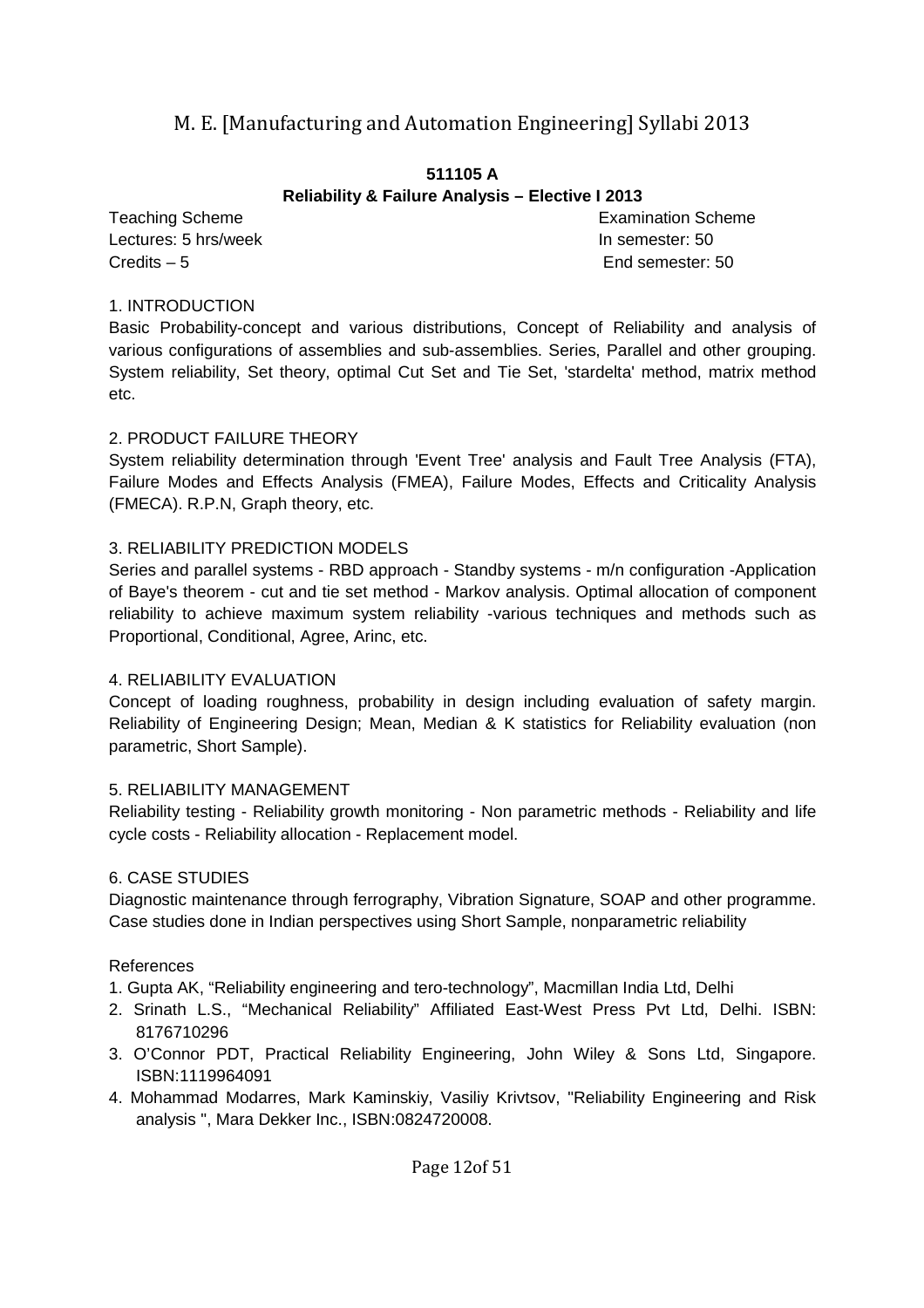5. John Davidson, The Reliability of Mechanical system, The Institution of Mechanical Engineers, London, ISBN:0852986750.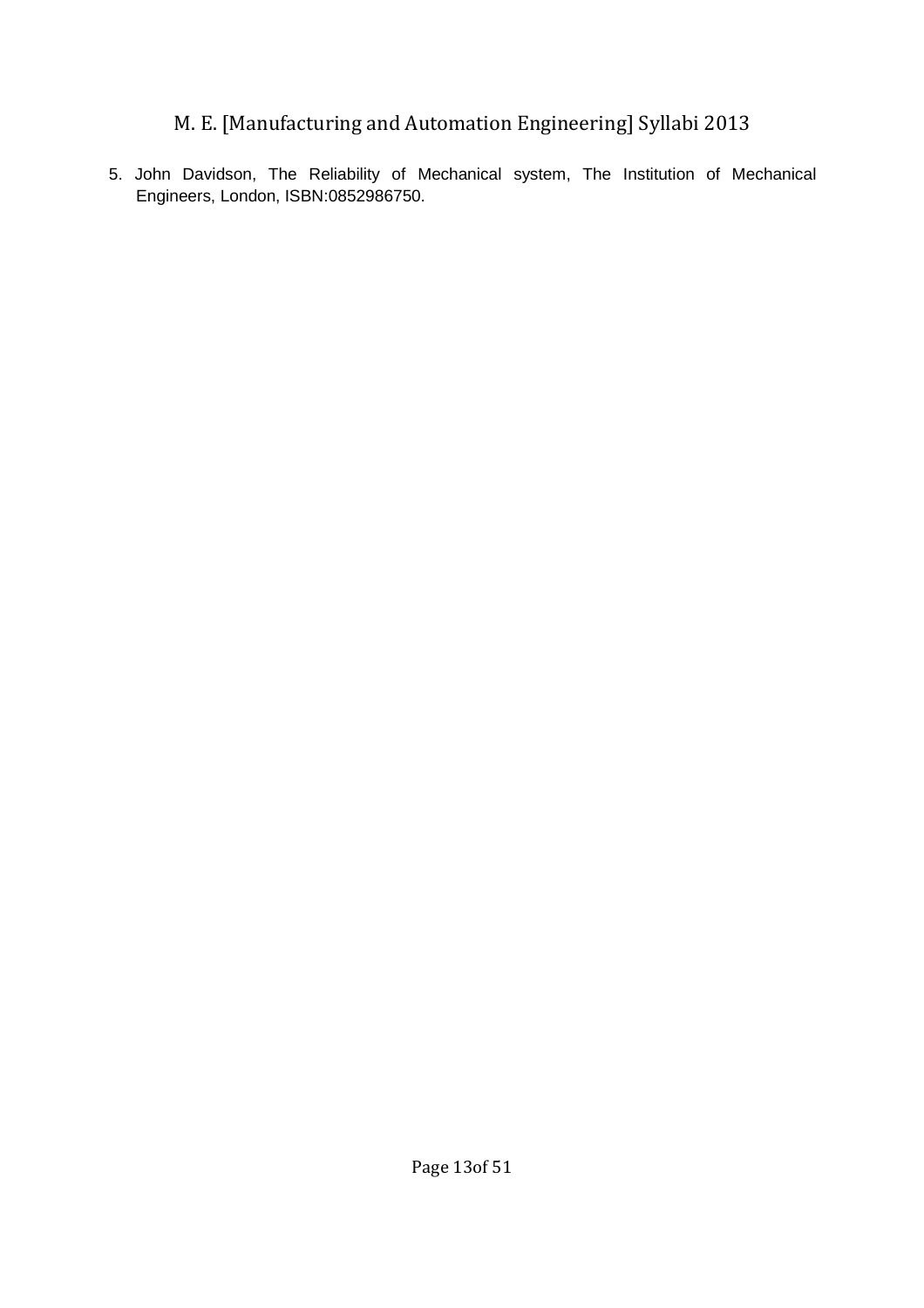#### **511105 B MATERIALS TECHNOLOGY ELECTIVE I-2013**

Lectures: 5 hrs/week **In semester: 50** Credits – 4 End semester: 50

Teaching Scheme **Examination** Scheme

#### 1. ELASTIC AND PLASTIC BEHAVIOUR

Elasticity in metals and polymers - Mechanism of plastic deformation, role of dislocations, Yield stress; shear strength of perfect and real crystals - Strengthening mechanisms, work hardening, solid solutioning, grain boundary strengthening, poly phase mixture, precipitation, particle, fibre and dispersion strengthening. Effect of temperature, strain and strain rate on plastic behaviours - Super plasticity - Deformation of non crystalline material.

#### 2. FRACTURE BEHAVIOR

Griffith's theory, stress intensity factor and fracture toughness - Toughening mechanisms – Ductile- brittle transition in steel, High temperature fracture, creep: Larson-Miller parameter, Deformation and fracture mechanism maps - Fatigue, low and high cycle fatigue test, crack initiation and propagation mechanisms and Paris law - Effect of surface and metallurgical parameters on fatigue - Fracture of non metallic materials – Failure analysis, sources of failure, procedure of failure analysis.

#### 3. SELECTION OF MATERIALS

Motivation for selection, cost basis and service requirements - Selection for mechanical properties, strength, toughness, fatigue and creep - Selection for surface durability corrosion and wear resistance – Relationship between materials selection and processing, Case studies in materials selection with relevance to aero, auto, marine, machinery and nuclear applications.

#### 4. MODERN METALLIC MATERIALS

Dual phase steels, Micro alloyed, High strength low alloy (HSLA) steel, Transformation induced plasticity (TRIP) steel, Maraging steel - Intermetallics, Ni and Ti aluminides,Smart materials, shape memory alloys - Metallic glass - Quasi crystal and nano crystalline materials, biomaterials.

#### 5. NON METALLIC MATERIALS

Plastics, rubber, foams, adhesives and coatings - Structure, properties and applications of engineering polymers - Advanced structural ceramics, WC, TiC, TaC, AI2O3, SiC, Si3N4, CBN and diamond - properties, processing and applications.

#### 6. COMPOSITE MATERIALS

Reinforced fibers, Particle strengthened and laminar composites-- production techniques of each type, Production of fibers, properties mechanics of composites, manufacturing of metal matrix, Ceramic matrix composite, Carbon-Carbon composite- properties and testing of composite material, areas of application.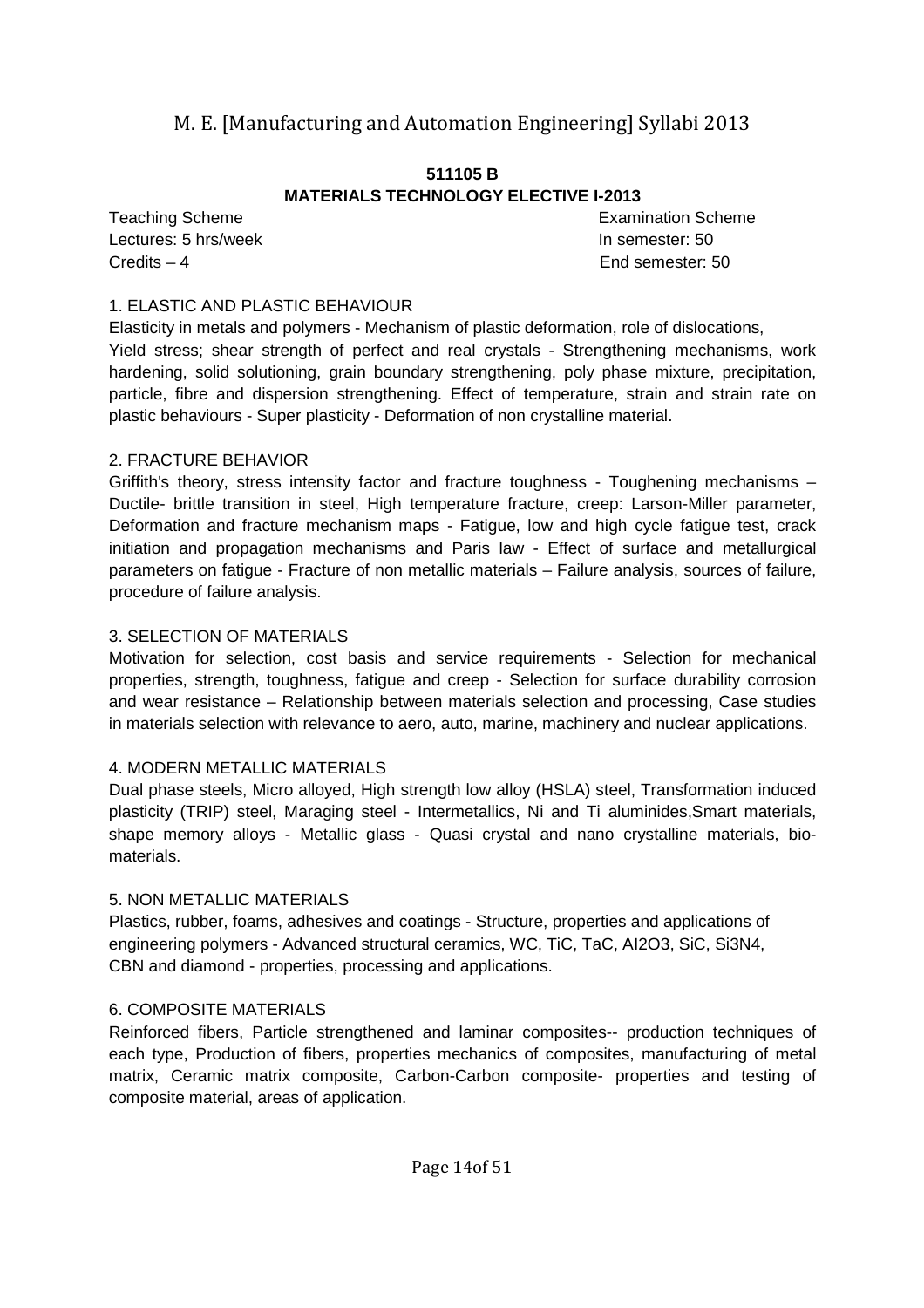- 1. Flinn, R. A. and Trojan P.K., "Engineering Materials and their Applications ", (4th Edition, 1990), Jaico Publishing House Publisher, ISBN: 8172246773.
- 2. George E. Dieter, "Mechanical Metallurgy ", McGraw Hill, 1988, ISBN 0-07-100406-8.
- 3. ASM Hand Book, Vol.11, "Failure Analysis and Prevention ".
- 4. Willam F. Smith, "Principles of Materials Science and Engineering", 3rd edition, McGraw Hill, ISBN: 0070592411.
- 5. Mathew Philip, William Bolton "Technology of engineering materials" Butterworth-Heinemann, (2002), ISBN: 9780750656436.
- 6. Martin J. W. "Materials for Engineering" Institute of Materials, Minerals and Mining (2002), ISBN: 9781902653501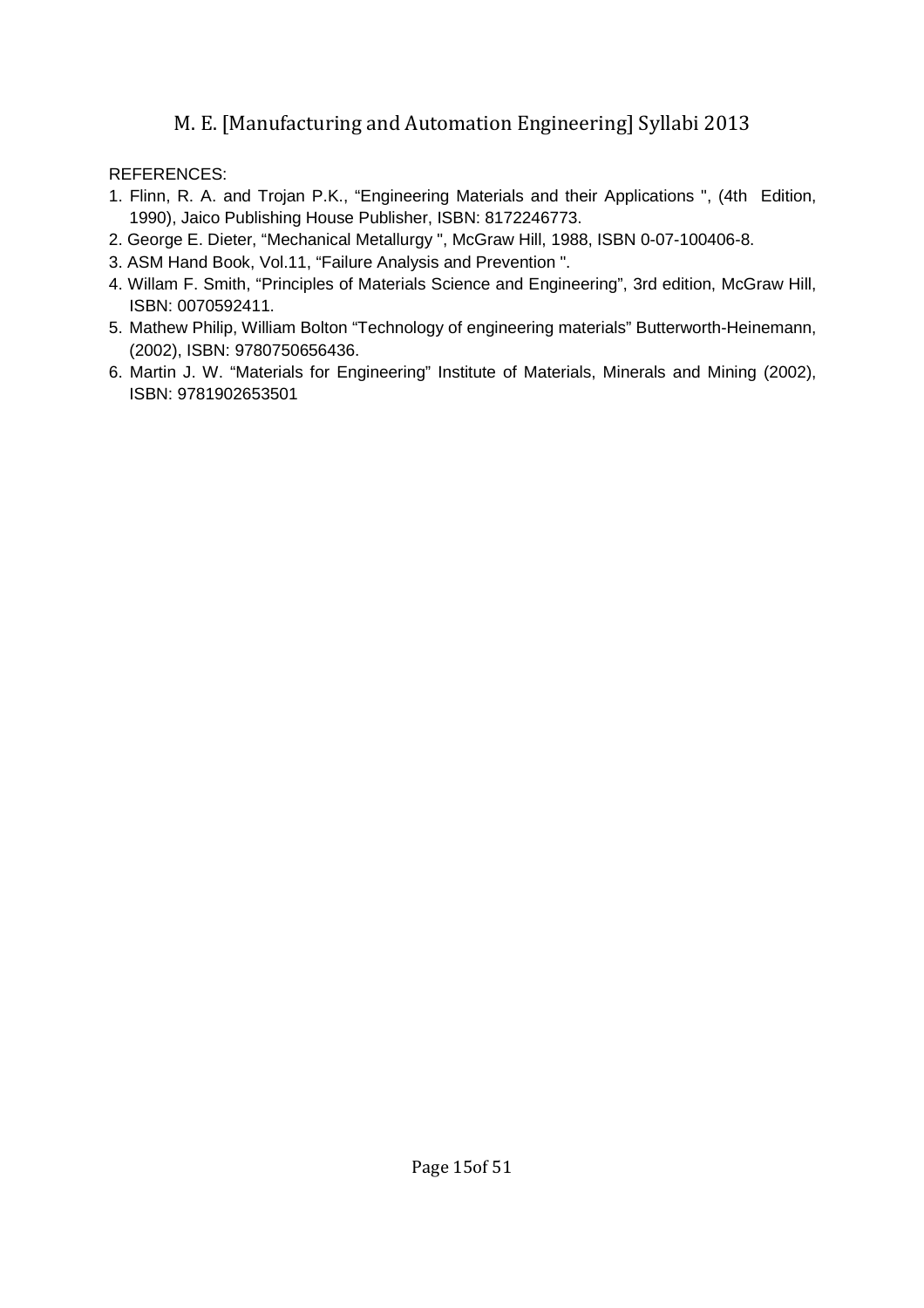#### **511105 C**

#### **Manufacturing Management ELECTIVE I 2013**

Lectures: 5 hrs/week **In semester: 50** Credits – 4 End semester: 50

Teaching Scheme **Examination** Scheme **Examination** Scheme

#### 1. SCOPE OF MANUFACTURING MANAGEMENT

History and development of Manufacturing Management - Contribution of various pioneers, overview of manufacturing systems, Manufacturing Management - Nature, Scope, Importance and Functions, Its relationship with other functions

#### 2. PRODUCTION PLANNING & CONTROL

Functions of Production Planning & Control (PPC), Scheduling – Graphical and analytical techniques, Master Production Schedule, line balancing, Documentation - Production Work Order. Introduction to PERT/CPM, Network Crashing

#### 3. ADVANCED TOPICS IN PRODUCTION MANAGEMENT

Concept of world-class manufacturing, Total quality management, manufacturing challenges of information age, JIT, lean and agile manufacturing, reconfigurable manufacturing, green production, computerized production management system, simulation of manufacturing systems

#### 4. QUALITY MANAGEMENT

Foundations of quality management, Fundamentals of statistical studies, Tools and methods of analytic studies, stabilizing and improving a process with control charts, Process capability and improvement studies, inspection policy, Fork Model for Quality Management, Current thinking about statistical practice

#### 5. MANUFACTURING STRATEGY

Need for manufacturing strategy (MS) and concept of MS, Structured strategy formulation, Focus of MS decisions relating to capability, flexibility, product variety, inventory, supplier relationships, manufacturable design. Role of Quality in the framework of MS-TQM, SPC, 6 sigma. Interface of marketing and manufacturing, financial aspects,Performance measurement in MS, Ingredients for a world-class manufacturing strategy, Contemporary cases from Indian manufacturing

#### 6. GROUP DYNAMICS AND TEAM WORKING

Theories of Group Formation - Formal and Informal Groups, their interaction – Importance of teams - Formation of teams - Team Work. Conflict Management - Traditional vis-à-vis Modern view of conflict - Stress management, Conflict Process - Strategies for encouraging constructive conflict - Strategies for resolving destructive conflict.

#### REFERENCES

1. Fred Luthans, Organizational Behaviour, McGraw-Hill. ISBN: 0073404950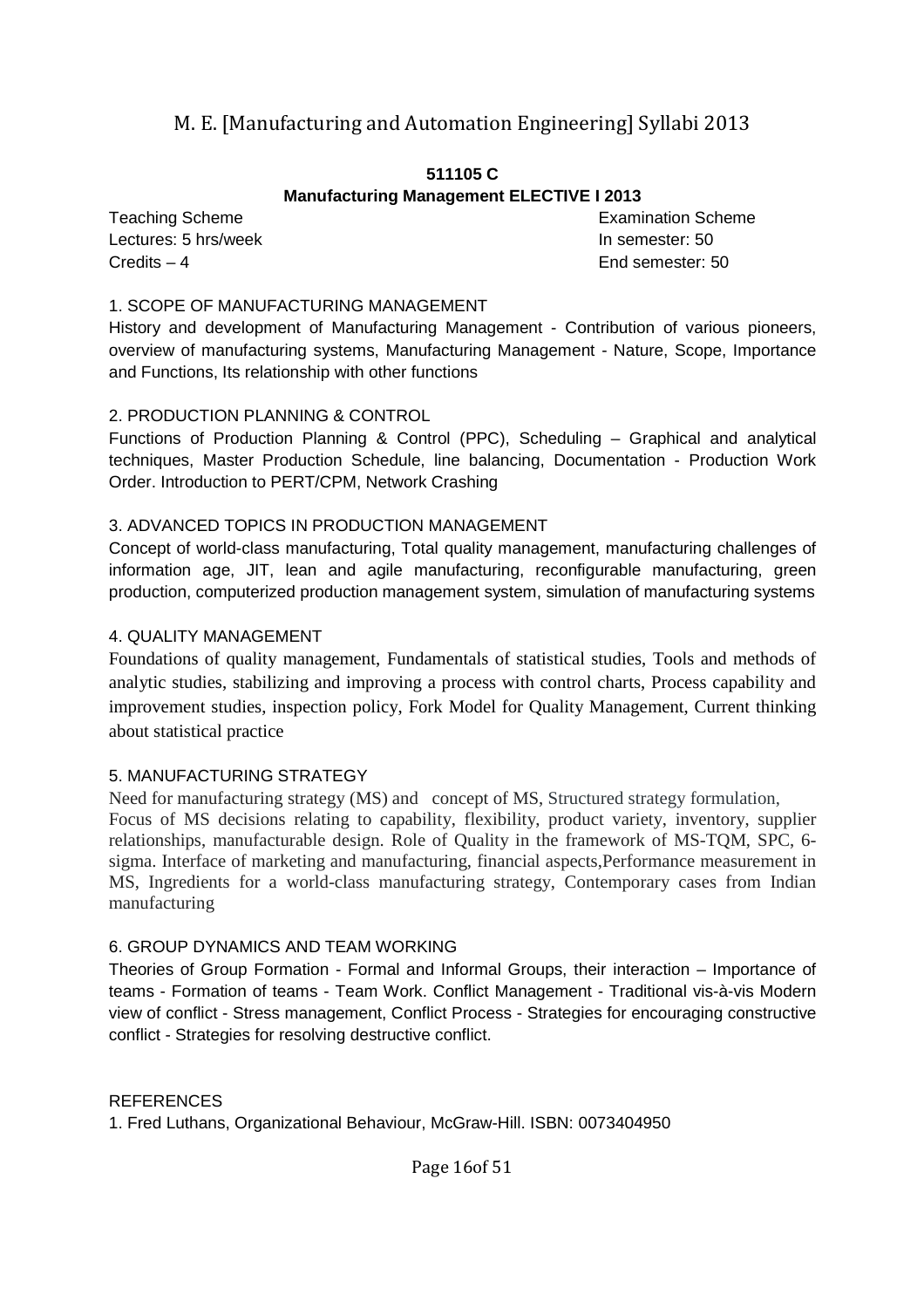- 2. P. K. Saxena, "Principles of Management: A modern approach" Global India Publications. ISBN: 8190794159
- 3. Krajewski, "Operations Management" Pearson Education India. ISBN: 8131711315
- 4. Panneerselvam, Production & Operations Management. PHI New Delhi.
- 5. E. E. Adam, R. J. Ebert "Production & Operations Management" Prentice Hall. ISBN: 013717943X
- 6. Howard Gitlow, Alan Oppenheim, Rosa Oppenheim and David Levine, "Quality Management" (3rd Edition), Tata McGraw-Hill Publishing Company Ltd.
- 7. Eli Goldratt, "Critical Chain", North River Press
- 8. John Nicholas," Competitive Manufacturing Management", McGraw-Hill Publishing Co.
- 9. V.K. Narayanan, "Managing Technology & Innovation for Competitive Advantage"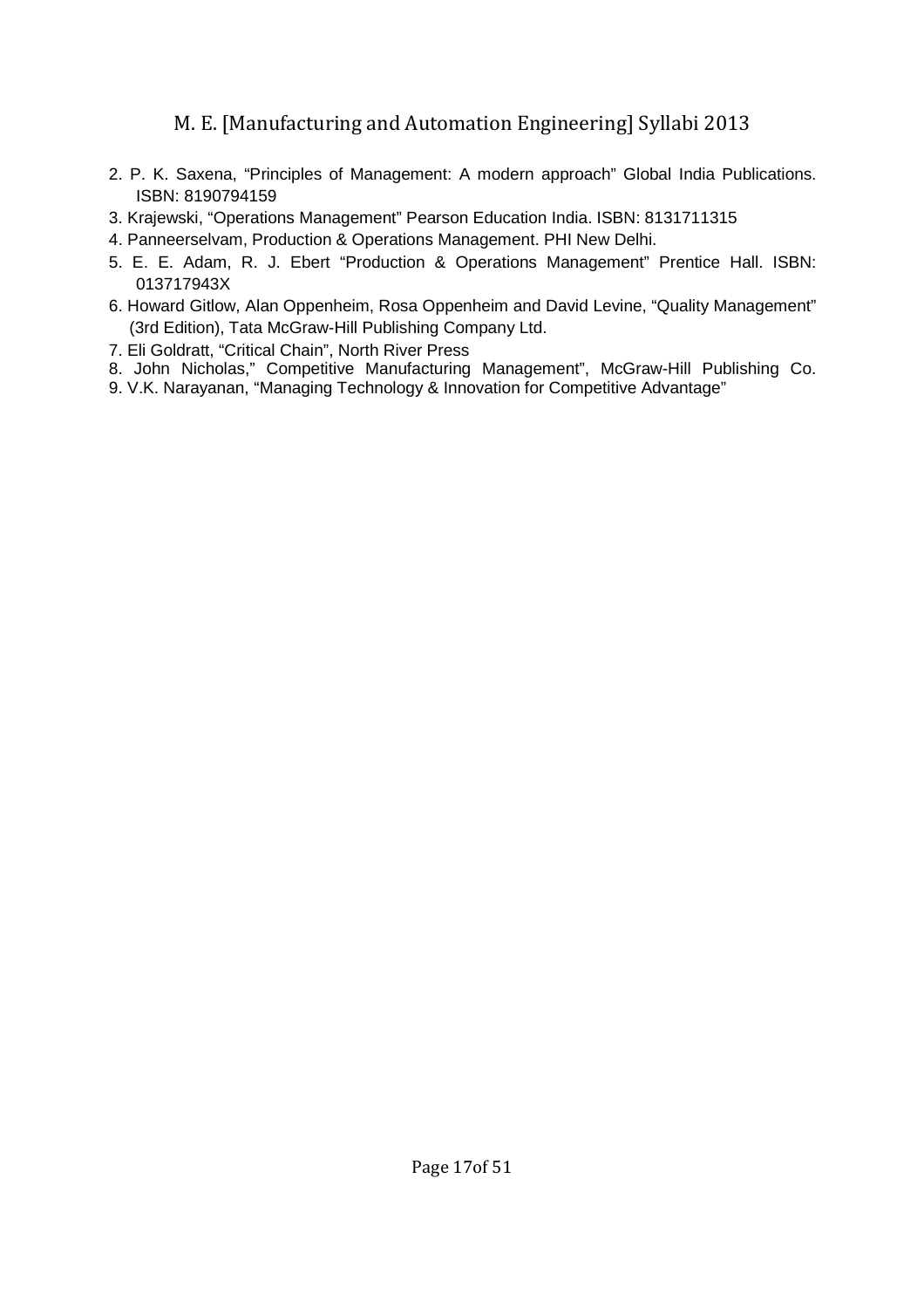#### **511105 D Advanced Mechatronics - Elective-I 2013**

Lectures: 5 hrs/week **In semester: 50** Credits: 5 End semester: 50

Teaching Scheme **Examination** Scheme **Examination** Scheme

#### 1. INTRODUCTION

Introduction to Mechatronics - Systems - Mechatronics in Products – Measurement Systems - Control Systems -Traditional design and Mechatronics Design.

#### 2. SENSORS AND TRANSDUCERS

Introduction - Performance Terminology - Displacement, Position and Proximity -Velocity and Motion – Fluid pressure - Temperature sensors - Light sensors - Selection of sensors - Signal processing - Servo systems.

#### 3. MICROPROCESSORS IN MECHATRONICS

Introduction - Architecture - Pin configuration - Instruction set - Programming of Microprocessors using 8085 instructions - Interfacing input and output devices - Interfacing D/A converters and A/D converters –Applications - Temperature control - Stepper motor control - Traffic light controller.

#### 4. PROCESS CONTROL COMPUTER SYSTEMS

Minis, micros, classification by hardware features and software facilities, performance evaluation techniques. Characteristics of Digital Processors: Organization, instruction set, characteristics for process control, input/output arrangements, addressing techniques, memory systems.

#### 5. PROGRAMMABLE LOGIC CONTROLLERS

Introduction - Basic structure - Input / Output processing - Programming –Mnemonics Timers, Internal relays and counters - Data handling - Analog input / output - Selection of PLC.

6. DESIGN AND MECHATRONICS (MECHATRONIC PRODUCT DESIGN)

Designing - Possible design solutions - Case studies of Mechatronics systems.

- 1. Michael B.Histand and David G. Alciatore, "Introduction to Mechatronics and Measurement Systems", McGraw-Hill International Editions, 1999.ISBN: 0070648142
- 2. Ramesh. S Gaonkar, "Microprocessor Architecture, Programming and Applications ", Wiley Eastern, 1998. ISBN:0130195707
- 3. Ghosh, P.K. and Sridhar, P.R., 0000 to 8085, "Introduction to Microprocessors for Engineers and Scientists ", Second Edition, Prentice Hall, ISBN:8120309782
- 4. Bolton, "Mechatronics: Electronic Control System in Mechanical and Electrical Engineering", Pearson Education Ltd. ISBN:8131732533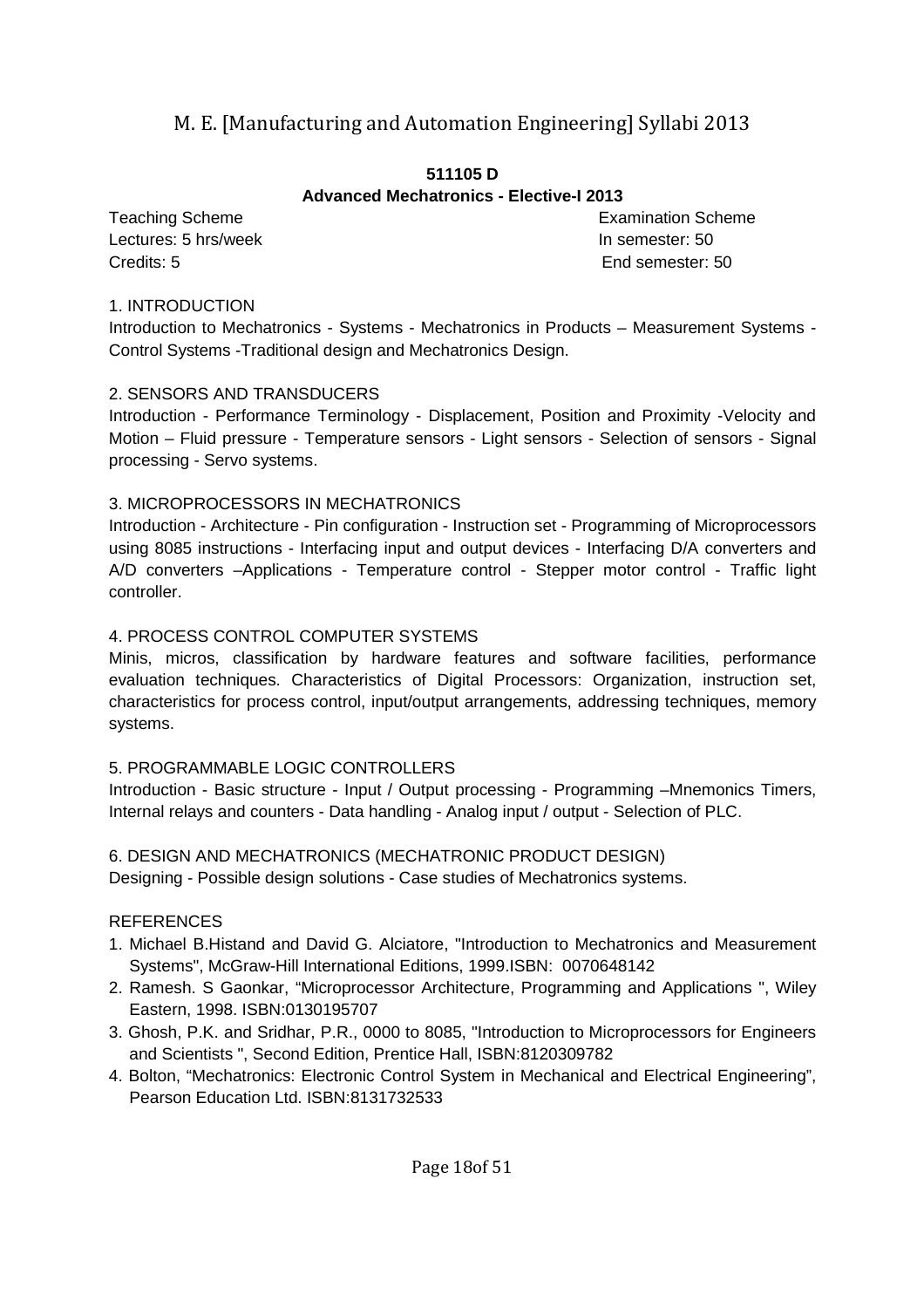5. Dr. Appukuttan, "Introduction to Mechatronics", Oxford University Press, India, ISBN: 0195687817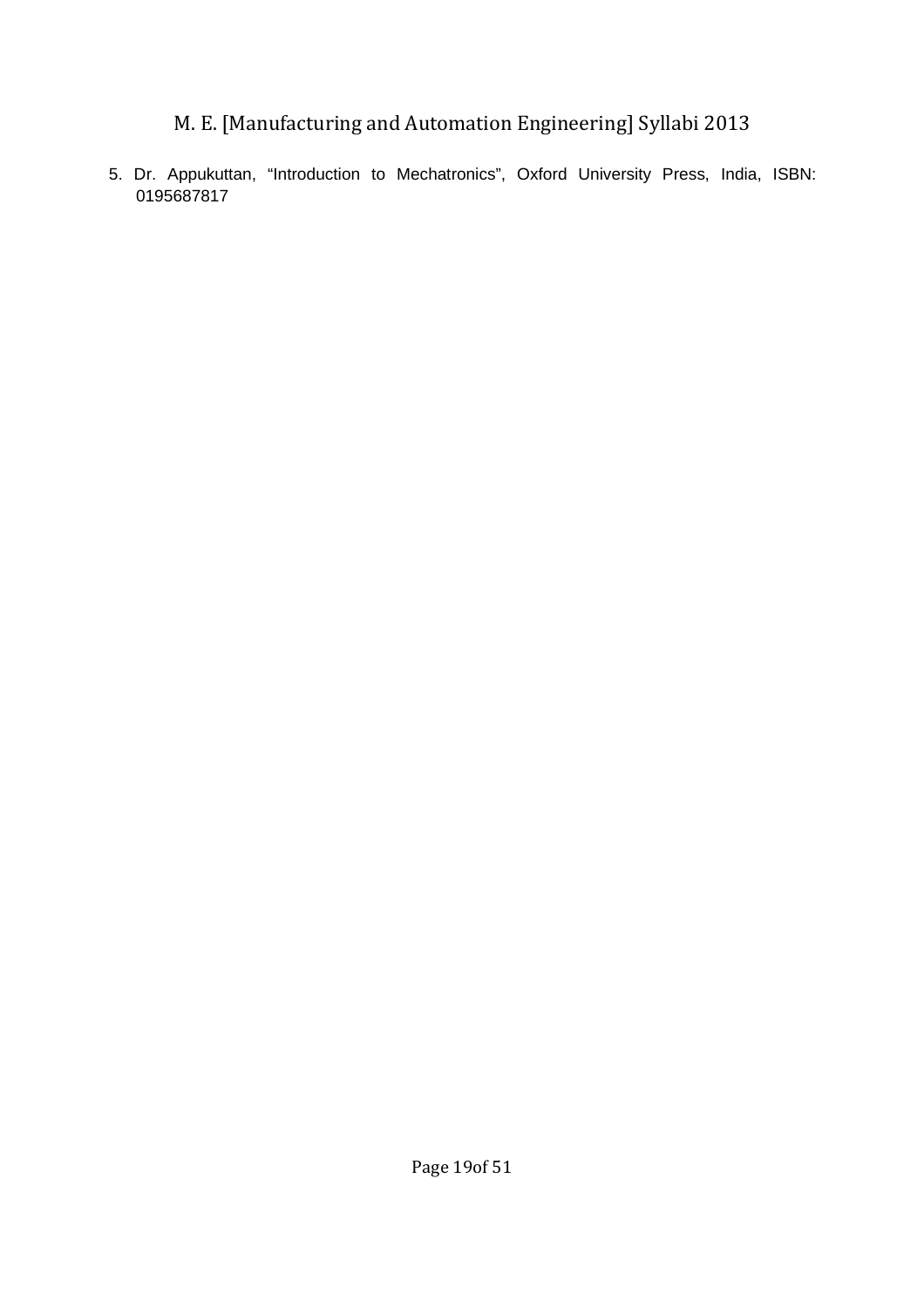#### **511106 Lab Practice I 2013**

Practical: 4 hrs/week **Dramactical: 4 hrs/week** Oral: 50 Marks Credits – 4 TW: 50 Marks

Teaching Scheme **Examination** Scheme

Each student has to prepare a report based on *any eight* of the following laboratory work

- 1. Analysis of regenerative circuit.
- 2. Study of meter in and meter out circuit
- 3. Practical case study on evaluation of alternative hydraulic circuit design
- 4. Study of effect of process parameters for any non-traditional machining process
- 5. Experimental analysis of any one of the metal forming processes
- 6. Experimental analysis of casting process.
- 7. Industrial case study on design of experiment
- 8. Industrial case study on multi-attribute decision making
- 9. Numerical solution of a partial differential equation by using different methods
- 10. Manufacturing application of T test and Chi-square test.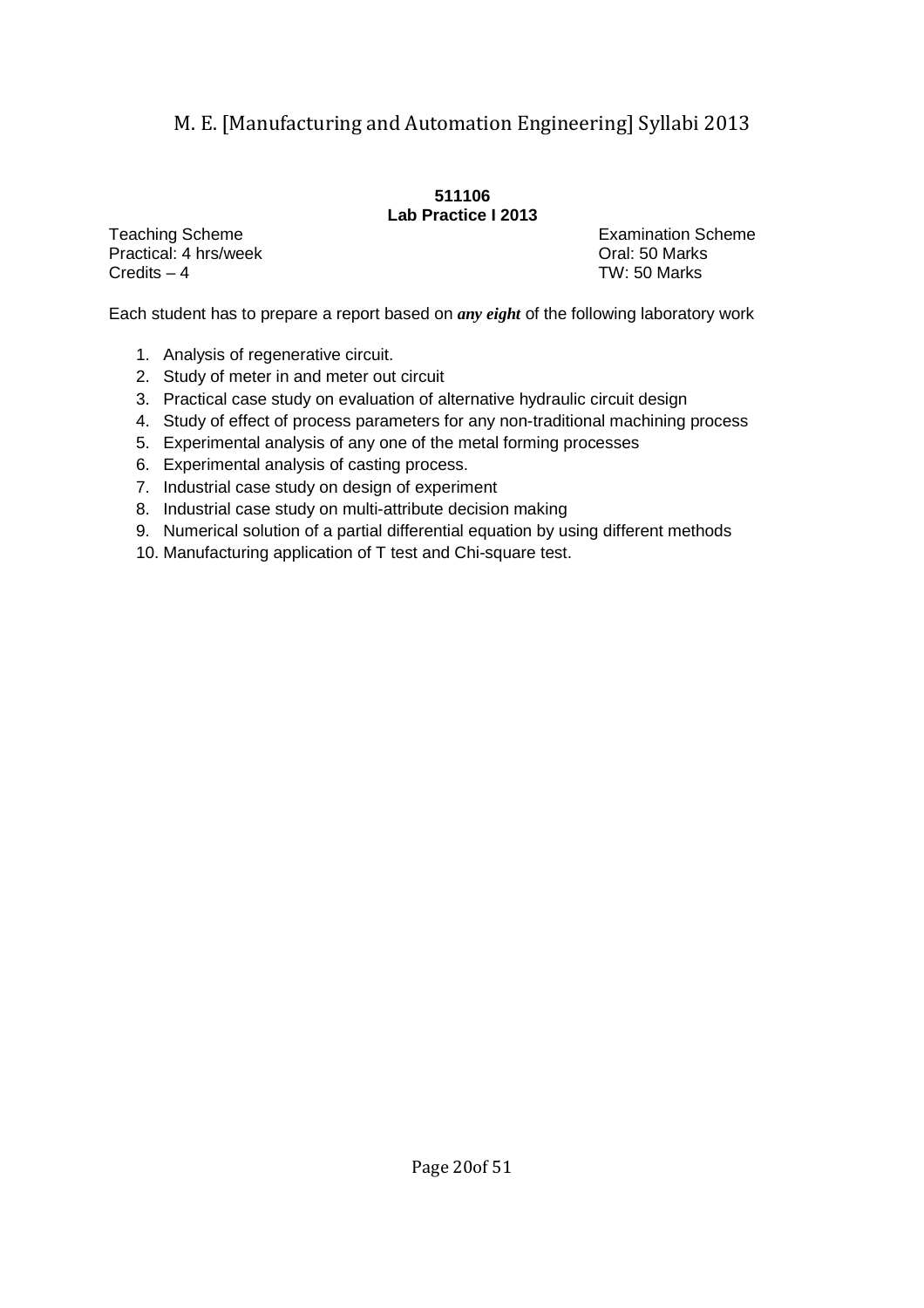#### **511107 Computer Integrated Manufacturing**

Lectures: 4 hrs/week **In semester: 50** Credits-4 End semester: 50

Teaching Scheme **Examination** Scheme

#### 1. COMPUTER AIDED DESIGN

Introduction to CAD, Display technologies, Graphic Standards, 2D and 3D Geometric transformations, analytic and synthetic curves (cubic and Bezier curves), analytic and synthetic surfaces (cubic, bilinear, and Bezier curves), solid modeling techniques, visual realism, computer animation, mechanical assembly, mass property calculations.

#### 2. COMPUTER AIDED MANUFACTURING

Features of NC/CNC/DNC systems and its role in computer integrated manufacturing, CNC part programming, computer aided process planning, manual part programming with APT, NC program generation from CAD models, tool path generation and verification, standard controllers, digital manufacturing.

#### 3. COMPUTER AIDED ENGINEERING ANALYSIS

Introduction to finite element analysis, need for finite element analysis in CAD/CAM system, Steps in finite element analysis, second order differential equation in one dimension applications such as discrete systems, heat transfer, fluid mechanics, plane trusses.

#### 4. CIM DATABASE AND DATABASE MANAGEMENT SYSTEM

Database requirements of CIM, database management, Database management system (DBMS), DBMS architecture, product data management (PDM) and its advantages.

#### 5. COMPUTER AIDED SHOP FLOOR CONTROL

Computer aided production planning and control, computer aided material requirement planning, factory data collection system, computer process monitoring, computer aided quality control. Fundamental of Networking

#### 6. FLEXIBLE MANUFACTURING SYSTEMS (FMS)

 Elements of FMS, subsystems, benefits, layout examples, Cellular manufacturing system, Indian scenario. Computer Integrated Manufacturing (CIM) models: ESPRIT-OSA, NIST AMRF, Siemens, DEC Enterprise optimization and present trends.

- 1. Zeid Ibrahim "CAD/CAM Theory and Practices" McGraw Hill International Edition. ISBN: 0070151342
- 2. Regers and Adams "Mathematical elements for computer graphics" McGraw-Hill, 1990. ISBN: 0070535302
- 3. P. Radhakrishnan, S. Subramanyan, V. Raju "CAD/CAM/CIM" New age International Publishers, New Delhi. ISBN: 8122412483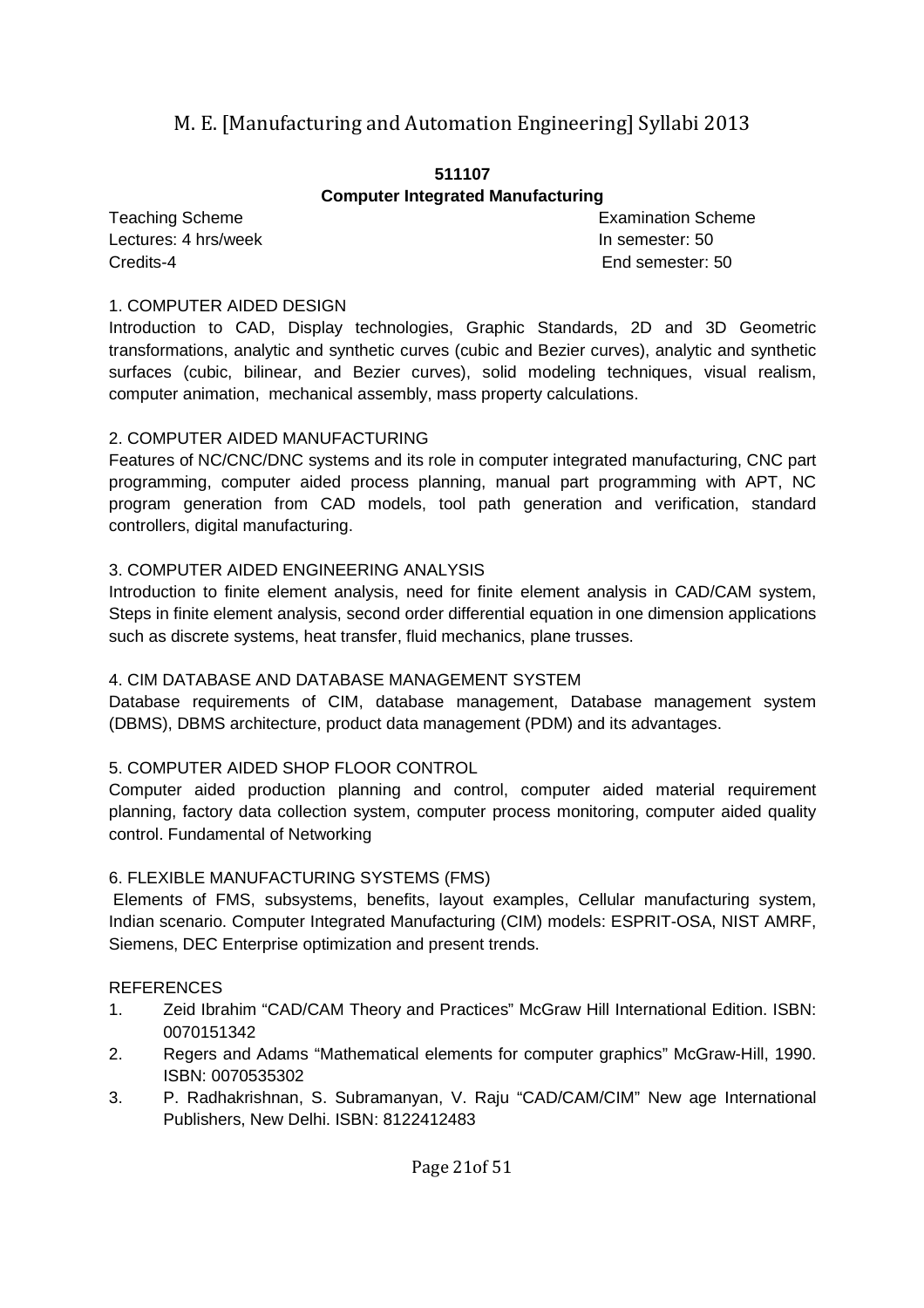- 4. Mikell P. Grover and Enory W. Zimmers Jr. "CAD/CAM: computer aided design and Manufacturing" Pearson Education, New Delhi. ISBN: 8177584162
- 5. Mikell P. Grover, "Automation, Production Systems and Computer-Integrated Manufacturing", Pearson Education, New Delhi. ISBN: 0132393212
- 6. P.N. Rao "CAD/CAM: Principles and applications" Tata McGraw Hill, New Delhi. ISBN: 0070583730
- 7. P.N. Rao, N.K. Tewari, T.K. Kundra "Computer Aided Manufacturing" Tata McGraw Hill, New Delhi. ISBN: 9780074631034
- 8. Paul G. Ranky "Computer Integrated Manufacturing: an introduction with case studies" Prentice-Hall International. ISBN: 0131656554
- 9. J. N. Reddy "An Introduction to Finite element Methods" Tata McGraw Hill. ISBN: 0072466855
- 10. Nanua Singh "Systems approach to computer-integrated design and manufacturing" Wiley. ISBN: 0471585173
- 11. David D. Bedworth, Mark R. Henderson and Philip M. Wolfe "Computer Integrated design and Manufacturing", McGraw-Hill, ISBN: 0070042047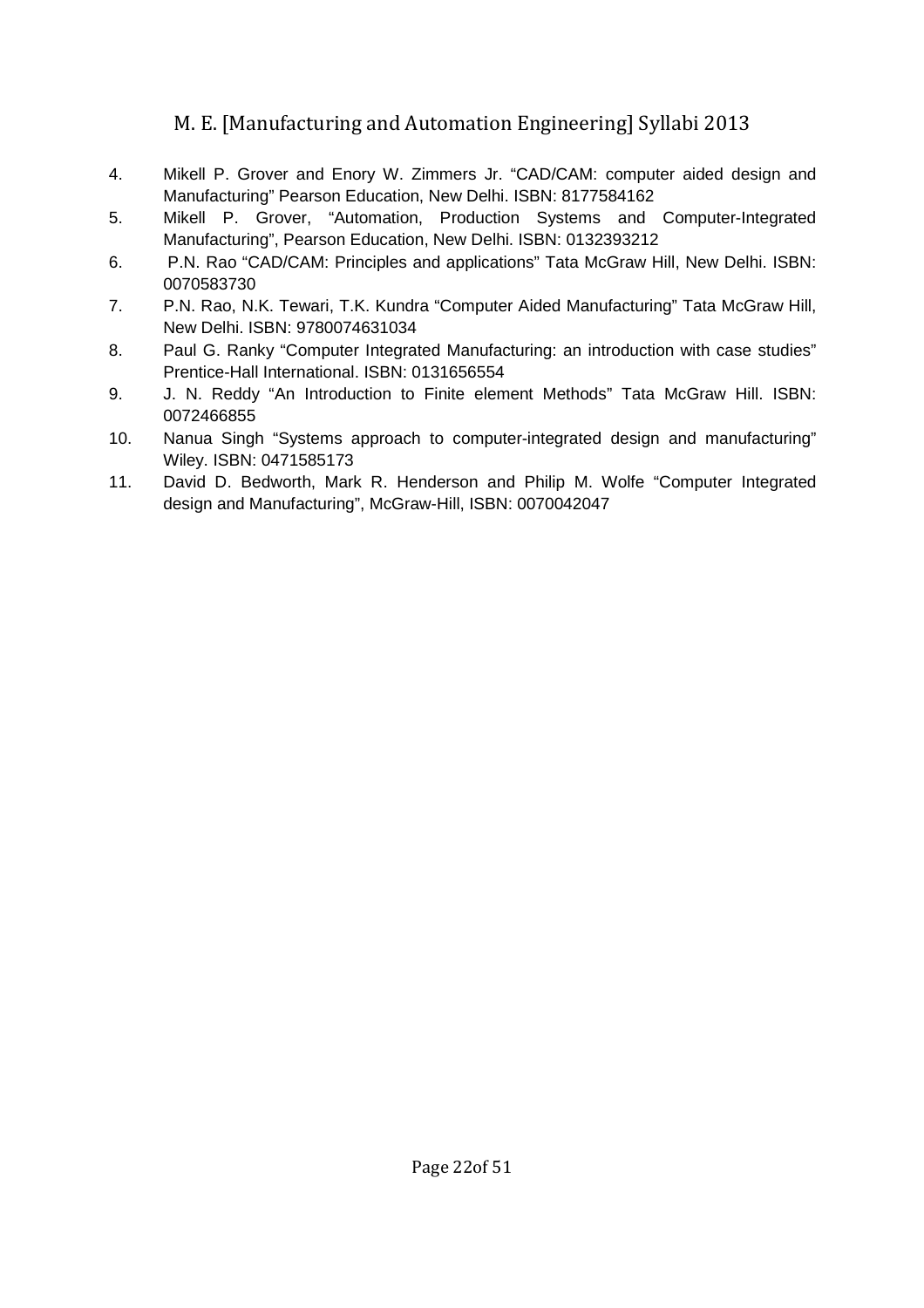#### **511108 Tool & Die Design –2013**

**Teaching Scheme Examination Scheme** 

Lectures: 4 hrs/week In semester: 50 Credits – 4 End semester: 50

#### 1. CUTTING TOOL DESIGN

Fundamentals of Cutting tools design, cutting tools and their principal elements, Tool geometry, system of nomenclatures and their interrelations, setting for the grinding of various basic cutting tool (turning, drilling, milling)

#### 2. ANALYSES AND DESIGN OF JIGS AND FIXTURE

Principles of jig and fixture design, Dual cylinder location, diamond pin analysis, V-block analysis, design principles of centralizers, various mechanisms and design of equalizers, analysis for optimum number of clamping forces required and calculation of their magnitudes, concept of modular fixtures, design of fixtures for NC/CNC machines, computer applications in fixture design and analysis.

#### 3. DESIGN OF PRESS TOOLS

Components of die design, design of die blocks, punches and strippers, methods of holding punches, sketches of stock stops, Design procedure for progressive dies, compound dies and combination dies for press tool operation forging die design for drop and machine forging parts. Computer applications in press tool design.

#### 4. DESIGN OF FORGING DIES

Grain flow considerations, parting line selection, draft, design problems involving ribs, bosses and fillets. Flash and flash control, determination of number of impressions required and their sequence, design steps and analysis of forging dies, detail calculations, shrinkage, cavity shapes, heat transfer considerations, cooling and ejection systems, automation in forging operations, computer aided design and analysis.

#### 5. DESIGN OF INJECTION MOLDS

Principles of melt processing, product considerations, determination of economical number of cavities, temperature control of injection molds, calculation of mold opening force and ejection force. Detail design of cooling system, ejection system and gating system. Moldability features, mold flow analysis.

#### 6. DIE CASTING DIE DESIGN

Metals for die casting, specific details of die construction, casting ejectors, side cores, loose die pieces, slides, types of cores, directional solidification, types of feeders, die venting, water cooling, design aspects of die casting dies, defects.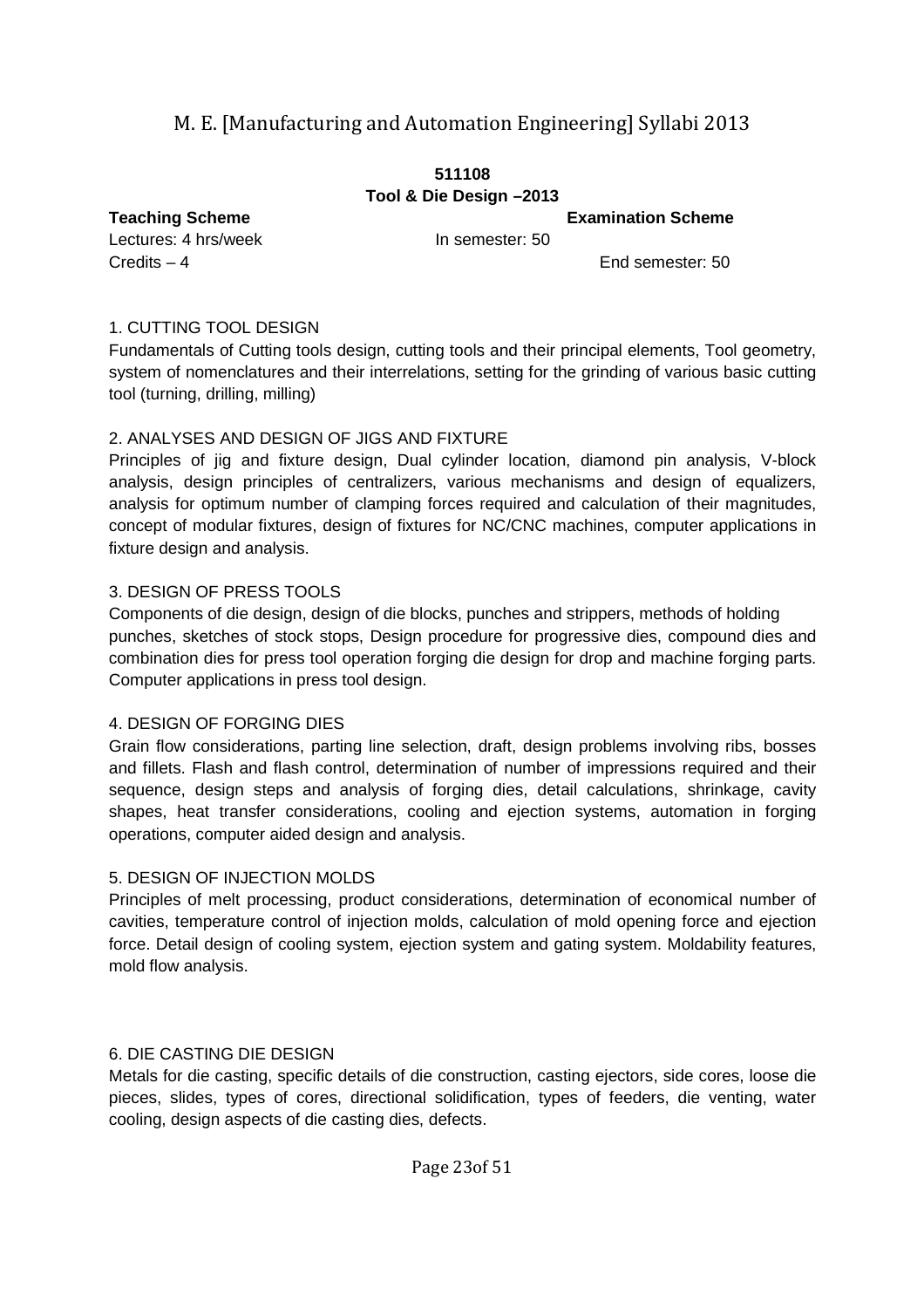- 1. Amitabh Ghosh, A. K. Mallick "Manufacturing science" Prentice-Hall. ISBN: 0135526051,
- 2. H. W. Pollack "Tool Design" Prentice-Hall, ISBN: 0139251812
- 3. Donaldson: "Tool Design", Tata McGraw Hill, ISBN: 0070992746
- 4. ASTEM: "Fundamentals of Tool Design"
- 5. P. C. Sharma: "A Textbook of Production Engineering" S. Chand Publication, New Delhi. . ISBN: 8121904218
- 6. Hoffman "Jigs & fixture design", Thomson Delmar learning, USA. ISBN 1401811078,
- 7. Henriksen "Jigs & Fixture design manual" Industrial Press Inc. NY. ISBN: 0831110988,
- 9. P. H. Joshi "Press Tools: Design & Construction" S. Chand publication. ISBN: 8121929385
- 10. J. R. Paquin, R. E. Crowley "Die design fundamentals" Industrial Press Inc. NY. ISBN: 0831111720
- 11. S. A. Sheridan, "Forging Design Handbook" American Society for Metals, US.
- 12. Hiram Kenneth Barton, Lucy Clare Barton "Die casting die design", Machinery Publication Co.
- 13. R. G. W. Pye "Injection mould design: a design manual for the thermoplastics industry" ISBN: 0711439060
- 14. Hans Gastrow "Injection Molds: 102 Proven Designs" Hansner. ISBN: 0029494400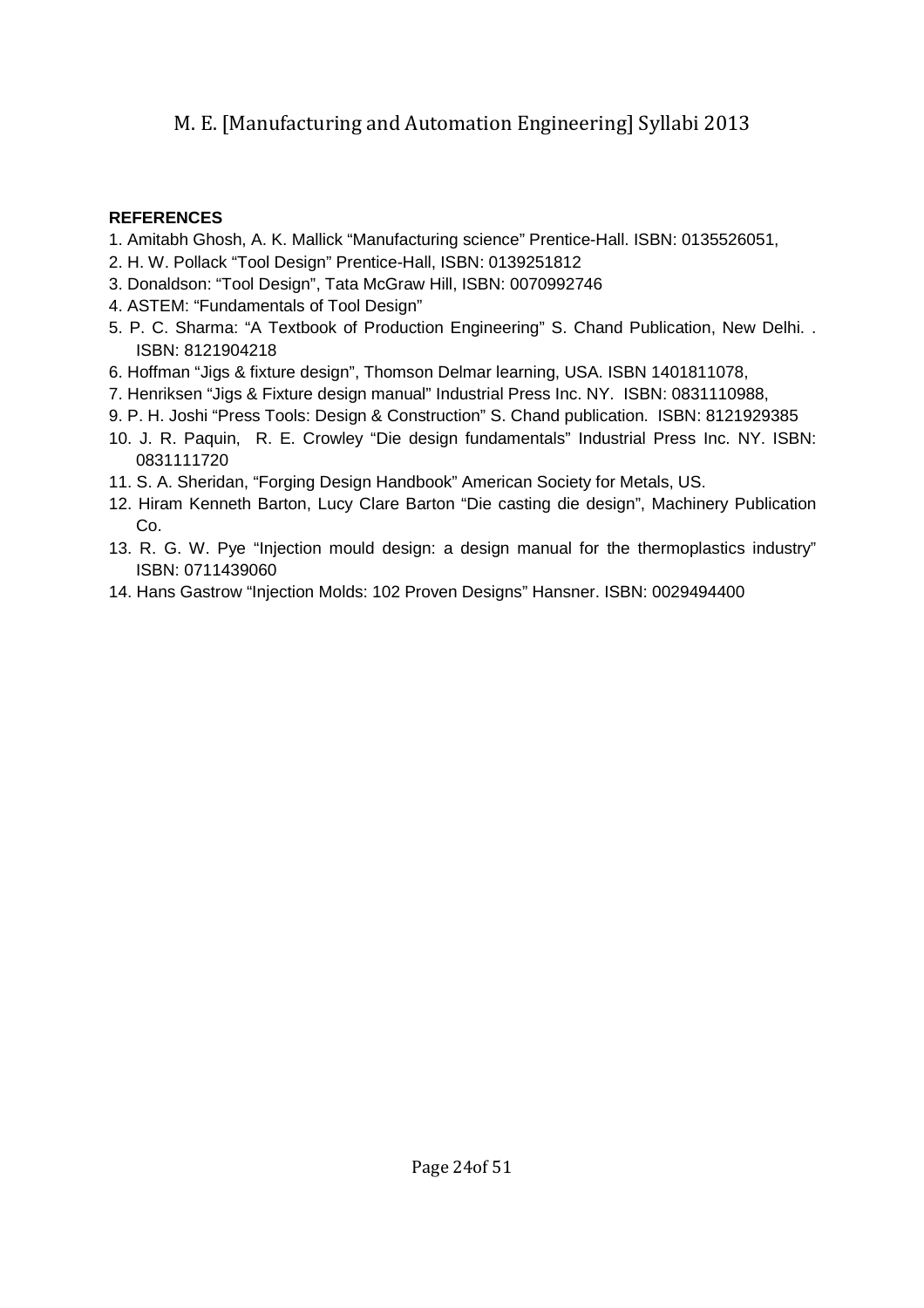#### **511109 Advanced Joining Processes -2013**

Lectures:4 hrs/week **In semester:** 50 Credits – 4 End semester: 50

#### 1. INTRODUCTION

Importance and application of welding, classification of welding process. Selection of welding process, brief review of conventional welding process: Gas welding, Arc welding, MIG, TIG welding. Resistance welding. Electroslag welding, Friction welding etc. Welding of MS, CI, Al, Stainless steel & Maurer/Schaefflar Diagram. Soldering and Brazing.

#### 2. ADVANCED WELDING TECHNIQUES

Principle and working and application of advanced welding techniques such as Plasma Arc welding, Laser beam welding, Electron beam welding, Ultrasonic welding etc.

#### 3. WELD DESIGN

Welding machines/equipments and its characteristics and arc-stability, Weld defects and distortion and its remedies, Inspection/testing of welds, Weld Design, Welding of pipe-lines and pressure vessels. Life prediction.

#### 4. METAL TRANSFER AND MELTING RATE

Mechanism and types of metal transfer, forces affecting metal transfer, modes of metal transfer, metal transfer in various welding processes, effective of polarity on metal transfer and melting rate.

#### 5. THERMAL AND METALLURGICAL CONSIDERATION:

Thermal considerations for welding, temperature distribution, Analytical/Empirical analysis/formulae, heating & cooling curves. Metallurgical consideration of weld, HAZ and Parent metal, micro & macro structure. Solidification of weld and properties.

#### 6. WELDING OF PLASTICS AND COMPOSITES

Principle of welding plastics, common weldable plastics, welding joint design, surface preparation, plastic welding processes, principle of operation, equipment required, Advantages, Applications.

- 1. R. S. Parmar, "Welding processes and technology", Khanna Publishers, ISBN: 8174091262.
- 2. Raj, Shankar, Bhandari, "Welding Technology for Engineers", Narosa Publication House Pvt. Limited.
- 3. S.V. Nandkarni, "Modern Arc Welding Technology", Oxford and IDH publishing Co. Pvt. Ltd, New Delhi – 2010, ISBN: 9788120416765.
- 4. L.M. Gourd, "Principles of Welding Technology", ELBS: E. Arnold, London, 2nd Edition, 1986, ISBN : 978-1-60525-797-6.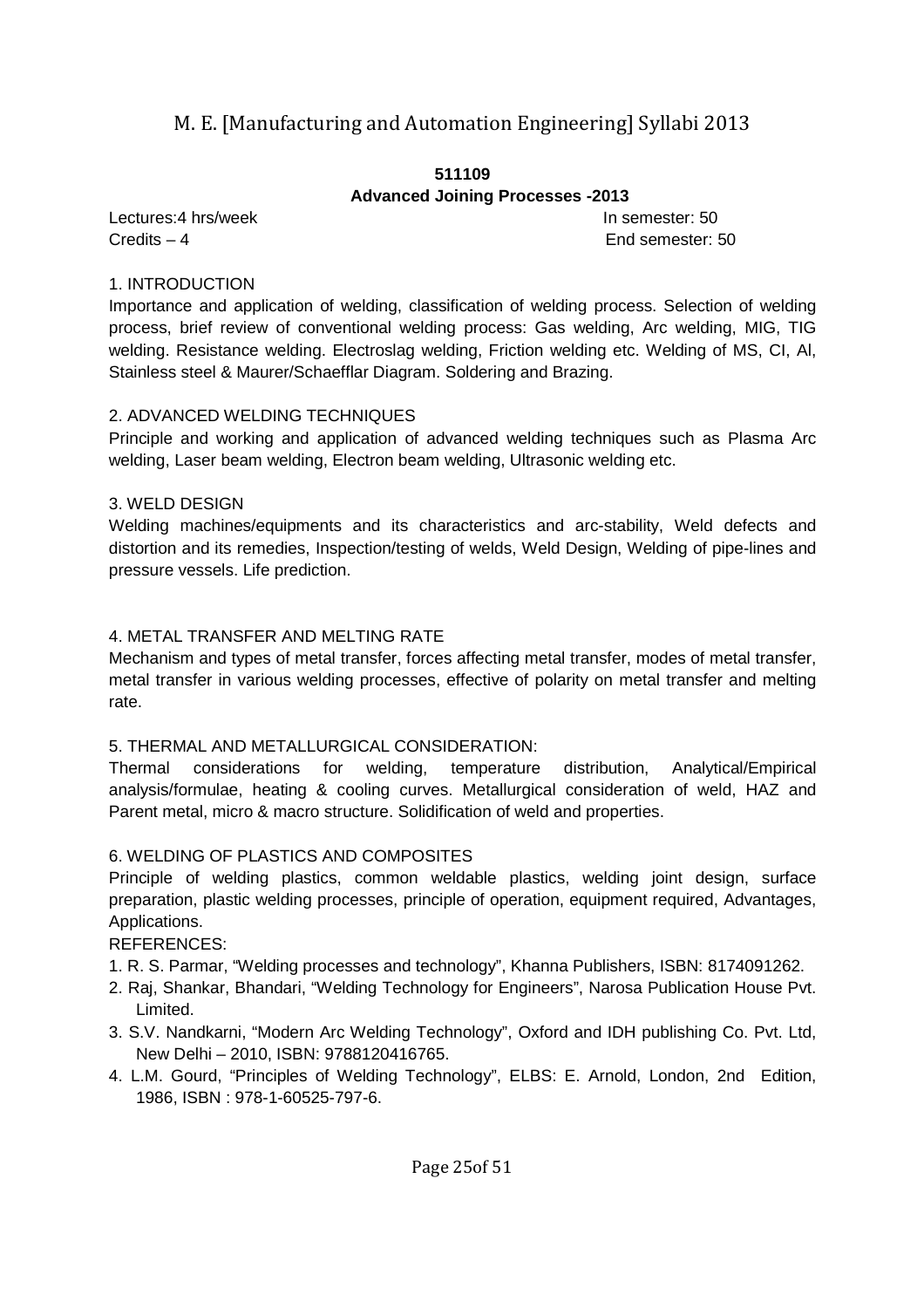- 5. "Welding Handbook", Vol. 1, 7th edition; American welding society. ISBN-13: 9780871711267.
- 6. Richard L. Little, "Welding and Welding Technology", McGraw-Hill New York, [1973], ISBN: 0070380953, 9780070380950.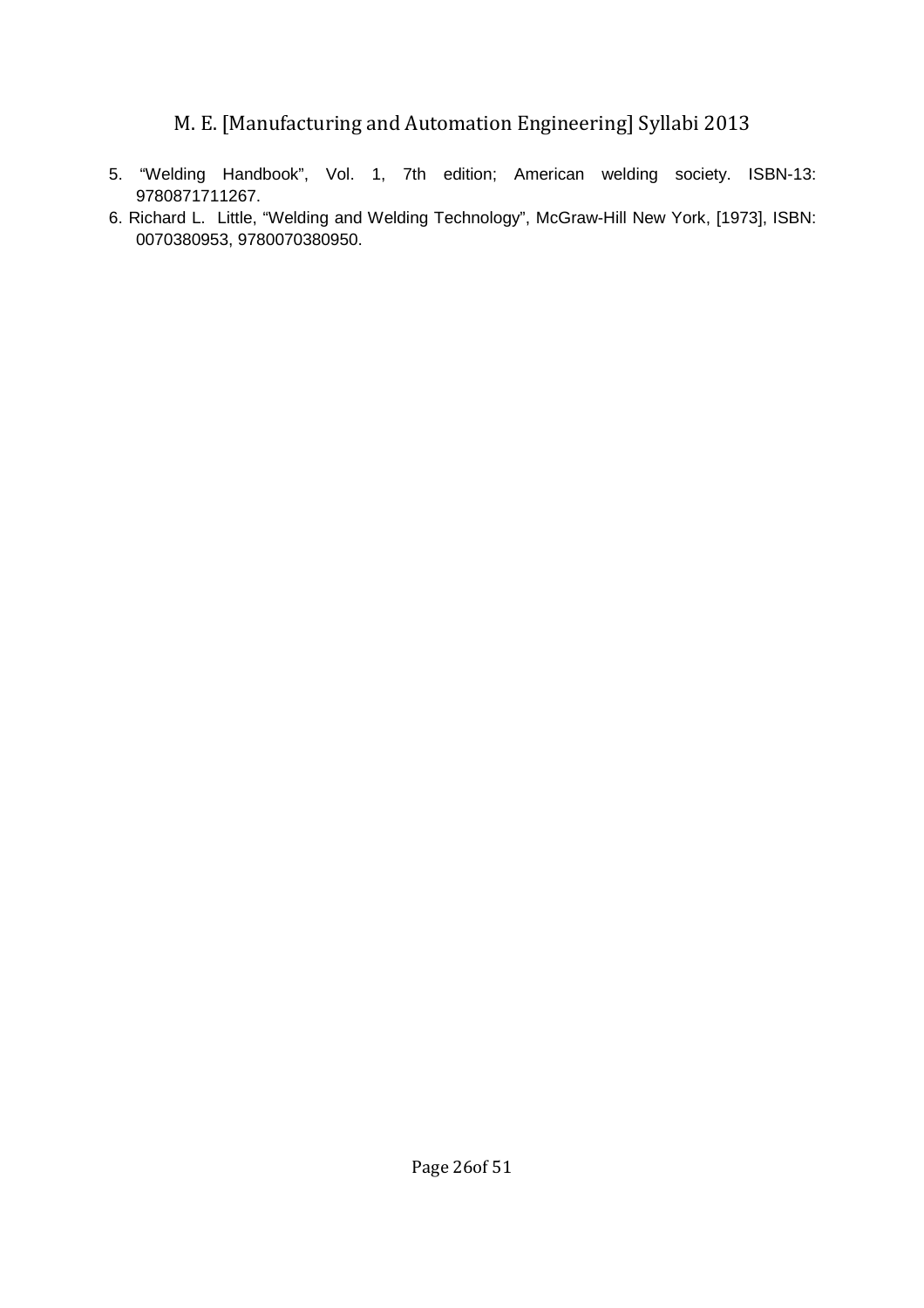#### **511110 A Advanced Machine Tool Design- Elective-II 2013**

Teaching Scheme **Examination** Scheme **Examination** Scheme Lectures: 5 hrs/week In semester: 50 Credits – 4 End semester: 50

#### 1. INTRODUCTION

Introduction to Metal Cutting Machine tools, Kinematics, Basic Principles of Machine tool design, estimation of drive power. Design requirements of machine tools. Design approach for machine tools. Identification and quantification of objectives and constraints in machine tool design.

#### 2. DESIGN OF STRUCTURAL COMPONENTS

Design of Machine tool spindle and bearings, Design of power Screws – Static deformation of various machine tool structures - thin walled box structures with open and compliant cross sections - correction coefficients - design of beds, columns, tables and supports. Dynamics of cutting forces - tool chatter - design of sideways.

#### 3. DESIGN OF DRIVES

Design considerations of electrical, mechanical and Hydraulic drives in machine tool, stepped and step-less arrangements and systems. Design of control mechanisms - selection of standard components – Dynamic measurement of forces and vibrations in machine tools - Stability against chatter - use of vibration dampers.

#### 4. DESIGN OF CNC MACHINE TOOL

CNC machine - block diagram showing memory, CPO, I/O, post processor, etc. Machining center, Auto tool changers, uses of Composites in machine tool. DNC and Local Area Network, machines with Adaptive Control. Design of slides with reinforced PTEE, Ball screw all design, methods of calculation of load, Reliability based design. Static and dynamic rigidity and stability analysis.

### 5. TESTING OF MACHINE TOOLS

Vibration study of machine tool structures – micro-displacement and error analysis of machine tools with reference to transmission system and positional displacement (stick slip). Acceptance tests and standardization of machine tools- machine tools reconditioning.

### 6. ERGONOMICS APPLIED TO MACHINE TOOL

Concepts of aesthetics and ergonomics applied to machine tools, Latest trends in Machine Tool Design, Introduction to CAD and Finite Element Method used in machine tool design.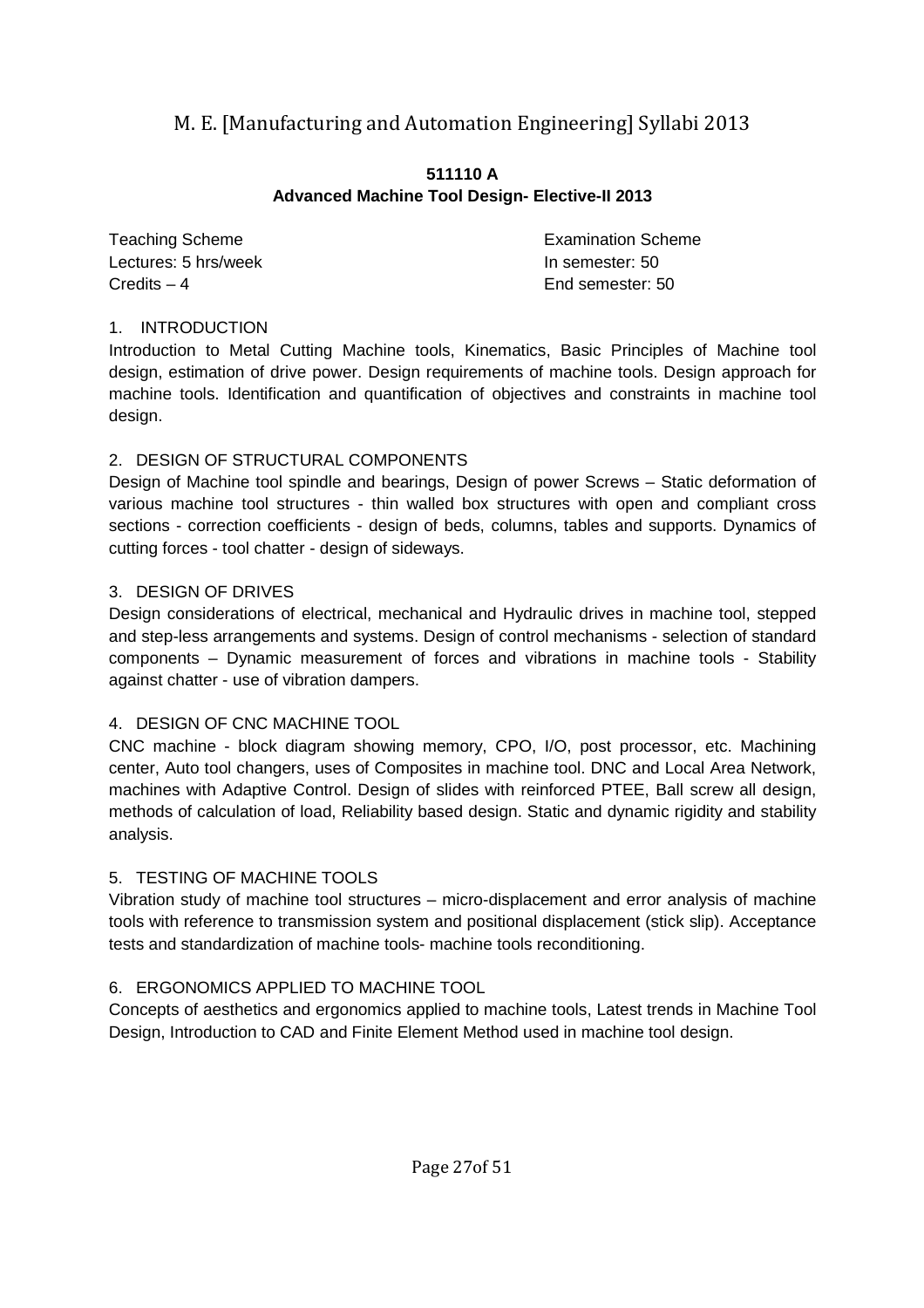- 1. Mehta N. K.,"Machine Tool design and Numerical Control",Tata McGraw Hill, 1989ISBN: 1259004570
- 3. Acherkan N., "Machine Tool Design",Vol.3 and 4,MIR Publishers, Moscow ISBN: 0898750474
- 4. Sen.G. and Bhattacharya, A., "Principles of Machine Tools",Vol.2,NCB.Calcutta, 1973 ISBN: 81-7381-155-5
- 5. Basu S. K. and Pal D. K., "Design of Machine Tools", Oxford University Press, 2008 ISBN: 8120417216
- 6. Rao S. S., "The Finite Element Method in Engineering", Elsevier Science and Technology Books, 2004, ISBN: 0750678283.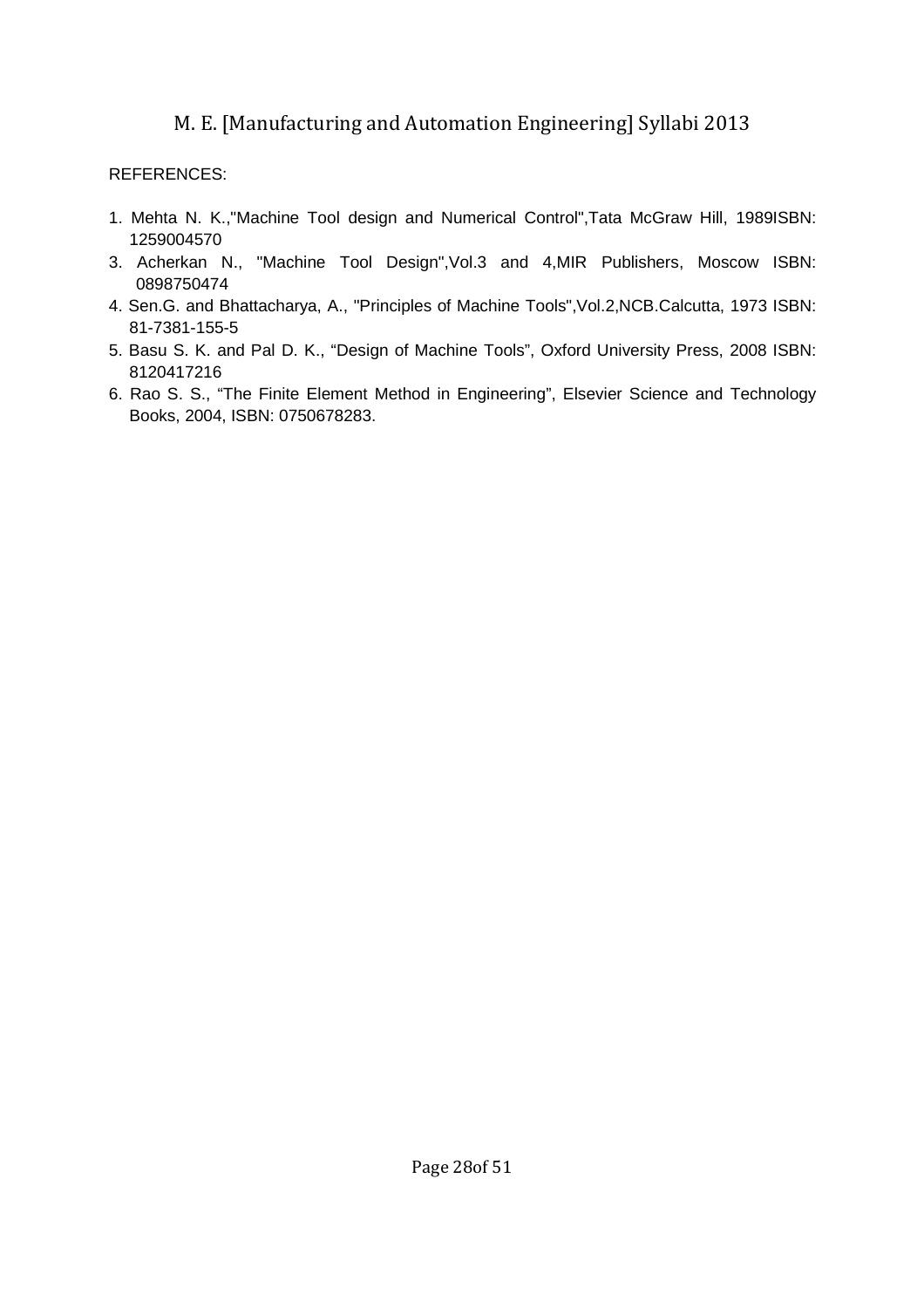#### **511110 B Plastic Processing – Elective II 2013**

Teaching Scheme **Examination** Scheme **Examination** Scheme Lectures: 5 hrs/week **In semester: 50** Credits – 4 End semester: 50

#### 1. PLASTIC MATERIALS

Classification of plastic materials, their physical and mechanical properties, selection of plastics for various applications, advantages and limitations of using plastics.

#### 2. MELT PROCESSING TECHNIQUES

Polymer processing techniques such as extrusion, compression and transfer moulding, Injection moulding, blow moulding, thermoforming, rotational moulding, calendaring, Bag moulding reaction moulding. Effect of time, temperature and pressure on plastic processing.

#### 3. CONSTRUCTIONAL FEATURES OF MOLD

constructional features of core and cavity plates, mold size and strength, cavity material, and fabrication, mold placement, constructional features and layout of runners and gates.

#### 4. PRODUCT DESIGN OF MOLDED PRODUCTS

Various considerations such as wall thickness, fillets and radii, ribs, under, cuts, drafts, holes, threads, inserts parting lines, etc. surface treatment mould design for avoiding warpage. Standards for tolerances on molded articles.

#### 5. DESIGN OF MOLDS FOR PLASTIC PROCESSING

Methodical mold design, determination of economical number of cavities, melt rheology, temperature control of injection molds, calculation of mold opening force and ejection force. Detail design of cooling system, ejection system and gating system. Moulding thermoplastics, thermosets, expandable polysterene, foamed engineering plastics, molds for reaction injection molding.

#### 6. COMPUTER APPLICATIONS IN PLASTIC MOLDING

Use of various software for mold flow analysis, optimum gate location and defect analysis, design of component for balanced flow, optimization of process parameters of plastic molding.

#### REFERENCES

1. Edward A. Muccio "Plastic processing technology" ASM International.

- 2. Fried, "Polymer Science and Technology", Prentice Hall. ISBN: 0136855613
- 3. Hans Gastrow "Injection Molds: 102 Proven Designs" Hansner. ISBN: 0029494400
- 4.A. S. Athalye "Plastics Materials Handbook" Multi Tech Publisher Mumbai.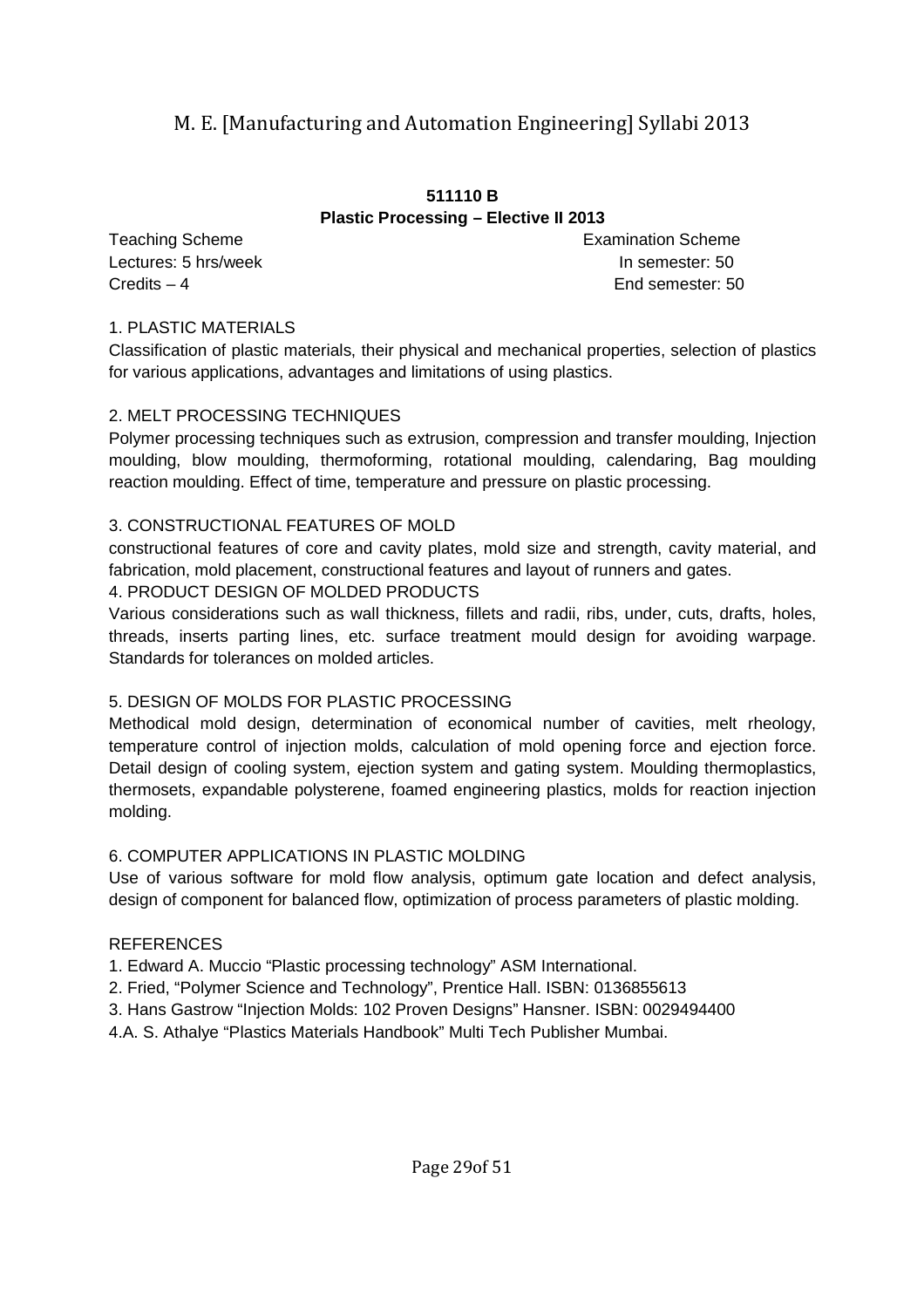#### **511110 C Supply Chain Management – Elective II 2013**

**Teaching Scheme Examination Scheme** Examination Scheme Lectures: 5 hrs/week **In semester: 50** Credits – 5 End semester: 50

#### 1. INTRODUCTION

Objectives of Supply Chain Management (SCM), key components of supply chain i.e. sourcing, distribution strategy, customer service strategy; supply chain. Management as Integrated logistics, generic activities, architecture of supply chain, future potential of SCM.

#### 2. SUPPLY CHAIN STRATEGIES

Evaluation of supply chain strategies, supply chain performance measures, vendor management, JIT, Link to supply chain, evaluation of SCM strategies, customer focus in SCM, inventory and logistics management, vendor management, Just-in- Time (JIT). Supply chain design considerations.

#### 3. LOGISTIC MANAGEMENT

Logistical operation, integration, network design, logistical performance cycle, customer service global logistic, logistical resources, logistic planning.

#### 4. WAREHOUSE AND TRANSPORT MANAGEMENT

Concept of strategic storage, warehouse functionality, warehouse operating principles, developing warehouse resources, material handling and packaging in warehouse, transportation management, transport functionality and principles, transport infrastructure, transport economics and pricing, transport decision making.

#### 5. INVENTORY MANAGEMENT

Cost associated with inventory decisions, selective control, economic order quantity, safety stock and service level, P and Q system, probabilistic models.

#### 6. Recent Trends in SCM

Tierisation of supplies, Reverse logistics, JIT II, Milk Round System (MRS), bar coding, Hub and Spoke Concept and other latest concepts. IT – enabled supply chain: Electronic data interchange, enterprise resource planning (ERP), Application of IT, Scope of emerging distributed cooperative tele-manufacturing over internet.

- 1. Sunil Chopra, Peter Meindl, D.V. Kalra "Supply Chain Management" Pearson Education Asia, New Delhi. ISBN:9788131789209
- 2. Christopher "Logistics and Supply Chain Management" Pearson Education Asia, New Delhi. ISBN: 8177588346.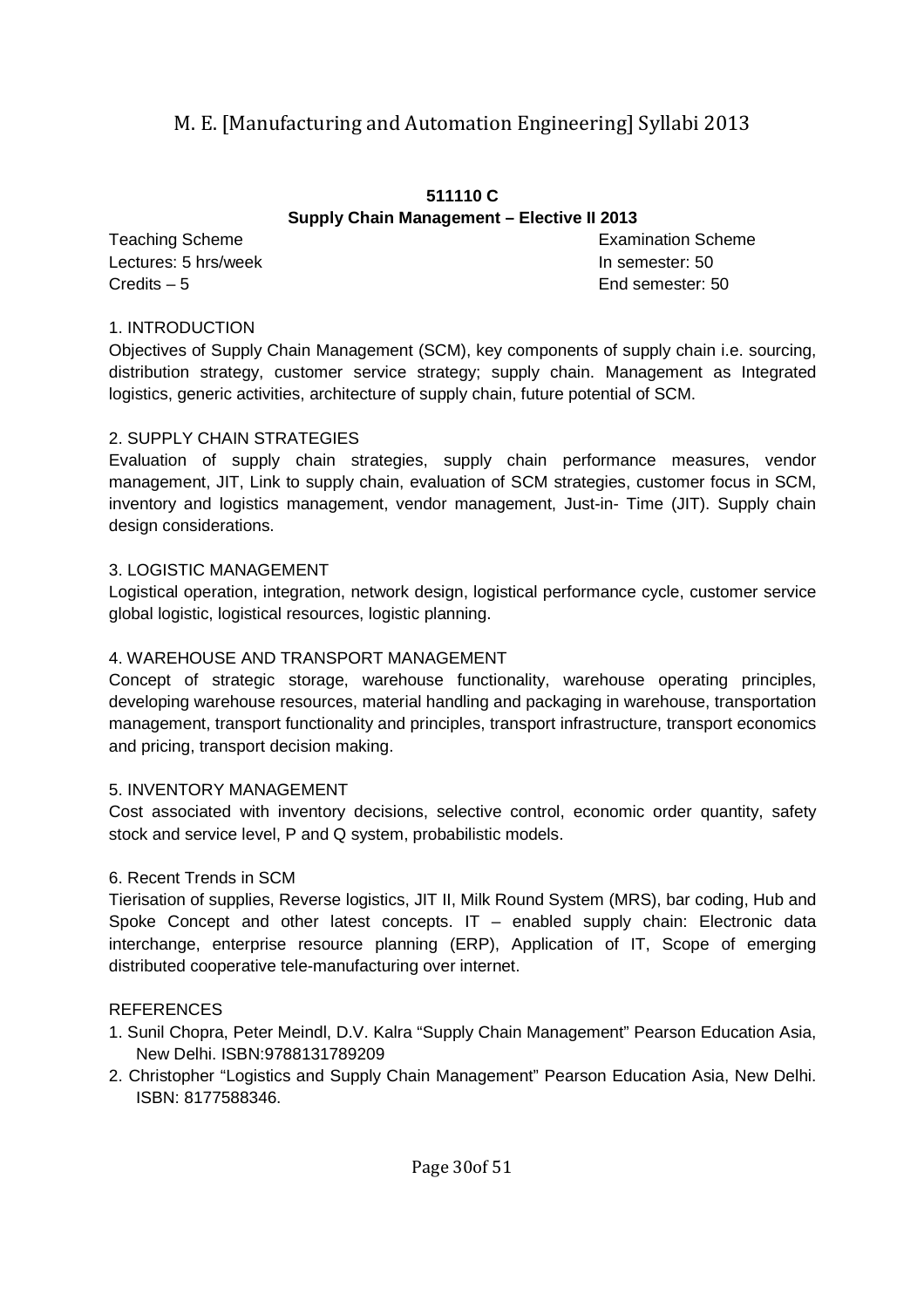- 3. Donald B. "Logistic Management The Integrated Supply Chain process" McGraw Hill, NY. ISBN: 0070068836.
- 4. D. Chandra bose "Inventory management" PHI Learning Pvt. Ltd., 2006, ISBN: 9788120328532.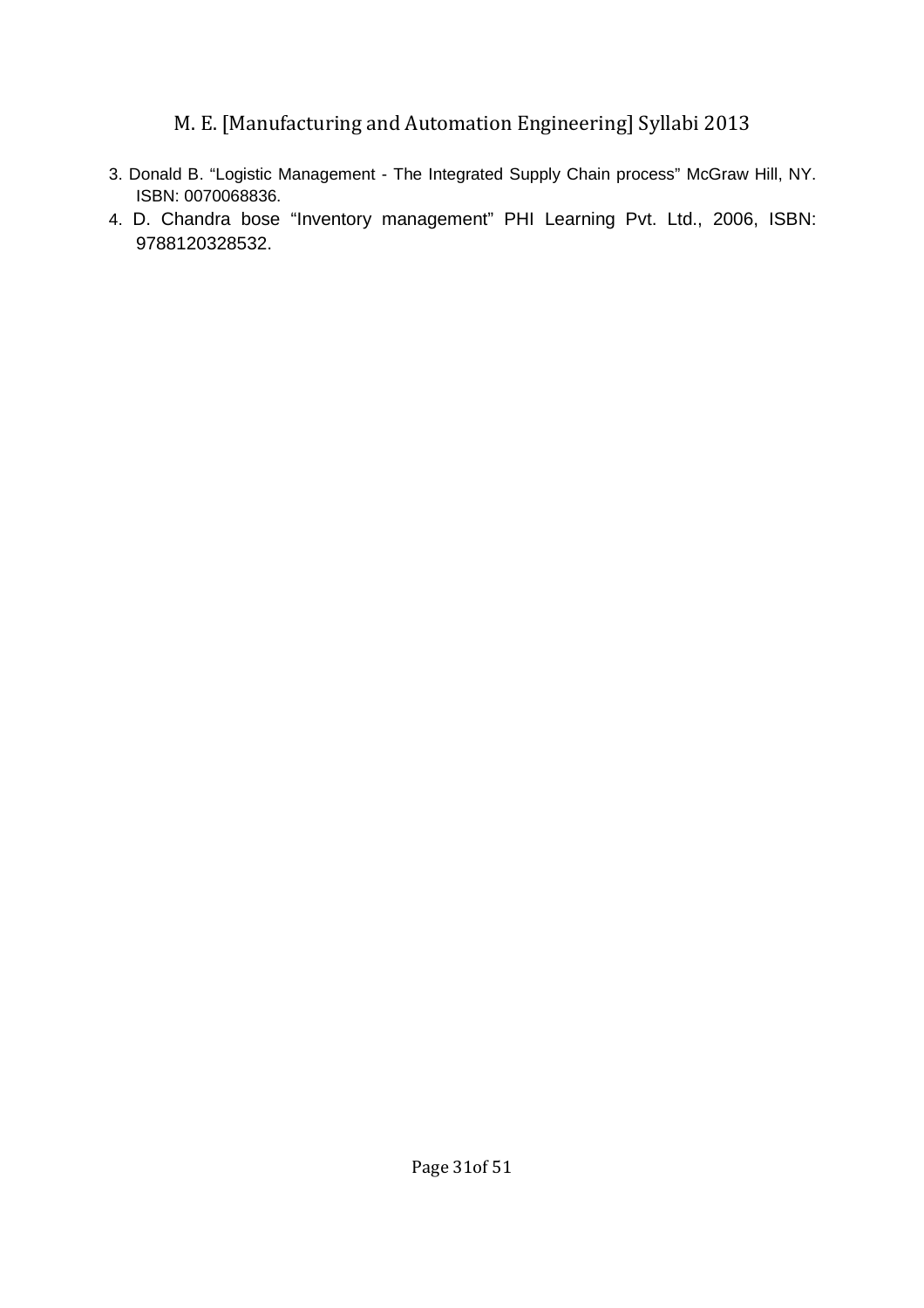#### **511110 D**

### **Product Life Cycle Management-Elective II- 2013**

Teaching Scheme **Examination** Scheme **Examination** Scheme Lectures: 5 hrs/week **In semester: 50** Credits – 4 End semester: 50

#### 1. INTRODUCTION TO PLM

Need for PLM, opportunities and benefits of PLM, different views of PLM, components of PLM, phases of PLM, PLM feasibility study, PLM visioning.

**PLM Strategies:** Industrial strategies, strategy elements, its identification, selection and implementation, make – to - stock, assemble-to order, make- to order strategy, change management for PLM, Strategies for recovery at end of life, recycling.

**Product Data Management (PDM): PDM systems and importance, reason for implementing a** PDM system, financial justification of PDM, barriers to PDM implementation.

#### 2. PRODUCT DESIGN

Engineering design, Industrial design, Generic product design process, Types of products, Product planning, Identify customer needs, product specifications, concept generation, concept selection, concept testing, prototyping, and product cost analysis.

### 3. APPROACHES FOR PRODUCT DESIGN

Mass customization, Kano model, Kansei engineering, conjoint analysis, Product architecture, Modular product architecture, product line design, product configuration, and concurrent engineering.

### 4. NEW PRODUCT DEVELOPMENT

Structuring new product development, need and importance of NPD Voice of customers(VoC), Methods of VoCs, Quality function deployment, building decision support system, Estimating market opportunities for new product, new product financial control, implementing new product development, product family, product mix, market entry decision, Market segmentation, launching and tracking new product program, concept of redesign of product, product development economics.

### 5. DESIGN FOR 'X'

Design for manufacturing, Design for assembly, design for reliability, design for serviceability(maintainability), design for environment, design for safety, design for aesthetics, design guidelines for various casting process, injection molding, turning ,milling grinding, sheet metal working processes.

### 6. TECHNOLOGY FORECASTING

Future mapping, S-curve, invocating rates of technological change, methods of technology forecasting such as relevance trees, morphological methods and mission flow diagram, product design and process selection, product system-level design, product cannibalization and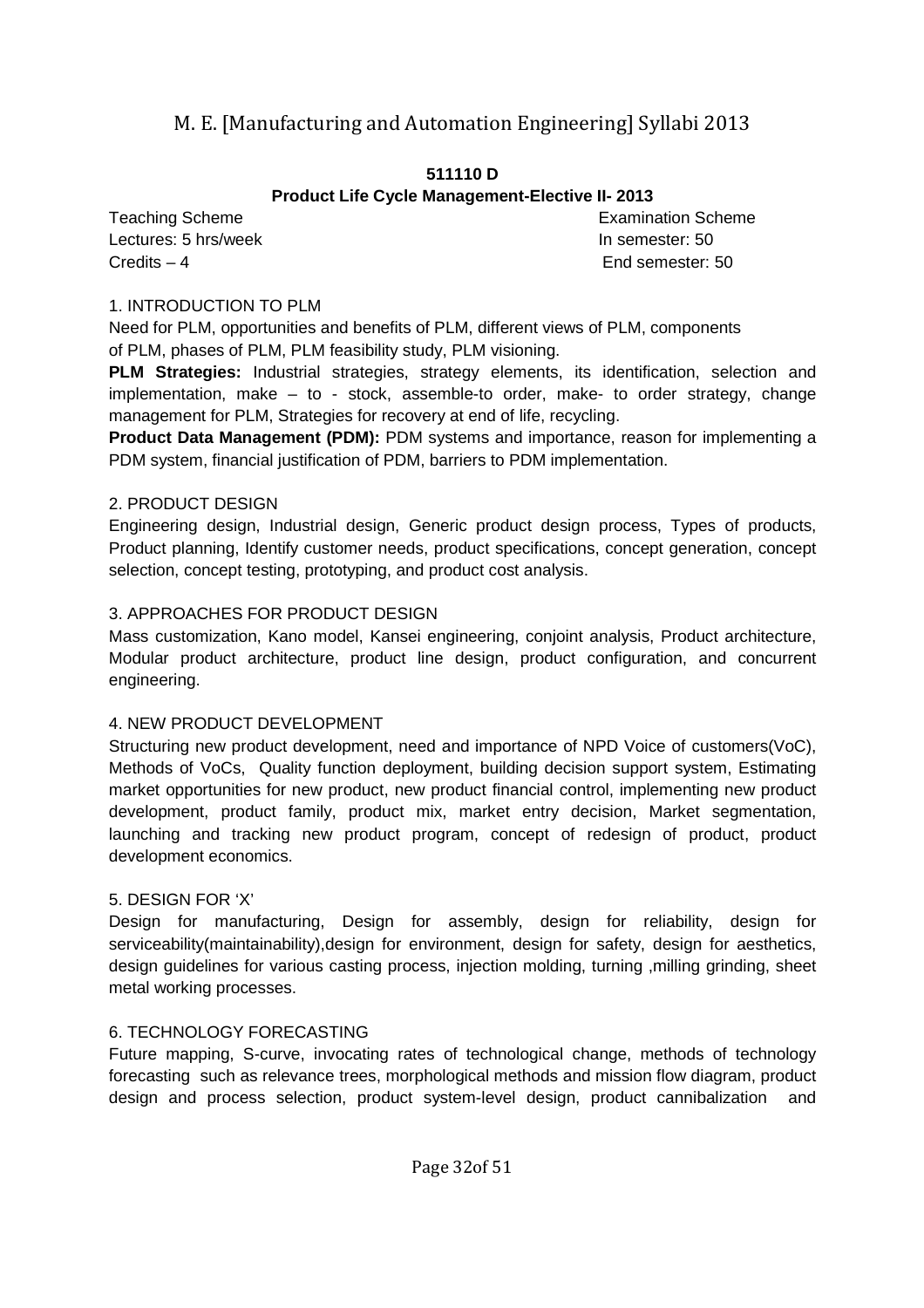petrification, use of academic research in product design, combining forecast of different technologies, human factors in product design, modeling and simulation in product design.

- 1. K.T. Ulrich and S.D. Eppinger, Product design and development, Tata McGraw Hill publishing, New Delhi, 2003,ISBN:007-247146-8
- 2. Dieter and Schmidt , Engineering Design,McGraw Hill Higher education, ISBN: 978–0–07– 283703–2
- 3. Saaksvuori Antii "Product life cycle Management", Dreamtech Press, ISBN: 8184892705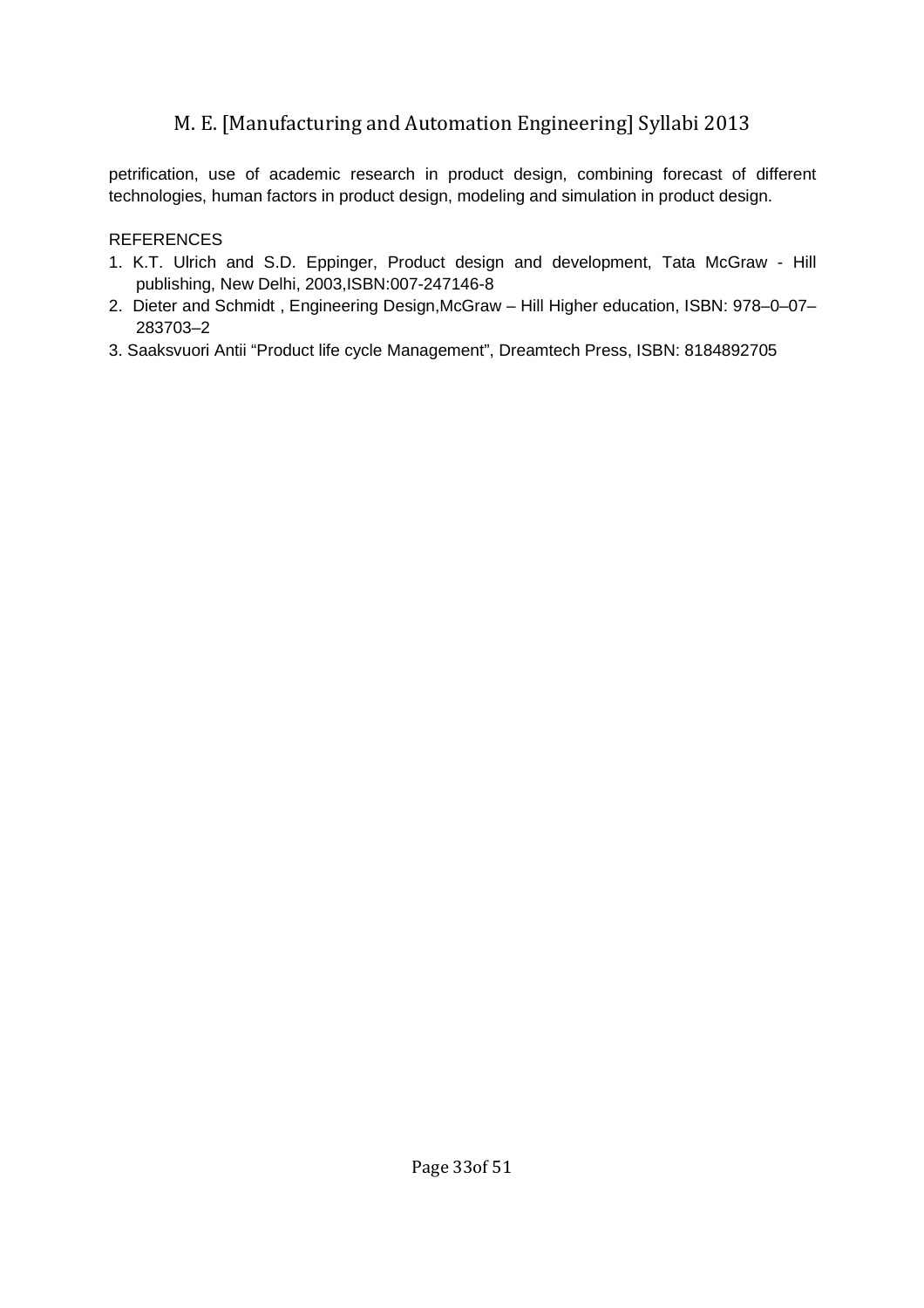#### **511111**

#### **Lab Practice II**

**Teaching Scheme Examination Scheme 2013** 

Practical: 4 hrs/week In semester: 50 Credits – 5End semester: 50 Each student has to prepare a report based on following laboratory work.

- 1. Computer programming 3D transformations
- 2. Computer programming for synthetic curves/surfaces.
- 3. CNC part programming and machining
- 4. Simulation of manufacturing system
- 5. Finite element analysis for applications in heat transfer/fluid mechanics/plane trusses.Validation using FEM software.
- 6. Industrial applications for design and analysis of Jigs and fixture/Press Tools/Forging dies/Injection molds
- 7. Study of temperature distribution due to heat flow in welding
- 8. Determination of angular distortion in butt welded joints.

#### **511112**

#### **Seminar I 2013**

Practical: 4 hrs/week TW: 50 Marks Credits – 4 Oral:50 Marks

**Teaching Scheme Examination Scheme** 

Each student is required to deliver a Seminar on state of the art topic of his/her choice relevant to any area of Production Engineering and submit it in the form of short report.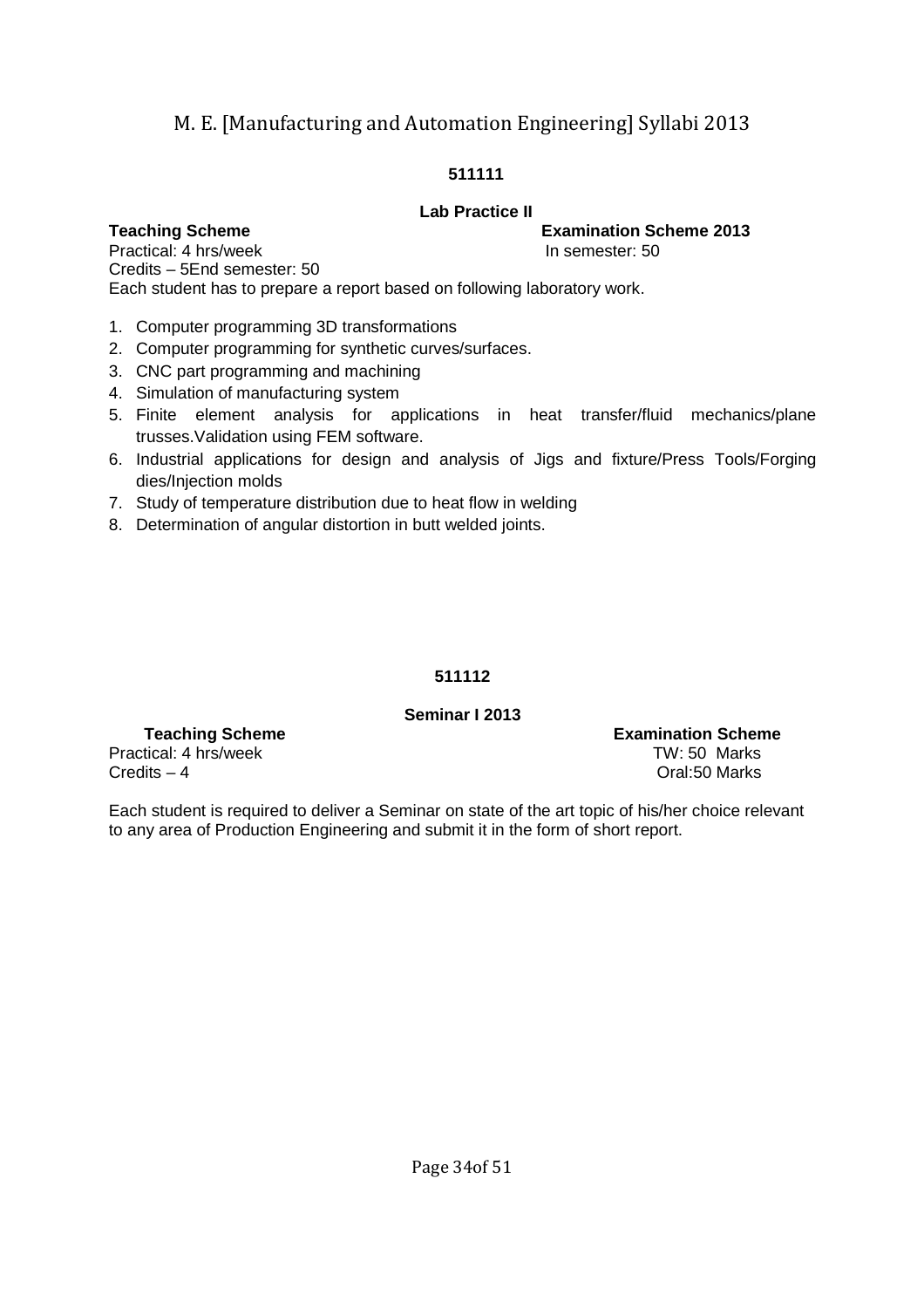#### **611101 Advanced Robotics –2013**

Lectures: 4 hrs/week **In semester: 50** Credits – 4 End semester: 50

Teaching Scheme **Examination** Scheme **Examination** Scheme

#### 1. INTRODUCTION

Basic concepts - Robot anatomy - Robot configurations - Basic robot motions –Types of robots-Types of drives - Applications - Material handling - processing -Assembly and Inspection safety considerations.

#### 2. TRANSFORMATIONS AND KINEMATICS

Vector operations - Translational transformations and Rotational transformations – Properties of transformation matrices-Homogeneous transformations and Manipulator – Forward solution - Inverse solution.

#### 3. CONTROLS AND END EFFECTORS

Control system concepts - Analysis - control of joints - Adaptive and optimal control – End effectors - Classification - Mechanical - Magnetic -Vacuum - Adhesive - Drive systems - Force analysis and Gripper design.

#### 4. ROBOT PROGRAMMING

Methods - Languages -Computer control and Robot Software - VAL system and Language.

#### 5. SENSORY DEVICES

Non optical and optical position sensors - Velocity and Acceleration - Range - Proximity -touch - Slip - Force - Torque - Machine vision - Image components - Representation -Hardware - Picture coding - Object recognition and categorization - Software consideration.

#### 6. DESIGN OF MECHANISMS AND MANIPULATORS

Classification of closed- and open-loop kinematic systems, Definition of mechanisms and manipulators, Kinematic constraints, Degree of freedom (DOF) and Mobility; DH parameters, Coordinate transformations, Matrix methods; Structural analysis and synthesis of mechanisms; Forward kinematics of robot manipulators with examples; Inverse kinematics; Jacobian and singularity; Alternative design solutions of mechanisms and manipulators.

- 1. King Sun Fu, Gonzalez R.C., and Lee C.S.G., "Robotics: control, sensing, vision and intelligence", McGraw-Hill Book Co.
- 2. Klafter R.D., Chmielewski T.A. and Negin M., " Robot Engineering An Integrated approach", Prentice Hall of India, New Delhi, 1994.
- 3. Deb S.R., "Robotics Technology and Flexible Automation ", Tata McGraw-Hill Publishing Co., Ltd., 1994.
- 4. Craig J.J., "Introduction to Robotics Mechanics and Control ", Addison-Wesley.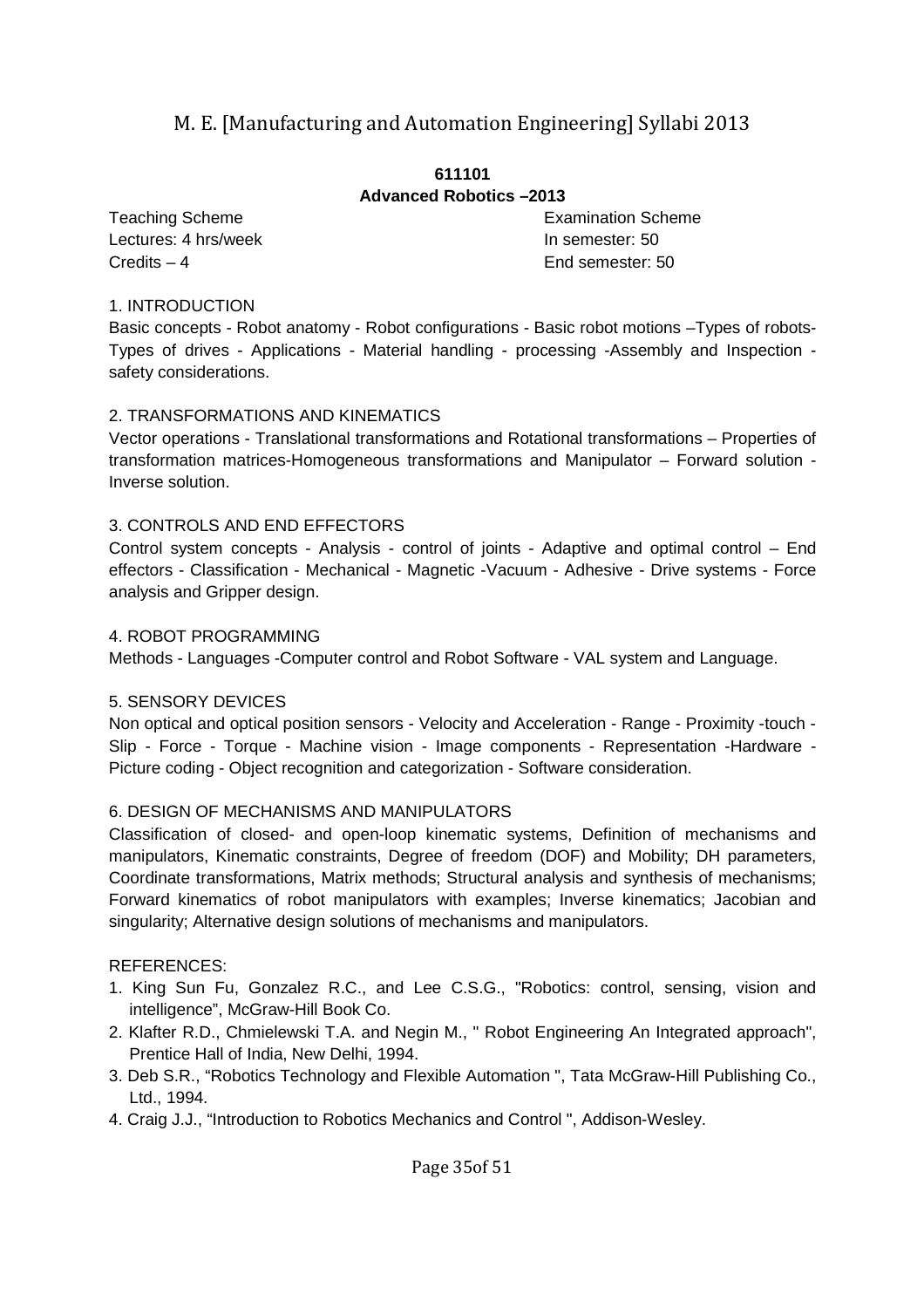- 5. Groover M.P., "Industrial robotics Technology, programming and applications ", McGraw-Hill Book Co., 1995.
- 6. Mittal and Nagrath, "Robotics & Control", Tata McGraw-Hill.
- 7. Ashitava Ghoshal, "Robotics Fundamental Concepts & Analysis", Oxford University Press.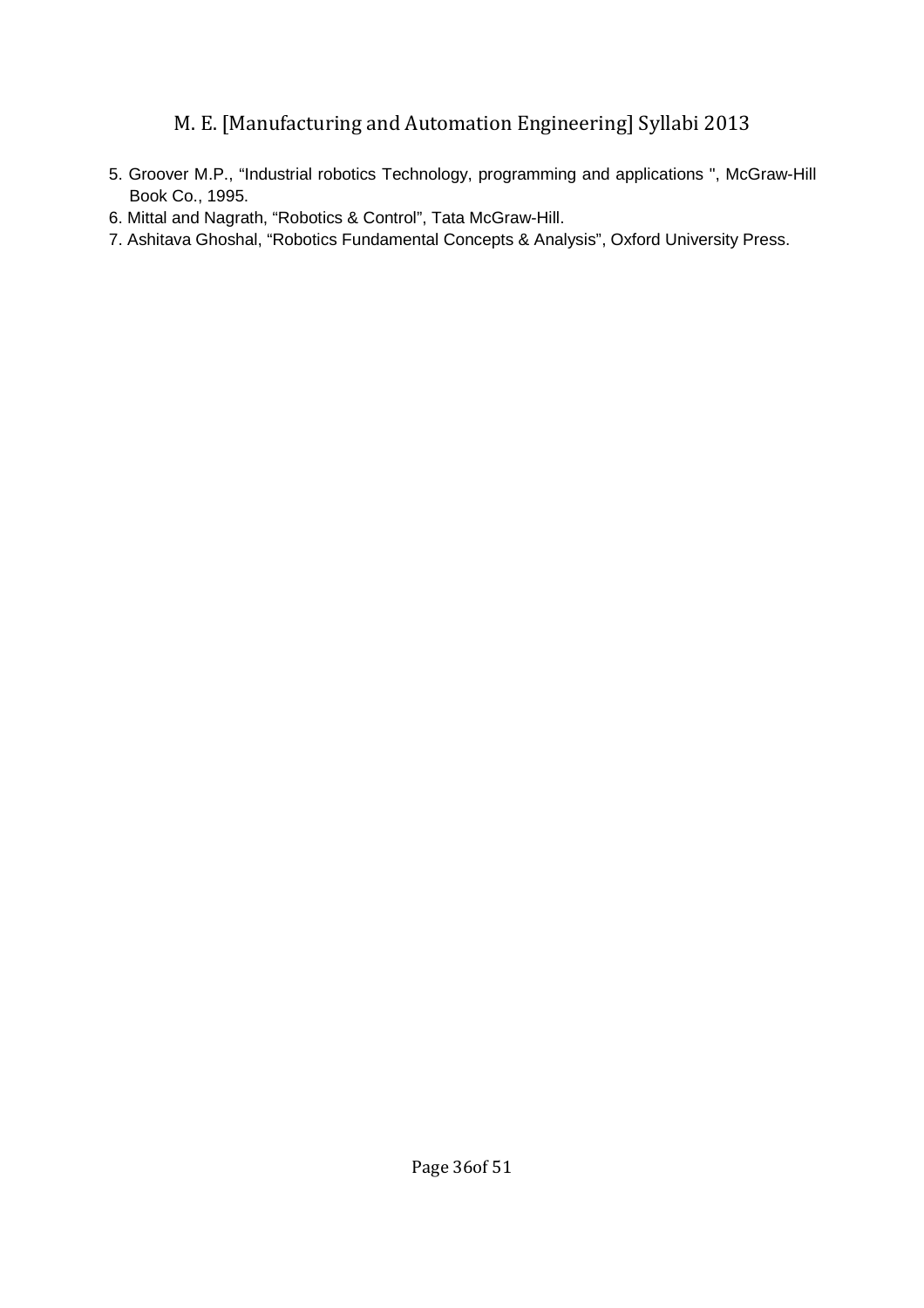#### **611102 SURFACE ENGINEERING–2013**

Teaching Scheme Examination Scheme Lectures: 4 hrs/week **In semester: 50** Credits: 4 End semester: 50

#### 1. INTRODUCTION OF SURFACE DEPENDENT PROPERTIES

Introduction to various corrosion prevention methods. Classification and scope of surface modification techniques in metals, ceramics, polymers and composites.Tailoring of surfaces of advanced materials. Surface dependent engineering properties, viz., wear, friction, corrosion, fatigue, reflectivity, emissivity, etc.; common surface initiated engineering failures; mechanism of surface degradation; importance and necessity of surface engineering

#### 2 VARIOUS SURFACE CLEANING PROCESSES

Classification and Selection of Cleaning processes. Acid and Alkaline Salt bath, Ultrasonic, Mechanical cleaning, Pickling and descaling, etc. Process details, applications & Environmental concern of each.method, Electrochemistry and electro-deposition; electro less deposition Process details. Scope and application of conventionally deposited materials like Copper Nickel etc.

#### 3 COATINGS

 Various types like Cathodic &Anodic coatings, Hot dipping (Tinning, Galvanising,Aluminising), Metal cladding.Diffusion coatings like carburising, nitriding, cyaniding, Sherardising, Calorising & Chromosing. Chemical conversion coatings like Phosphate, Chromate, Oxide, Anodized. Various Organic coatings like Paints, varnishes, Enamel & Lacquers Thermal spray coatings-Various types like Flame spray, Electric arc spray, Plasma spray, High velocity Oxy Fuel (HVOF). Scope, Process and application; advantages and limitations of the above mentioned processes.

#### 4. OTHER SURFACE ENGINEERING PROCESSES

Influence of manufacturing processes on various surface properties of an engineering component; scope of surface engineering in augmentation of surface properties. Other processes used in surface engineering – Physical vapour deposition, Chemical vapour deposition- Process and applications. Mass production-surface engineering problems related to substrate characteristics. Plasma enhanced Surface engineering, Ion Implantation. Diamond and Diamond like Carbon thin films and coatings for engineering surfaces.

#### 5. TESTING & CHARACTERIZATION OF COATINGS

Control properties, response properties; surface geometry characterization Techniques(conventional and recent trends); coating thickness measurements – laboratory techniques and special techniques for accurate routine thickness measurements; adhesion measurement, conventional methods and recent developments;Quality assurance of coating process.

#### 6. RECENT TRENDS IN SURFACE ENGINEERING

#### Page 37of 51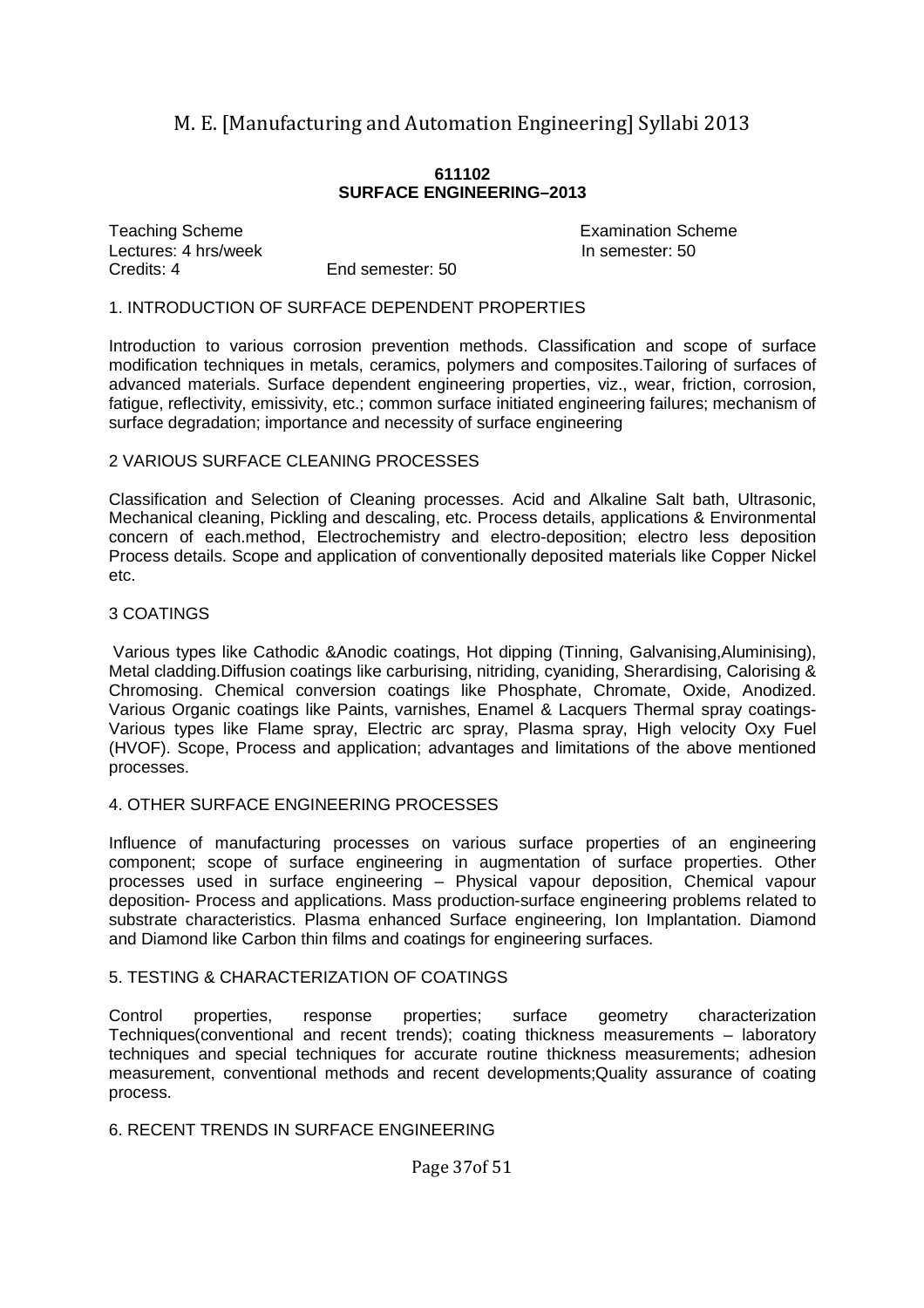Measurement of mechanical properties of engineered surface in nano scale; Evaluation of tribological characteristics of engineered surface in macro, micro and nano scale, simulation of actual application environment in tribometer. High temperature coatings, Wear resistant coatings Use of Laser in Surface Engineering, Environmental protection issues.

- 1. Bharat Bhushan, "Introduction to Tribology" John Wiley & Sons, ISBN: 0471158933
- 2. N.J. Persson, "Sliding Friction" Springer, 3540671927
- 3. Gwidon Stachowiak, A W Batchelor, "Engineering Tribology", Butterworth-Heinemann, 0750678364
- 4. ASM Hand Book, Vol. 5, "Surface Engineering".
- 5. Burakowski T,Wierzchon T. "Surface Engineering of Metals: Principles, Equipment, Technologies" CRC Press (1998) ISBN 9780849382253.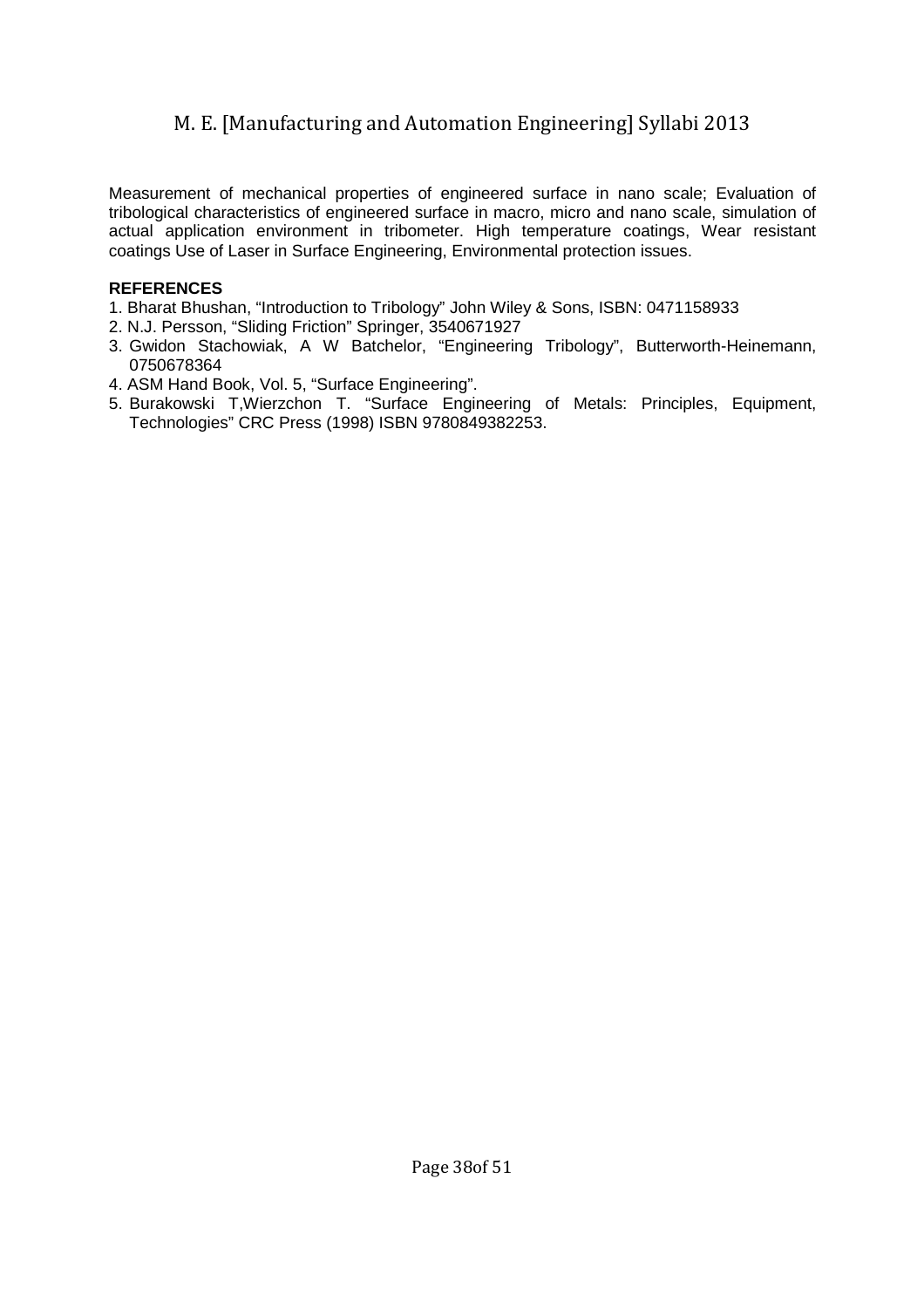#### **611103 A Optimization Techniques - Elective III 2013**

Lectures: 5 hrs/week **In semester: 50** Credits – 5 End semester: 50

**Teaching Scheme Examination Scheme** Examination Scheme

#### 1. INTRODUCTION TO OPTIMIZATION

Statement of an optimization problem, classification. Introduction to optimization techniques, Engineering Applications

#### 2. SINGLE VARIABLE OPTIMIZATION

Fabbonci search methods, golden section search methods, gradient based methods, Newton-Raphson method, secant method.

#### 3. MULTI-VARIABLE OPTIMIZATION

Direct search methods: Evolutionary optimization method, Powell's conjugate direction method. Gradient based methods: Steepest descent method, Newton's method.

#### 4. CONSTRAINED OPTIMIZATION

Constraint handling methods, method of feasible directions, generalized reduced gradient method, gradient projection method.

5. SPECIALIZED ALGORITHMS**:** Integer programming, geometric programming**.** 

#### 6. NON-TRADITIONAL OPTIMIZATION ALGORITHMS

Genetic algorithms (GA) - working principle, Differences and Similarities between GA's and traditional methods, GA's for constrained optimization. Simulated Annealing (SA) approach – introduction only.

#### References

- 1. Rao S S "Engineering Optimization: Theory and Practice", John Wiley & Sons. ISBN: 0470183527
- 2. Kalyanamoy Deb, "Optimization for Engineering Design: Algorithms and Examples", Prentice Hall of India, New Delhi. ISBN: 812030943X
- 3. A. D. Belegundu, T. R. Chandrupatla "Optimization Concepts and Applications in Engineering", Wiley Students Edition. ISBN: 0521878462
- 4. R. Fletcher, "Practical Methods of Optimization", John Wiley & Sons. ISBN: 0471494631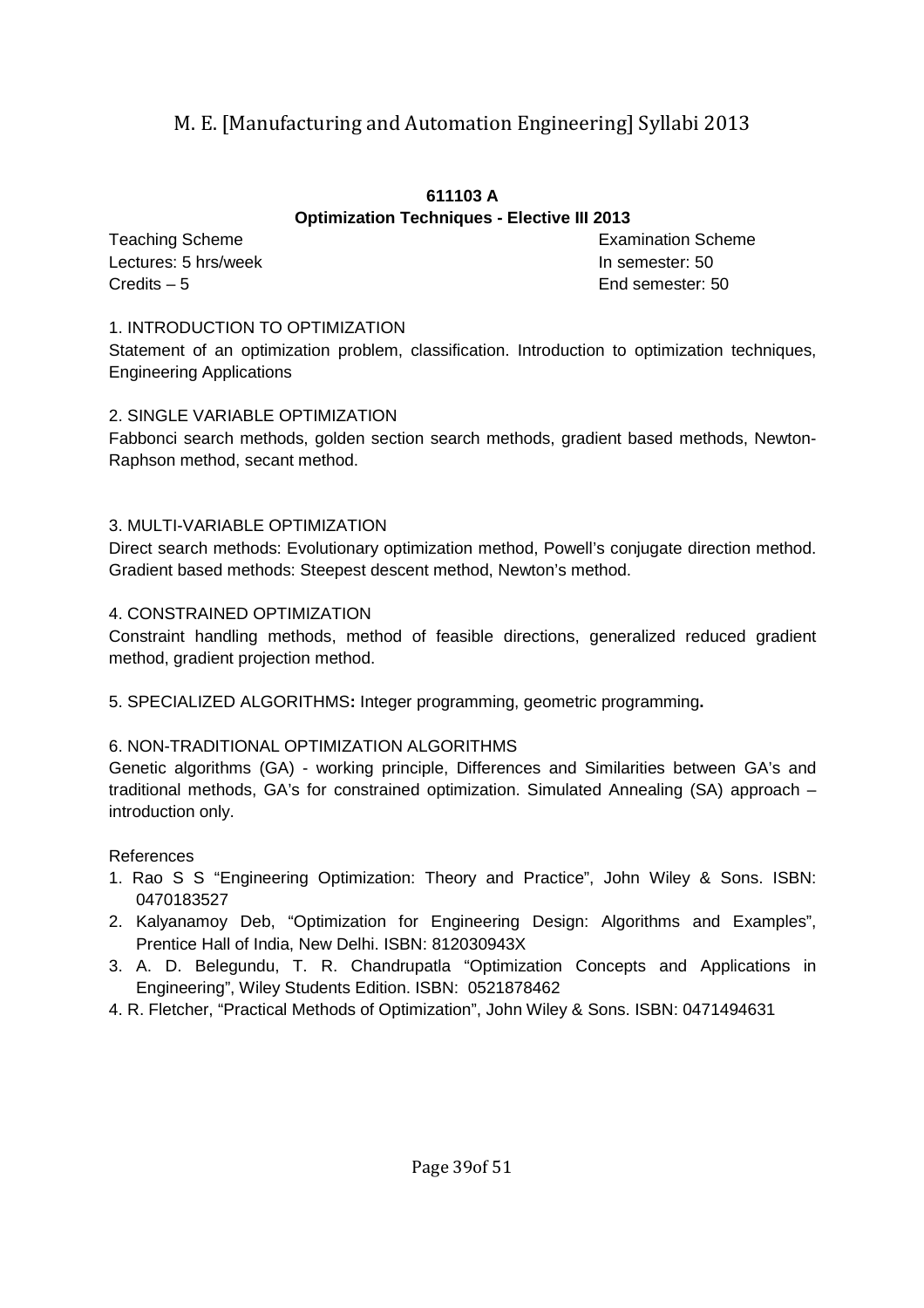#### **611103 B Engineering Economics and costing-Elective III 2013** Teaching Scheme **Examination** Scheme **Examination** Scheme

Lectures: 5 hrs/week Theory: 100 Marks Duration: 3 hours Credits – 4

#### 1. INTRODUCTION TO ECONOMICS

Concept of Engineering Economics – Engineering efficiency, Economic efficiency, Scope of engineering economics, Managerial, Economics and Macro-economics - Applications of Economics, Elementary economic Analysis – Material and design selection criteria, Process planning.

#### 2. FINANCIAL MANAGEMENT

Responsibilities and functions of financial management, financial analysis, ratio analysis, leverage analysis, budgeting and budgetory control, sources of finance for fixed and working capital.

#### 3. INVESTMENT APPRAISAL METHODS

Types of investment appraisal methods – present worth method (Revenue dominated cash flow diagram), Future worth method (Revenue dominated cash flow diagram, cost dominated cash flow diagram), Annual equivalent method (Revenue dominated cash flow diagram, cost dominated cash flow diagram), rate of return method, make or buy decisions, Examples in all the methods, risk analysis.

#### 4. REPLACEMENT AND MAINTENANCE ANALYSIS

Types of maintenance, types of replacement problem, determination of economic life of an asset, Replacement of an asset with a new asset – capital recovery with return and concept of challenger and defender, Simple probabilistic model for items which fail completely.

#### 5. DEPRECIATION ANALYSIS

Introduction, Straight line method of depreciation, declining balance method of depreciation-Sum of the years digits method of depreciation, sinking fund method of depreciation/ Annuity method of depreciation, machine hour basis method, production unit method, joint factor rate method, annuity method, service output method of depreciation-Evaluation of public alternatives- introduction, Examples, Inflation adjusted decisions – procedure to adjust inflation, Examples on comparison of alternatives and determination of economic life of asset.

#### 6. COSTING, COST CONTROL AND COST REDUCTION

Process costing: Elements of production cost in process costing, methods of process costing, principles of process costing.

Marginal costing: Features of marginal costing, significance of marginal costing, break even point, P/V ratio.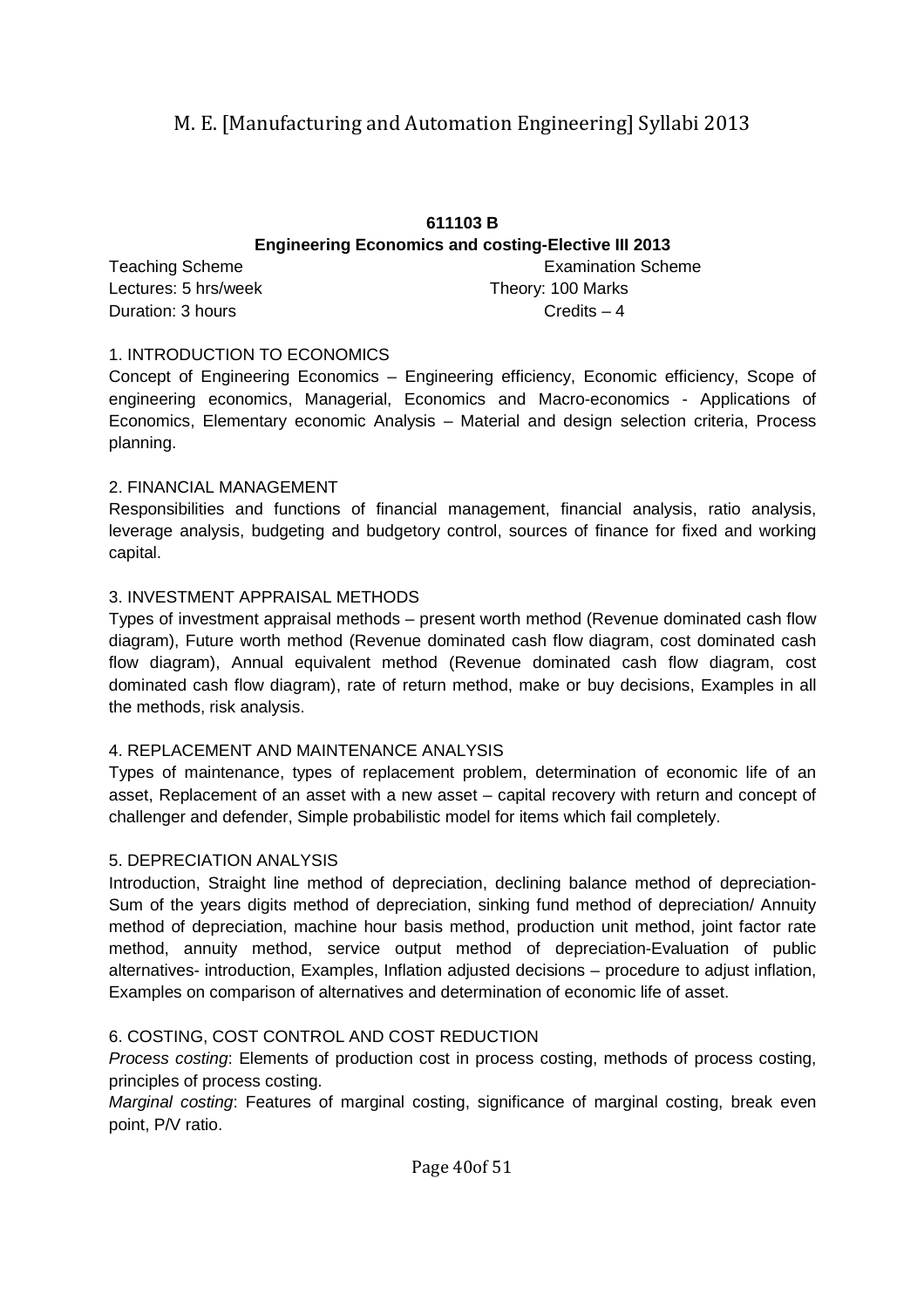Standard costing and variance analysis: Direct material variances, direct labor variances, Overhaed variances, sales variances.

Cost control and cost reduction, Techniques of cost control, cost reduction, areas of application.

#### **References:**

- 1. Dominick Salvatore, "Managerial economics in a global economy" McGraw-Hill. ISBN: 0070545995
- 2. Panneer Selvam, R, Engineering Economics, Prentice Hall of India Ltd, New Delhi, 2001.ISBN: 8120317432
- 3. Sasmita Mishra, Engineering Economics and Costing. PHI Learning Pvt. Ltd. ISBN: 8120338936
- 4. Chan S.Park, "Contemporary Engineering Economics", Prentice Hall of India, 2002. ISBN: 0136118488
- 5. William G. Sullivan, Elin Wicks and C.Patrick Koelling Engineering economy, Pearson Education, ISBN:9788131734421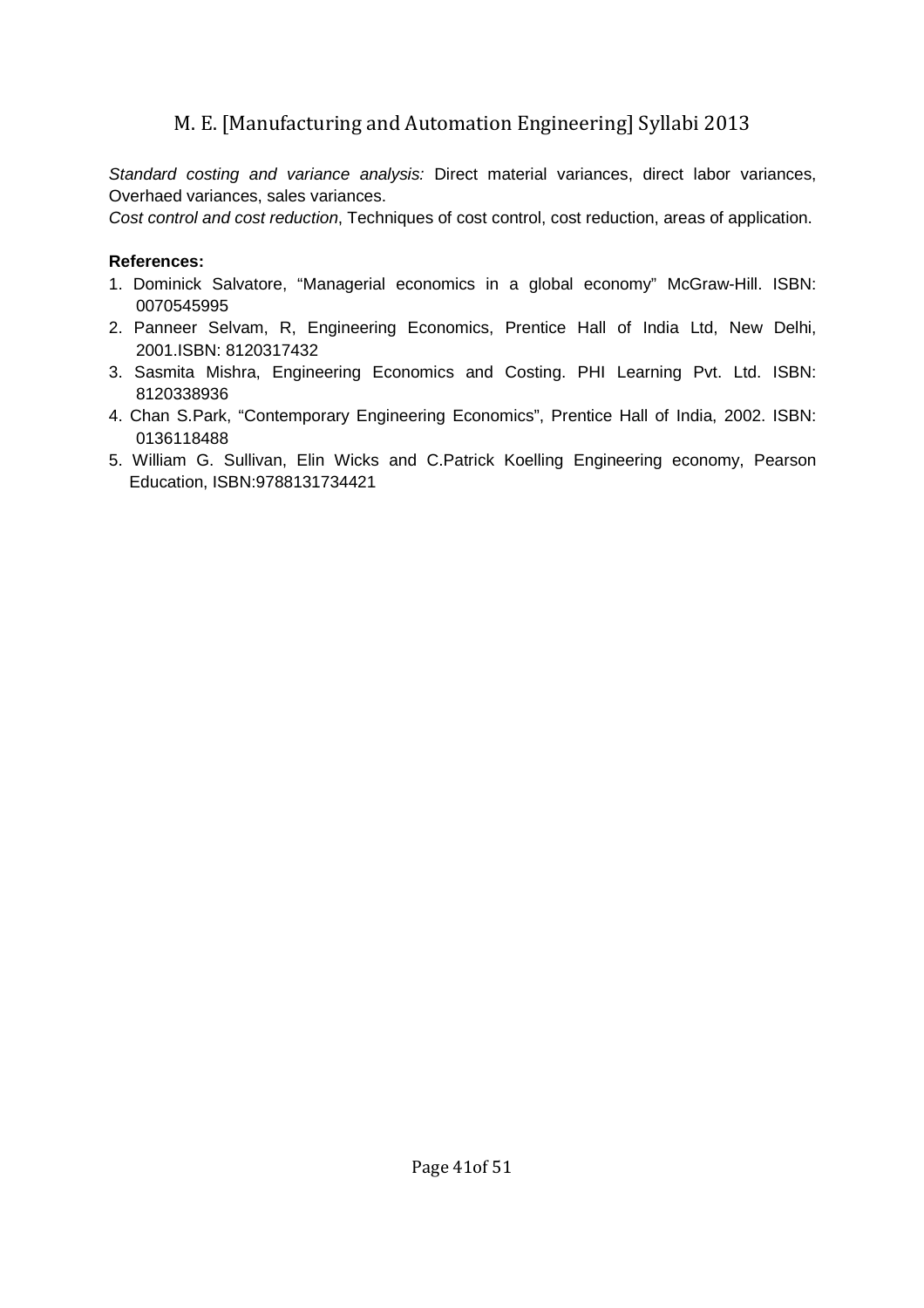#### **611103 C OCCUPATIONAL HEALTH & INDUSTRIAL SAFETY (ELECTIVE III) 2013**

Lectures: 5 hrs/week **In semester: 50** Credits – 4 End semester: 50

Teaching Scheme **Examination** Scheme

#### 1. INDUSTRIAL SAFETY:

History of Safety Movement in India and abroad. "The Accident Problem". Nature & size need for safety, legal, humanitarian, economic and social considerations. Safety Management: Role of management in Industrial Safety. Safety Management - Principles & Practices.

#### SAFETY EDUCATION AND TRAINING:

Training for Safety: Assessment of needs. Design & development of training programme. Training methods and strategies. Training of managers, supervisors & workers. Training Programme: In-Plant training, Out-of-plant training. Evaluation of training programmes, Seminars, Conferences & Workshop, Programmes for new workers. Job instructions Vs Safety instructions.

#### 2. SAFEGUARDING OF MACHINES:

Statutory provisions related to safeguarding of machinery and working on/near unguarded machinery. Principles of machine guarding. Ergonomics of machine guarding. Type of guards. Guarding of different types of machinery: wood working, paper, rubber and printing machinery, Selection, maintenance and repair of guards. Incidental safety devices and methods.

#### MANUAL HANDLING AND STORAGE OF MATERIALS:

Basic principle of correct lifting and handling of materials. Avoidance of excessive muscular efforts. Maximum loads that may be carried. Lifting and carrying of objects of different shapes, size and weight. Safe use of accessories for manual handling. Storage of materials. Ergonomics of manual handling and storage.

#### 3. MECHANICAL HANDLING OF MATERIALS

Lifting machinery: Safety aspects in design and construction, testing, use and care, signaling, inspection and maintenance Safety in design and construction, operation, Inspection and maintenance of power trucks and tractors, Lifts and hoists, lifting tackles, and loose gears, conveyors. Safety features, safe working load, destructive and non-destructive testing, inspection and maintenance of lifting tackles. The competent persons, duties and responsibilities under the various legislations.

#### WORKING AT HEIGHTS

High incidence of serious accidents in working at heights. Types of operations. Safety features associated with design. Construction and use of stairways, runs, ramps, gangways, floors, ladders of different types, scaffolds of different types including Boatswain's chair and safety belts. Working on roofs, other safety requirements while working at heights. Prevention of fall of persons. Potential tripping and slipping hazards.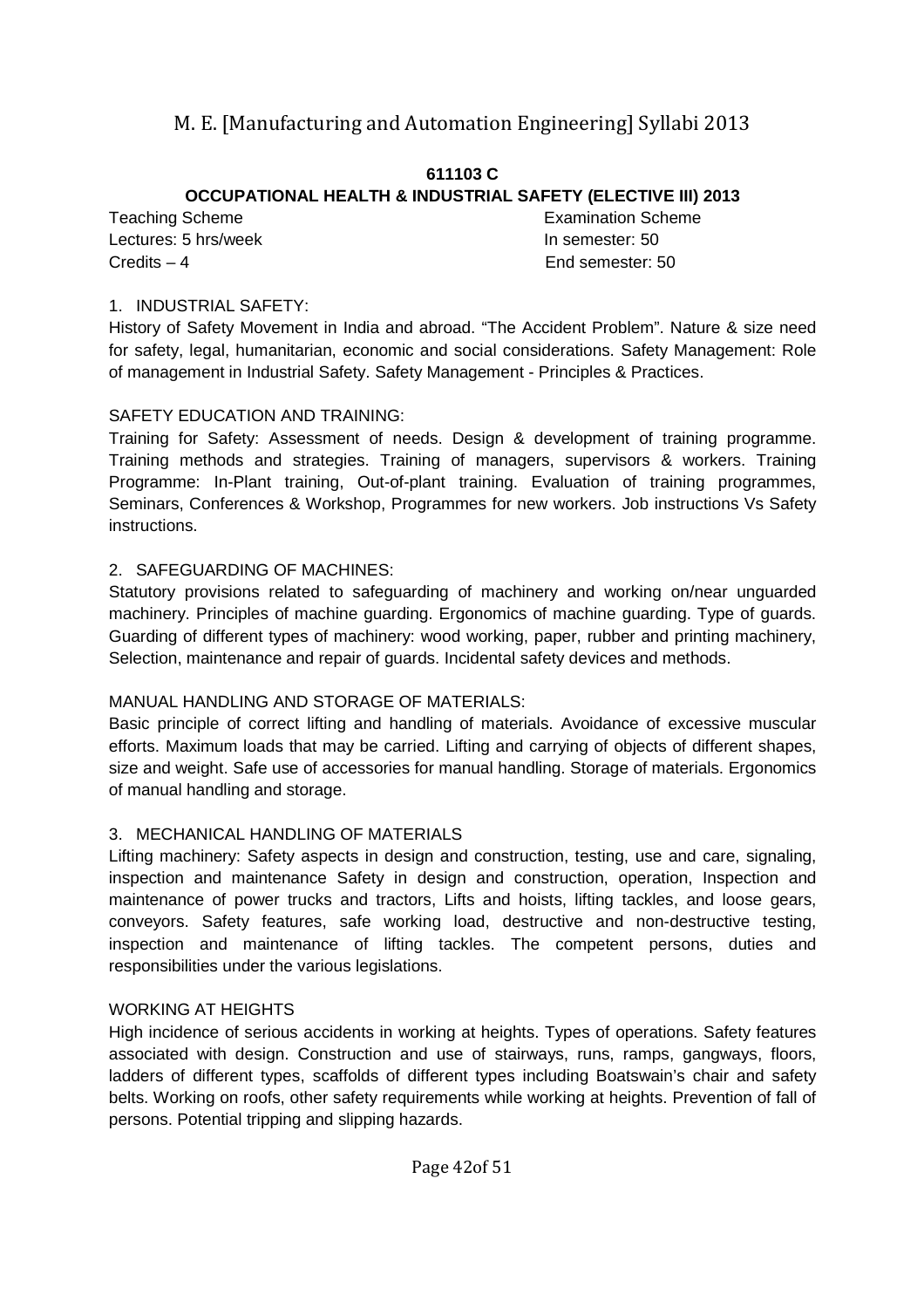#### 4. SAFETY AT WORK PLACE:-

Work place design: Concept of workplace and its design. Improving safety and productivity through work place design control measures. Technical and engineering control measures. Control measures against human error

PROVISIONS RELATING TO SAFETY & HEALTH**:** Indian Boilers Act and Regulations. Indian Electricity Act and Rules. Indian Explosives Act and Rules. Petroleum Act and Rules. Petroleum Act and Rules, MSIHC Rules, CIMAH Rules, Gas Cylinders Rules. Radiation Protection Act and Regulations. Static and mobile pressure vessels rules.

#### 5. OCCUPATIONAL HEALTH

Common occupational diseases. Occupations involving risks of contracting these diseases. Mode of causation of the diseases and its effects. Diagnostic methods, Physiological tests in occupational health assessment. Methods of prevention. Compensation for occupational diseases. Evaluation of injuries. Industrial medical services unit and its functions. Occupational diseases of the lungs. Occupational dermatitis. Occupational cancer. Pre-employment and periodic medical examination of workers. Medical surveillance for control of occupational diseases. Health records, fundamentals of first-aid. Burns, fractures, suffocation, toxic ingestion, bleeding wounds. Artificial respiratory techniques bandaging.

#### 6. PERSONAL PROTECTIVE EQUIPMENTS

(a) Non-respiratory personal protective devices: Head protection. Ear protection. Face and eye protection. Hand protection. Feet protection. Body protection. Supply, use care and maintenance of personal protective equipments. Training in the use of Non-respiratory Personal protective equipments, Requirements under the Factories Act and Rules. (b) Respiratory personal protective devices: Classification of hazards. Classification of respiratory personnel protective devices. Selection of respirators. Instructions and hints in the use of breathing apparatus. Supply, use, care and maintenance of breathing apparatus. Training in the use of respiratory personal protective devices.

- 1. Heinrich H.W 'Industrial Accident Prevention' Mc Graw-Hill,
- 2. Encyclopedia of Occupational Health and Safety, edited by Jeanne Mager Stellman, International Labour office, Geneva
- 3. Heinrich H.W 'Accident Facts', 1977. National Safety Council, USA
- 4. Safety code for Scaffolds and Ladders, (Part II) Ladders IS: 3696, (Part II) 1966
- 5. 1979 Glossary of terms relating to wire ropes, IS 2363
- 6. 1977 Steel wire ropes for general engineering purposes, IS 2266
- 7.1964 Wire rope slings and sling legs, IS 2762
- 8. 1977 Steel wire suspension ropes for lifts, elevators and hoists, IS 2365
- 9. 1967 Code of practice for the selection, installation and maintenance of wire ropes IS 3973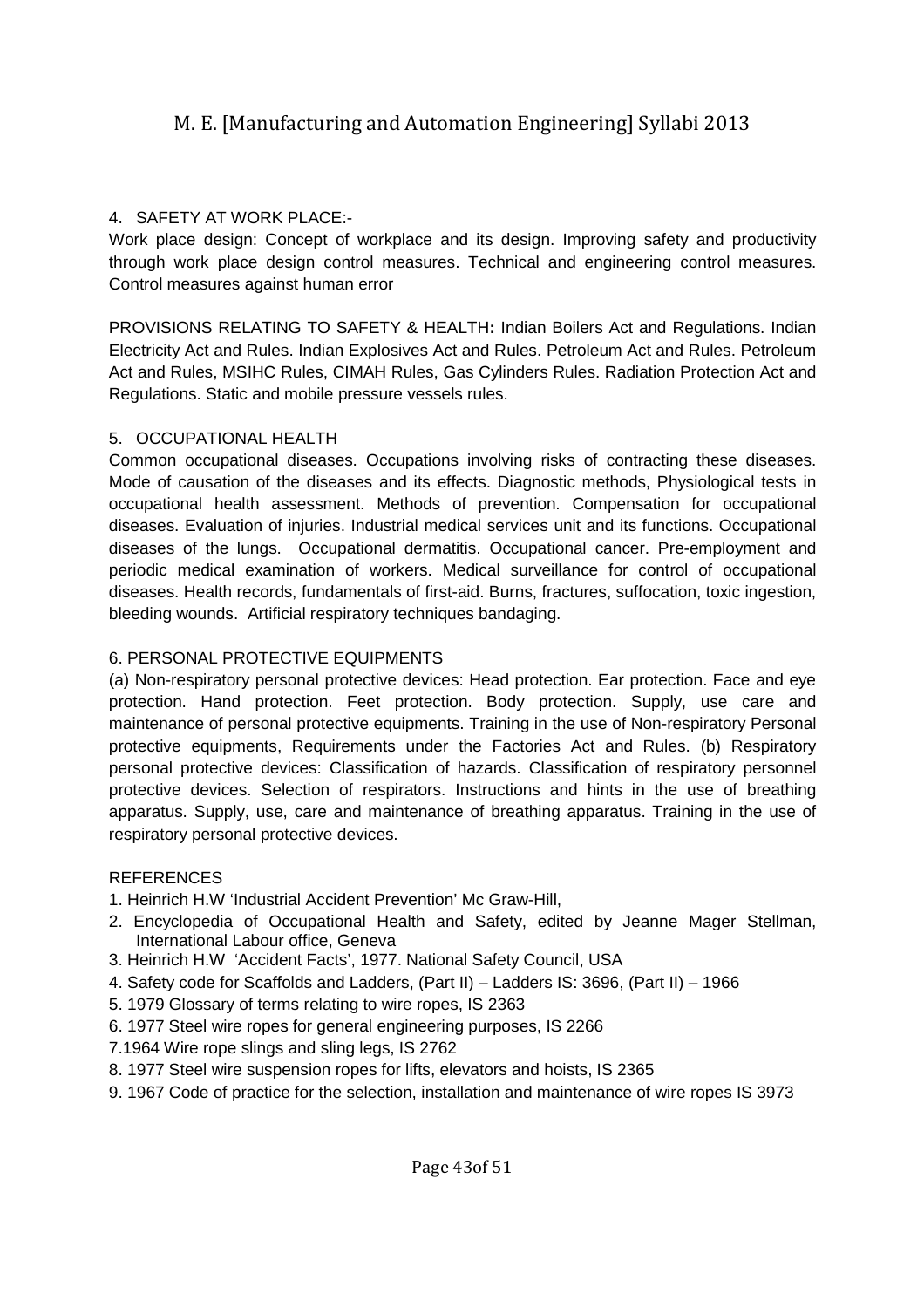- 10. Accident Prevention Manual for Industrial Operations National Safety Council444, North 11. Michigan Avenue, Chicago, I 11 – 60611
- 12. Encyclopedia of Occupational Health and Safety (ILO)
- 13. Model Code of Safety Regulation for Industrial Establishments (ILO)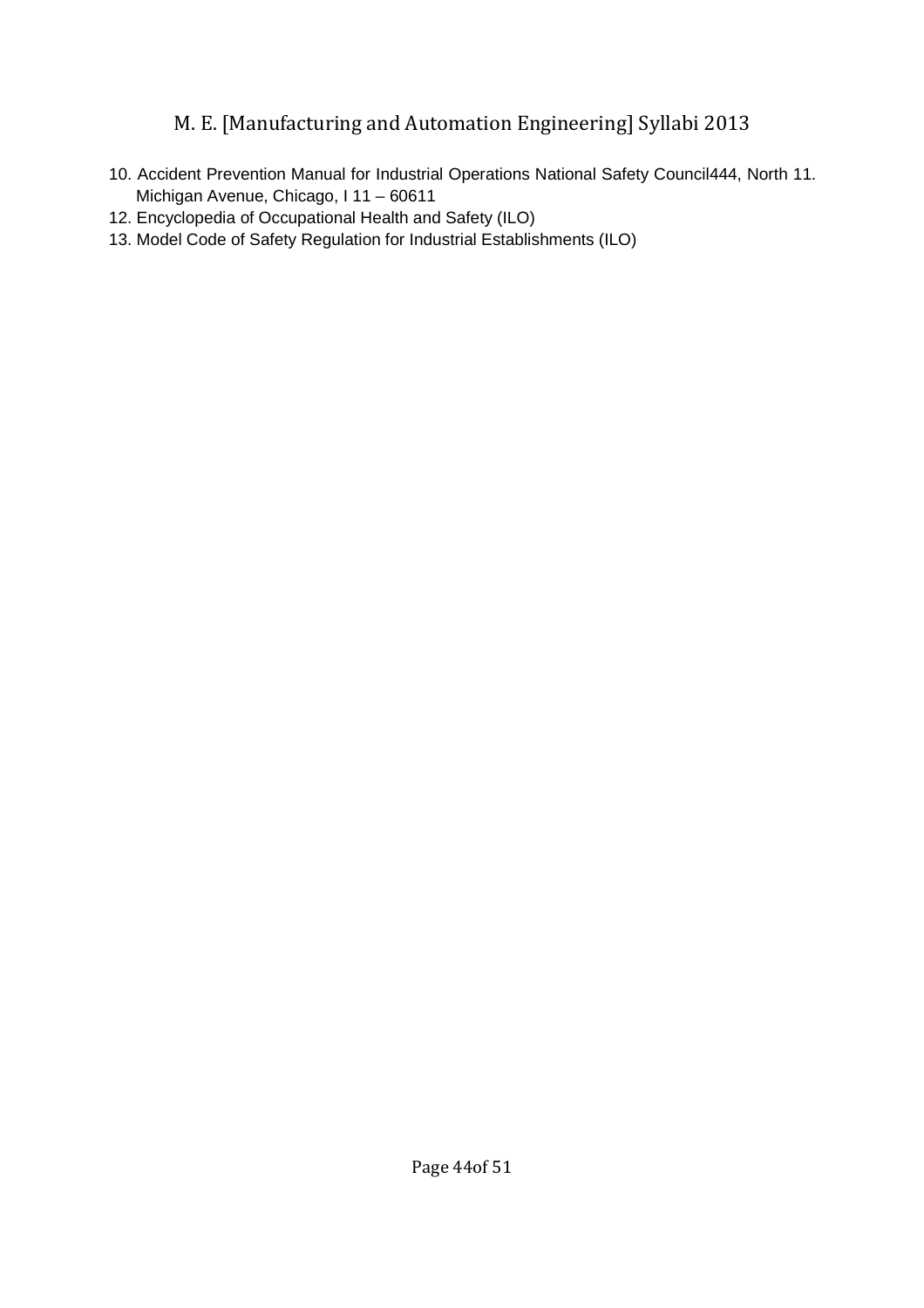#### **611103 D ENERGY MANAGEMENT -ELECTIVE III 2013**

Lectures: 5 hrs/week **In semester: 50** Credits – 4 End semester: 50

Teaching Scheme **Examination** Scheme

#### 1. ENERGY SCENARIO

Global primary energy reserves and consumption pattern, Indian energy scenario, sector wise energy consumption, energy needs of growing economy, energy pricing in India, energy security importance of energy conservation and introduction of energy conservation act 2001.

#### 2. ENERGY ECONOMICS AND ENERGY AUDIT

Energy economics: Simple payback period, time value of money, return on investment, net present value and internal rate of return. Energy Audit: Methodology, analysis and reporting, portable and online instruments required for energy audit, sankey diagram and specific energy consumption.

#### 3. THERMAL SYSTEMS

Boiler efficiency calculations by direct and indirect method, various losses, steam distribution and steam traps, energy conservation opportunities in boiler. Efficiency calculation of oil fired furnace, heat losses and energy conservation opportunities in furnace. Thermal insulation, types of insulation, economic thickness of insulation.

#### 4. ELECTRICAL SYSTEMS

Demand control, billing structure, power factor improvement, benefits and ways of improving PF, load scheduling, electric motors, losses and efficiency, energy efficient motor, speed control methods of motor, Lighting: illumination level, fixtures, timers, energy efficient illumination.

#### 5. ENERGY CONSERVATION

Energy conservation in: Compressed air systems, refrigeration and air conditioning systems, pumps, fans, D. G. set and cooling tower.

#### 6. COGENERATION AND WASTE HEAT RECOVERY

Cogeneration: Concept, technical options, classification of cogeneration system i.e. topping and bottoming cycle, selection criteria, applications. Waste Heat Recovery: Introduction, classification and applications, benefits, waste heat recovery equipments i. e. recuperator, regenerator, economizer, heat wheel, heat pipe, thermo-compressor, heat pump.

- 1. Guide books 1, 2 and 3, Bureau of Energy Efficiency.
- 2. Practical Energy Audit Manual, Indo –German Energy Efficient Project, Tata Energy Research Institute (TERI).
- 3. Albert Thumann, Plant Engineers and Managers Guide to Energy Conservation, CRC Press.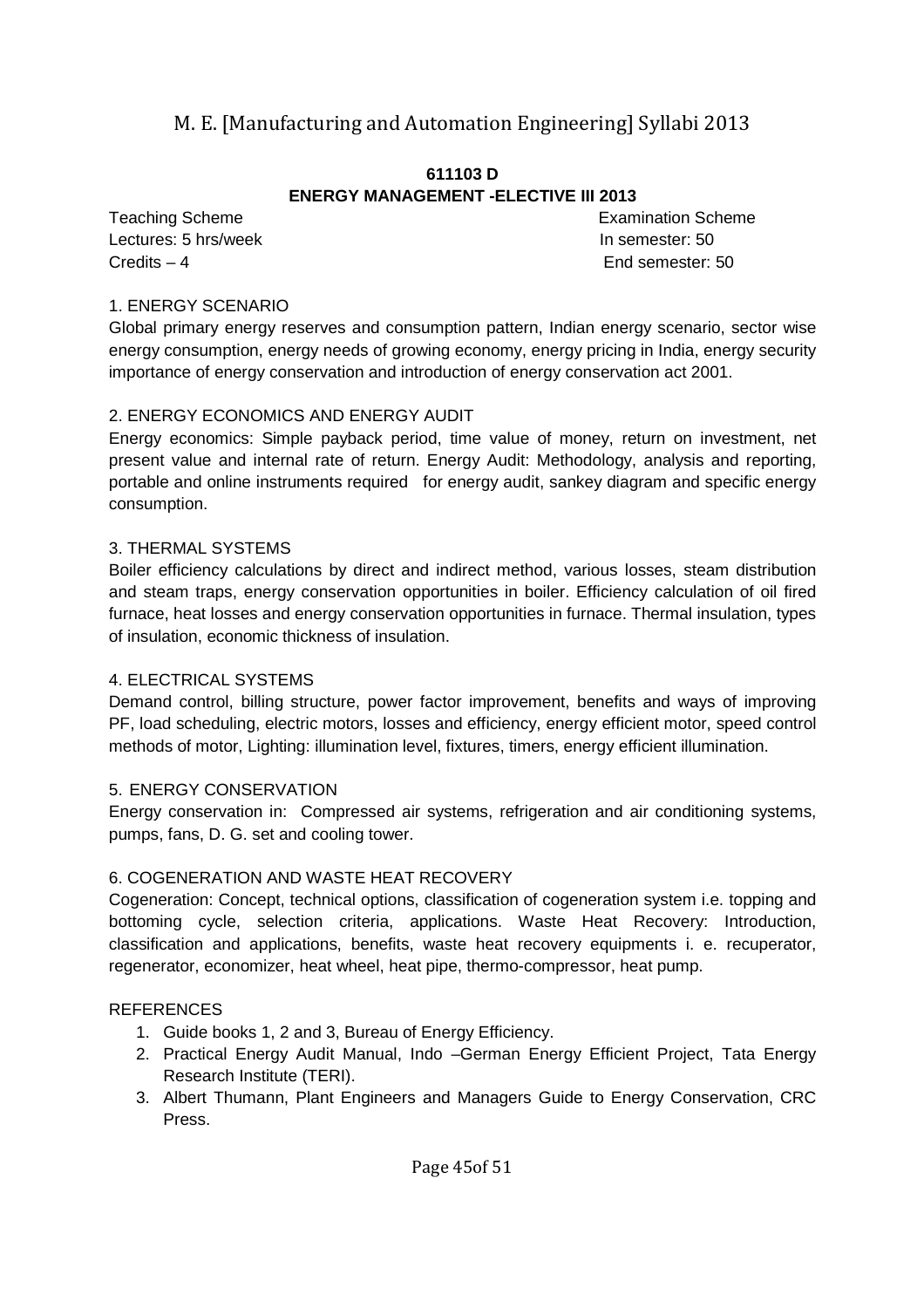- 4. I. G. C. Dryden , The Efficient Use of Energy, IPC Science and Technology Press.
- 5. S. C. Tripathy, Electric Energy Utilisation and Conservation, Tata McGraw-Hill Publishing Company Ltd.
- 6. P. H. Henderson: India- The Energy sector, Oxford University Press.
- 7. W. C. Turner, editor: The efficient use of energy (Butterworths)
- 8. Frank Keith, Yogi Goswami, "Enegy Management and End use Efficiency Handbook" Taylor and Francis.
- 9. Donald A. Wulfinghoff, Energy Efficiency Manual, Energy Institute Press.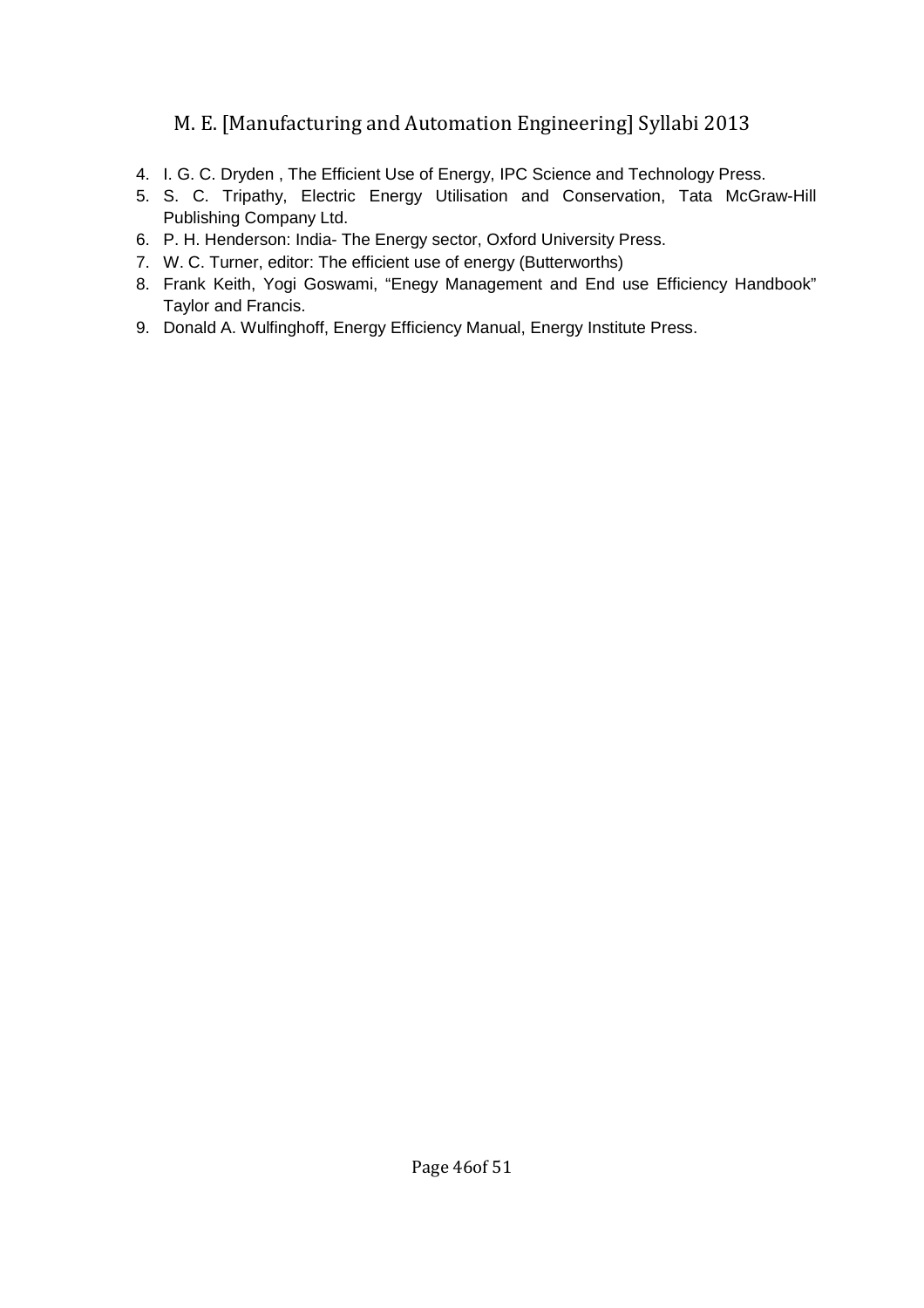#### **611103 E Intellectual Property Rights – Elective III**

Lectures: 3 hrs./week Theory: 100 Marks Duration: 3 hours Credits – 3

**Teaching Scheme Examination Scheme**

#### 1. INTRODUCTION TO IPR

Introduction – Invention and Creativity – Intellectual Property (IP) – Importance –Protection of IPR – Basic types of property-Movable Property - Immovable Property and - Intellectual Property.

#### 2. PATENTS AND COPYRIGHTS

IP – Patents – Copyrights and related rights – Trade Marks and rights arising from Trademark registration – Definitions – Industrial Designs and Integrated circuits – Protection of Geographical Indications at national and International levels – Application Procedures.

#### 3. INTERNATIONAL SCENARIO

International convention relating to Intellectual Property – Establishment of WIPO –Mission and Activities – History – General Agreement on Trade and Tariff (GATT) – TRIPS Agreement.

#### 4. NATIONAL INTELLECTUAL PROPERTY POLICY

Indian Position Vs. WTO and Strategies – Indian IPR legislations – commitments to WTO-Patent Ordinance and the Bill – Draft of a national Intellectual Property Policy – Present against unfair competition.

#### 5. CASE STUDIES

Case Studies on – Patents (Basmati rice, turmeric, Neem, etc.) – Copyright and related rights – Trade Marks – Industrial design and Integrated circuits – Geographic indications – Protection against unfair competition.

#### **6.** NEW DEVELOPMENTS IN IPR

New Developments in IPR, Administration of Patent System. New developments in IPR; IPR of Biological Systems, Computer Softwares etc.

#### **References:**

- 1. Kankanala K. C., Narasani A. K. and Vinita Radhakrishnan V., "Indian Patent Law and Practice ", Oxford University Press, 2012, ISBN: 0198089600
- 2. Halbert, "Resisting Intellectual Property", Taylor & Francis Ltd, 2007, ISBN: 0415701279
- 3. Robert P. Merges, Peter S. Menell, Mark A. Lemley, "Intellectual Property in NewTechnological Age". ISBN: 9780735589131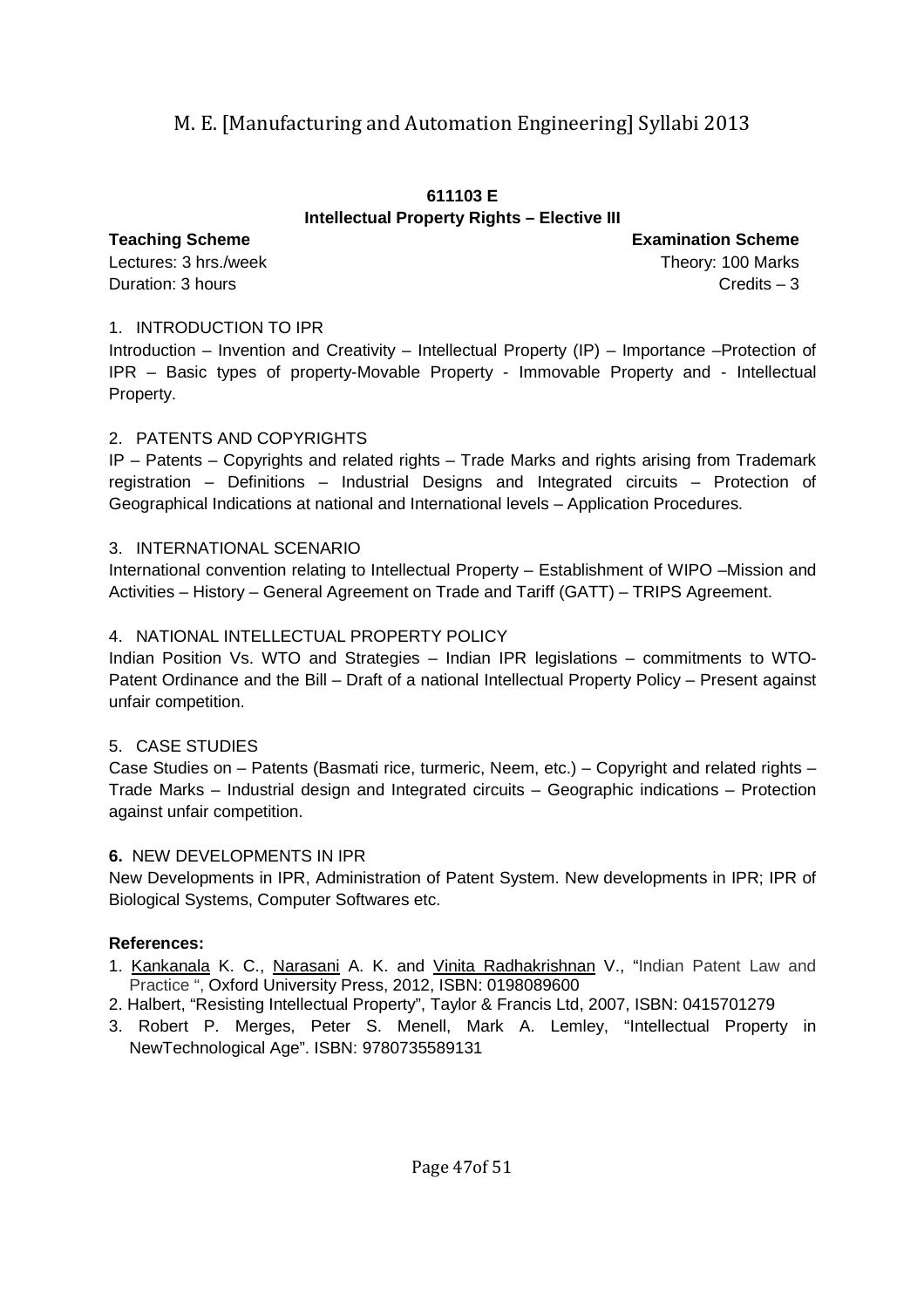#### **611104**

#### **Seminar II**

Practical: 4 hrs/week Term Work: 50 Marks Credits – 4 Oral: 50 Marks Each student is required to review the literature related to proposed dissertation work to be done. He/she is required to deliver the seminar and submit it in the form of short report.

#### **611105**

#### **Project Stage I 2013**

Practical: 4 hrs/week Term Work: 50<br>Credits – 5 Credits – 5

Teaching Scheme **Examination** Scheme **Examination** Scheme Oral: 50 Marks

Student has to submit a report based upon the following:

- Objective of the Project
- Progress Achieved
- Difficulties encountered
- Experimental set up preparation
- Methodology and data analysis
- Future plan of action

**Teaching Scheme Examination Scheme**